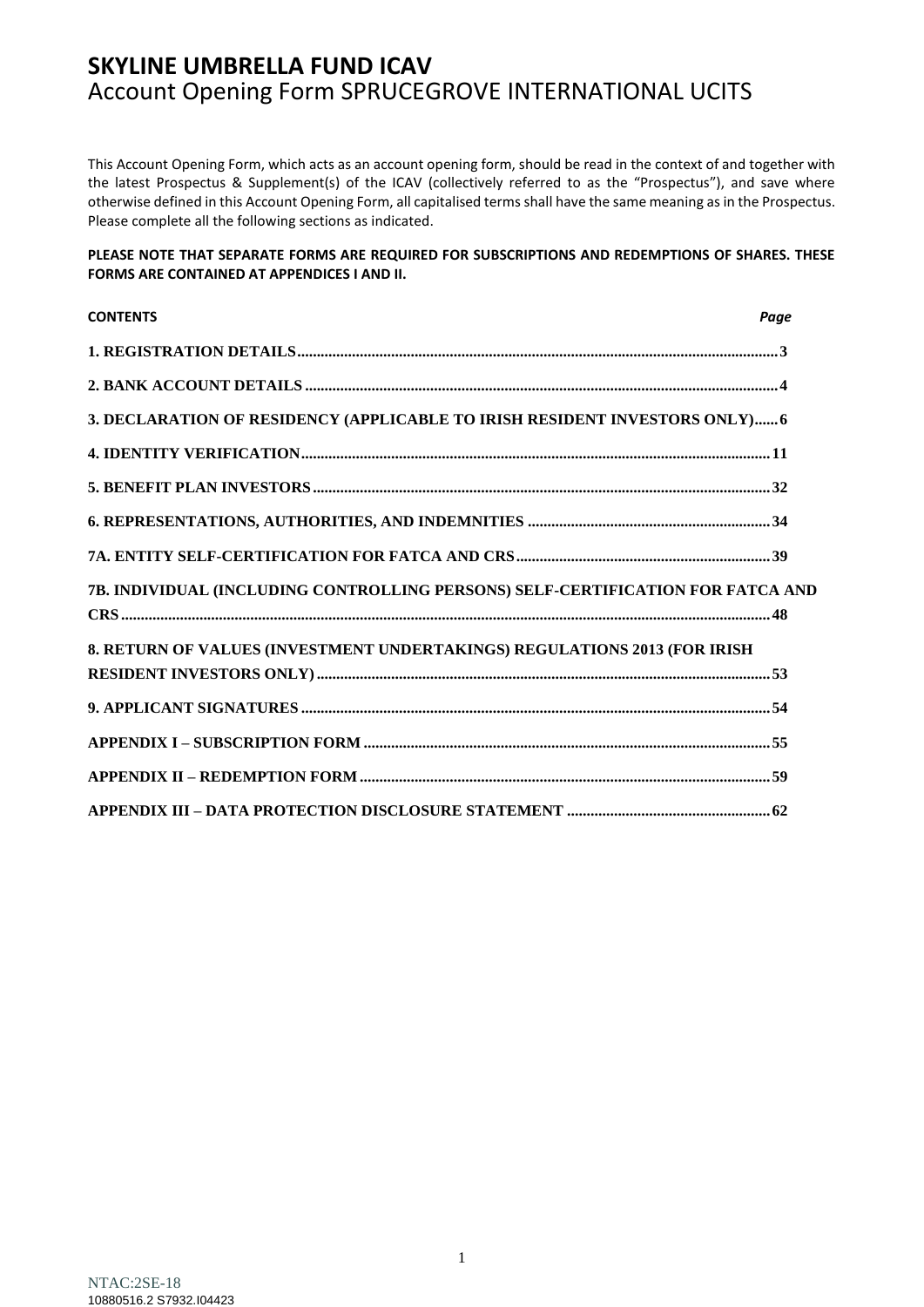**IMPORTANT: Your personal information will be handled by the Administrator or it's duly appointed delegates as Data Processor for the Fund in accordance with the Irish Data Protection Acts 1988 to 2018 and the General Data Protection Regulation (Regulation 2016/679) (together the "Data Protection Legislation"). Your information provided herein will be processed for the purposes of complying with the Data Protection Legislation and this may include disclosure to the Irish Revenue Commissioners.**

This Account Opening Form constitutes your agreement to subscribe for Shares in the Sprucegrove International UCITS (the "Fund"). Once fully completed and signed, this Account Opening Form should be sent to the following address and/or facsimile number, and **if sent by facsimile the original must follow by post**. Once fully completed and signed, this Account Opening Form and full identity verification documentation should be sent to the following address and/or facsimile number, and **if sent by facsimile the original Account Opening Form and supporting documentation must follow by post**.

Once the signed Account Opening Form and complete identity verification documentation is received and verified, the Administrator will send you an account number that is unique to you, this account number should then be included on the subscription form (see Appendix I for dealing information). The account number must be specified on all subscription forms in order for the deal to be executed. Subscription (dealing) instructions and associated proceeds must not be forwarded until the account number is issued to you by the Administrator. Please note this may take up to 4 Business Days.

**Any deal instructions will be rejected until the Account Opening Form and supporting identity verification documentation has been processed and verified by the Administrator.**

**Account Opening Forms must be received by the Administrator by 10:30am on the relevant Dealing Day.**

**Skyline Umbrella Fund ICAV Attention: Davy TA Queries Team c/o Northern Trust International Fund Administration Services (Ireland) Limited 2nd Floor, Block A City East Plaza Towlerton, Ballysimon Limerick V94 X2N9 Ireland T** +353 (0)1 434 5124 **F** +353 (0)1 434 5285 **E** [davy\\_ta\\_queries@ntrs.com](mailto:davy_ta_queries@ntrs.com)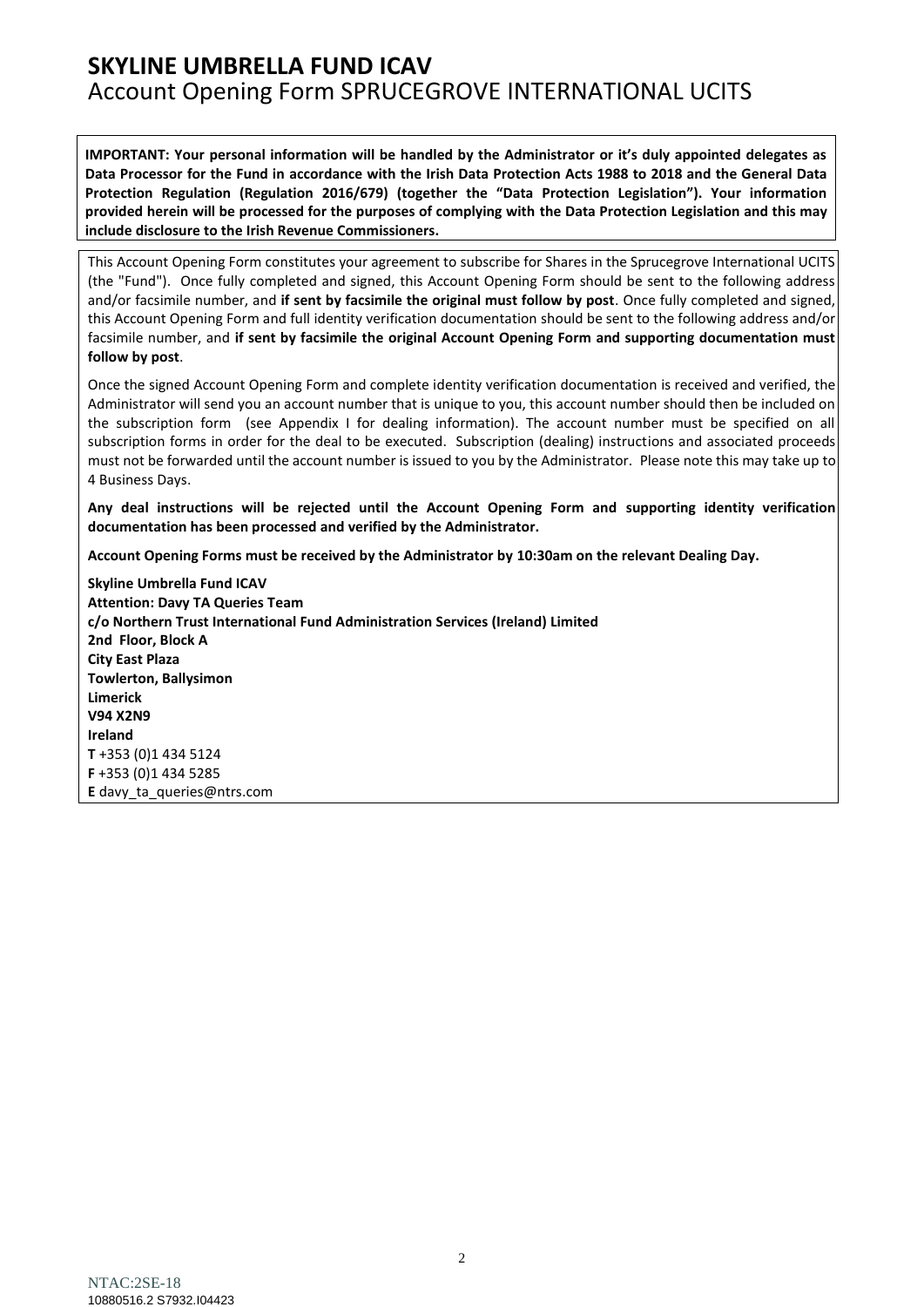# **SKYLINE UMBRELLA FUND ICAV**

# Account Opening Form SPRUCEGROVE INTERNATIONAL UCITS

<span id="page-2-0"></span>

| 1. Registration Details                                                                        |                                                                                                                                                                                                                                                                                                                      | Please complete in full |
|------------------------------------------------------------------------------------------------|----------------------------------------------------------------------------------------------------------------------------------------------------------------------------------------------------------------------------------------------------------------------------------------------------------------------|-------------------------|
| Full Name of Applicant:                                                                        |                                                                                                                                                                                                                                                                                                                      |                         |
| Registered Office Address                                                                      | Mailing Address (if different)                                                                                                                                                                                                                                                                                       |                         |
|                                                                                                |                                                                                                                                                                                                                                                                                                                      |                         |
|                                                                                                |                                                                                                                                                                                                                                                                                                                      |                         |
|                                                                                                |                                                                                                                                                                                                                                                                                                                      |                         |
| Telephone Number:                                                                              | Telephone Number:                                                                                                                                                                                                                                                                                                    |                         |
| Fax Number:                                                                                    | Fax Number:                                                                                                                                                                                                                                                                                                          |                         |
| <b>Contact Name:</b>                                                                           | <b>Contact Name:</b>                                                                                                                                                                                                                                                                                                 |                         |
| E-mail Address:                                                                                | E-mail Address:                                                                                                                                                                                                                                                                                                      |                         |
|                                                                                                |                                                                                                                                                                                                                                                                                                                      |                         |
| Details of Authorised Contactee/Agent*                                                         |                                                                                                                                                                                                                                                                                                                      |                         |
|                                                                                                |                                                                                                                                                                                                                                                                                                                      |                         |
| investment in the Fund.                                                                        | By ticking the box opposite and signing this Account Opening Form, I hereby authorise the Administrator<br>to transfer to the authorised contactee/agent copies of contract notes, statements, investor reports and<br>other documentation that may contain my personal details and/or information in relation to my | ◻                       |
| *If you do not wish to appoint an authorised contactee/agent, please leave this section blank. |                                                                                                                                                                                                                                                                                                                      |                         |
| Full Name:                                                                                     |                                                                                                                                                                                                                                                                                                                      |                         |
| Relationship with the<br>Applicant: (e.g. agent)                                               |                                                                                                                                                                                                                                                                                                                      |                         |
| <b>Registered Office Address</b>                                                               | Mailing Address (if different)                                                                                                                                                                                                                                                                                       |                         |
|                                                                                                |                                                                                                                                                                                                                                                                                                                      |                         |
|                                                                                                |                                                                                                                                                                                                                                                                                                                      |                         |
|                                                                                                |                                                                                                                                                                                                                                                                                                                      |                         |
| Telephone Number:                                                                              | Telephone Number:                                                                                                                                                                                                                                                                                                    |                         |
| Fax Number:                                                                                    | Fax Number:                                                                                                                                                                                                                                                                                                          |                         |
| <b>Contact Name:</b>                                                                           | <b>Contact Name:</b>                                                                                                                                                                                                                                                                                                 |                         |
| E-mail Address:                                                                                | E-mail Address:                                                                                                                                                                                                                                                                                                      |                         |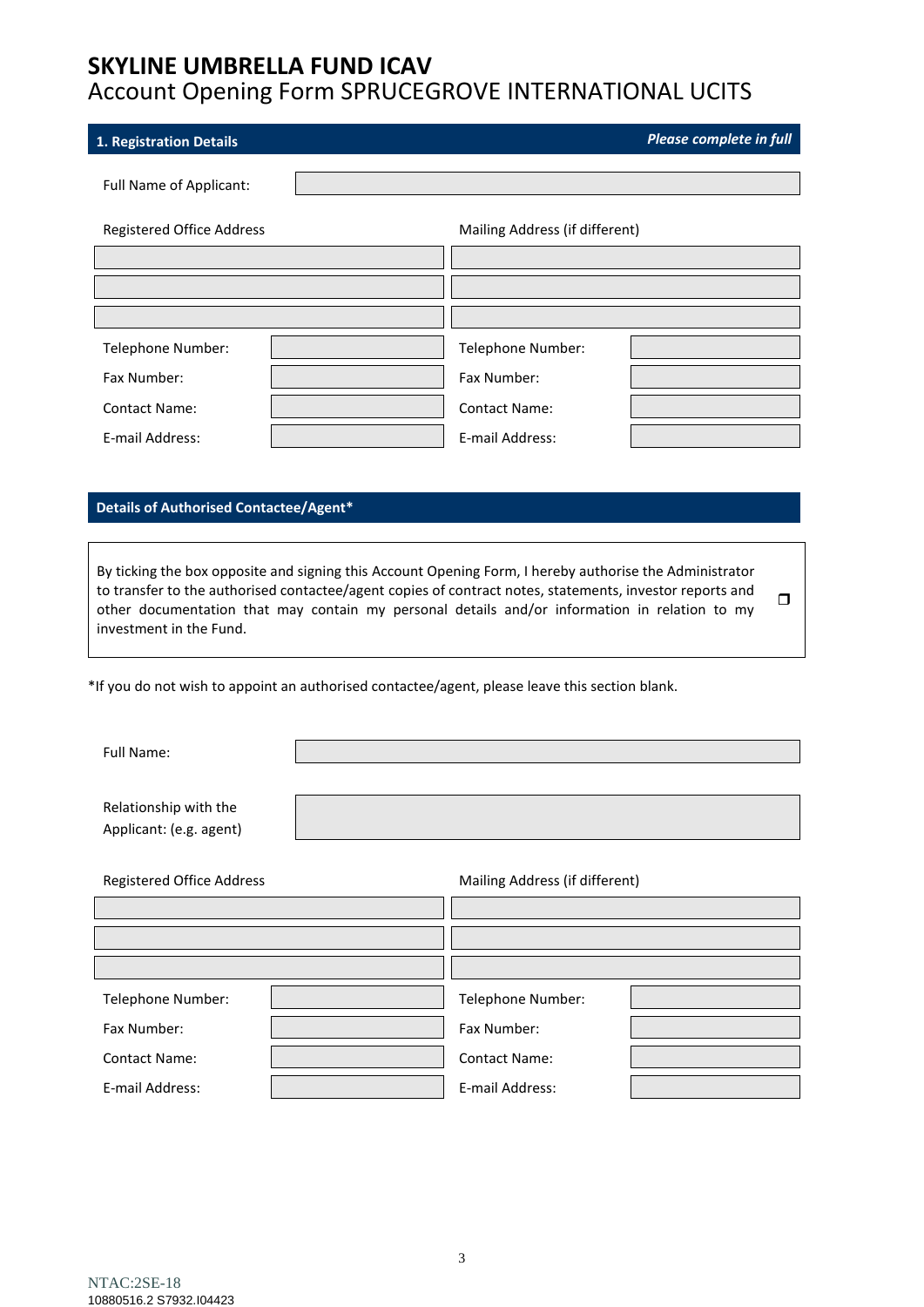#### <span id="page-3-0"></span>**2. Bank Account Details** *Please complete in full*

#### **Applicant's Banking Information**

Important information regarding bank accounts for subscriptions and redemptions

Third party payments are not permitted for redemptions. Please confirm the details of the bank accounts from which and to which payments will be made below.

A copy of a recent bank statement (no more than 3 months old) or a banker's reference, must accompany the application to evidence the bank account details provided for subscriptions and redemption payments are for a bank account in the registered account name. Accounts in the name of regulated entities are exempt from this requirement

To meet our anti-money laundering and counter terrorist financing obligations under the current legislation, all joint bank account holders will be required to complete identity and verification requirements, even where those joint bank account holders will not be registered holders of shares or units in the fund.

Failure to provide all the anti-money laundering identity and verification requirements, bank account information and documentation requested as part of this application will result in a failure in setting up the account and subscribing to the fund.

THIS SECTION MUST BE COMPLETED BY ALL INVESTORS OTHER THAN EQUIVALENTLY REGULATED ENTITIES OPENING AN ACCOUNT IN THEIR OWN NAME OR THE NAME OF THEIR NOMINEE COMPANY, EITHER FOR THEIR OWN BENEFIT OR THE BENEFIT OF ONE OR MORE THIRD PARTIES

A request to change bank account details MUST BE MADE IN WRITING TO THE ADMINSTRATOR AND MUST BE ACCOMPANIED BY a bank statement or banker's reference to evidence the new bank account details provided are for a bank account registered account name.

| Name of Bank     |                 |
|------------------|-----------------|
| A/c Name         |                 |
| Address of Bank  |                 |
| A/c Number       |                 |
| Sort Code        |                 |
| IBAN:            |                 |
| Swift Code / ABA | Reference Code: |

#### **BENEFICIARY BANK INFORMATION**

#### **CORRESPONDENT BANK INFORMATION**

**Note:** Required if Payment CCY differs to bank account residency or if your bank account does not support Multi currency payments

| Correspondent Bank Name                            |  |
|----------------------------------------------------|--|
| Correspondent BIC/SWIFT<br>Code/Sort Code/ABA Code |  |
| Correspondent A/c Name                             |  |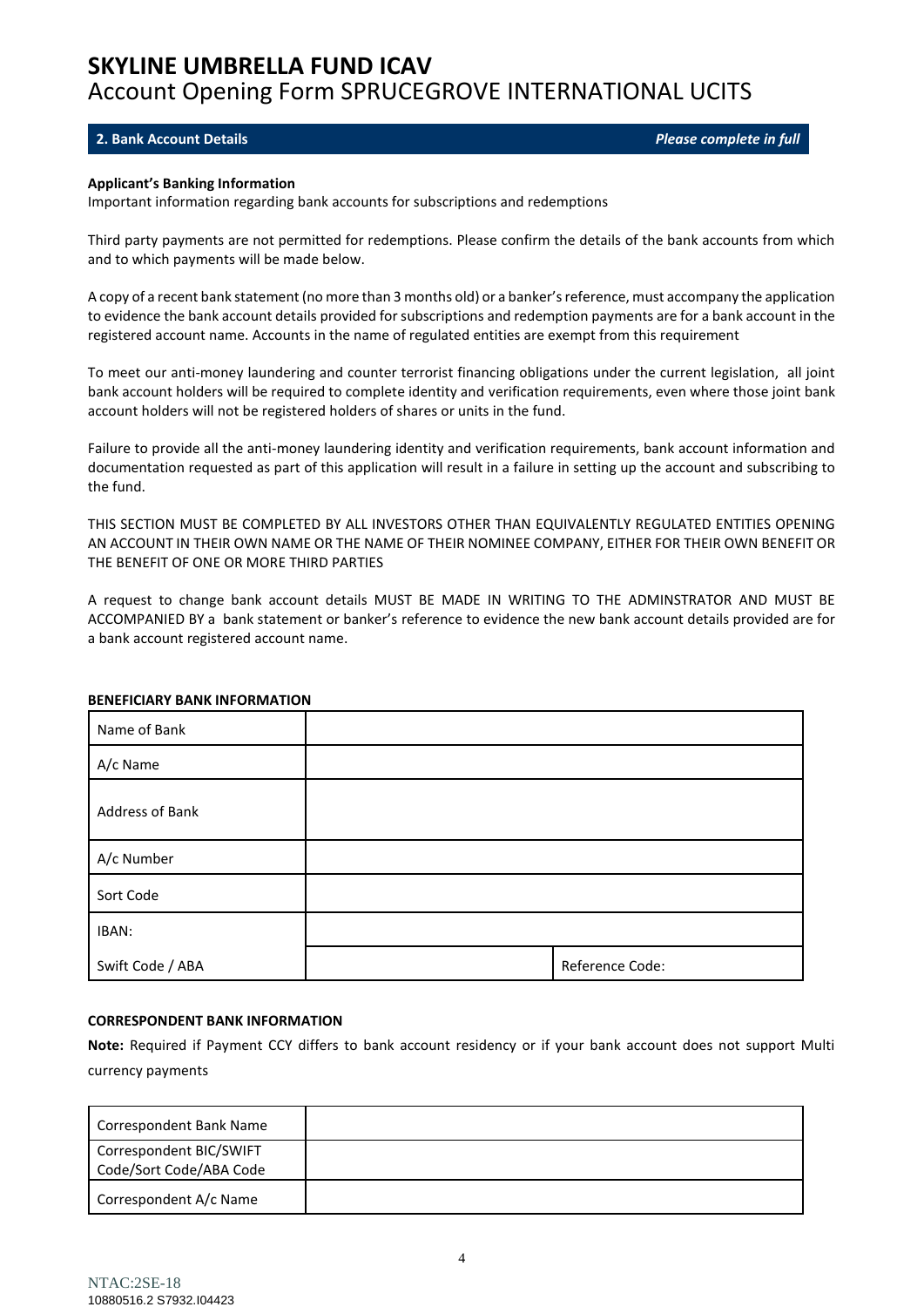**Please complete the Bank Account Details for the account that you wish any redemption payment to be paid:**

#### **Bank account details for any redemption payments.**

| Name of Bank          |  |
|-----------------------|--|
| SWIFT Code            |  |
| <b>Account Number</b> |  |
| <b>Account Name</b>   |  |
| Sort Code & IBAN      |  |

#### **Note: No third party payments will be undertaken**

#### **Note: A request to change bank account details must be made in writing to the administrator, requiring an original signed instruction, and must be accompanied by a bank statement or banker's reference**

Please contact the Administrator if payment details are required in any other currency. Any bank charges in respect of telegraphic transfers or otherwise will be deducted from the amount or value of subscriptions and the net amount invested in Shares. Requests for redemption or distribution payments to be made by telegraphic transfer will be subject to bank charges. The Base Currency of the Fund and the designated currency of any Shares will be set out in the Supplement. Applications for Shares shall be accepted in the Base Currency of the Fund or the designated currency of the relevant Share Class. At the discretion of the ICAV or the Manager, applications may be accepted in currencies other than the Base Currency.

No redemption payment may be made until the original Account Opening Form has been received by the Administrator and the Administrator is satisfied that all necessary anti-money laundering documentation and checks have been received and completed in full.

By **ticking the box** below, I hereby consent to the provision of contract notes, statements and other reports, by secured or encrypted electronic transmission, which may be issued from time to time by the Administrator in respect of my holdings in the ICAV. ?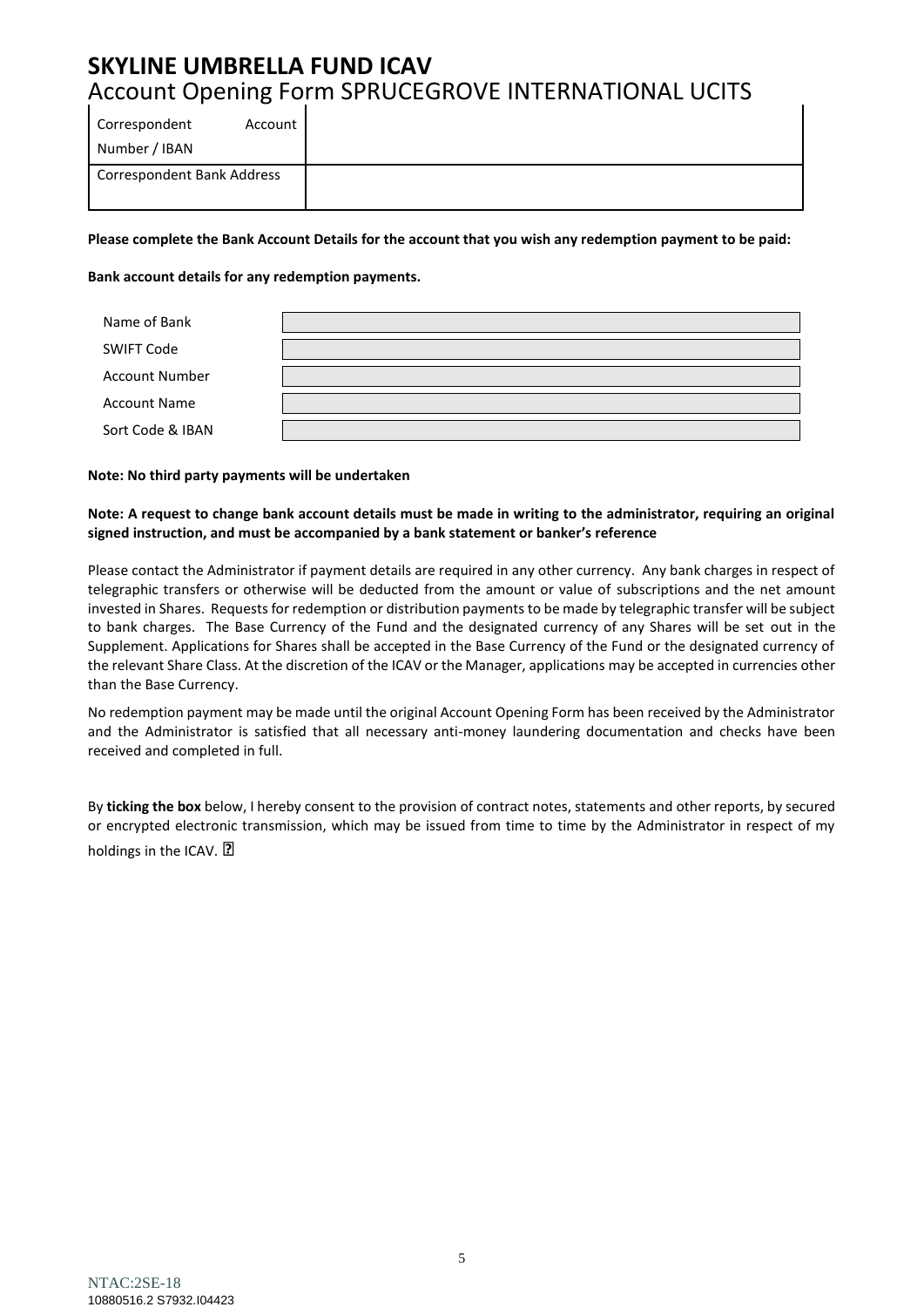# **SKYLINE UMBRELLA FUND ICAV**

Account Opening Form SPRUCEGROVE INTERNATIONAL UCITS

#### <span id="page-5-0"></span>**3. Declaration of Residency (applicable to Irish resident investors only)**

## **Investment Undertaking Tax - Declaration of Residence**

### **Declaration of Residence inside or outside Ireland (OWN BEHALF ONLY)**

Please tick (i), (ii) or (iii) as appropriate

## **(i) Irish residents**

I am/we are an Irish resident who will cause the Fund to have an obligation to deduct and pay tax to the Irish Revenue Commissioners. *Irish resident companies entitled to the lower rate of Investment Undertaking Tax are required to provide a statement on its letterhead confirming that the company is within the charge of corporation tax.*

**OR**

## **(ii) Exempt Irish residents**

I am/we are an Irish resident who will not cause the Fund to have an obligation to deduct and pay tax to the Irish Revenue Commissioners. *If this box is ticked, please also complete the declaration of exempt Irish residents below.*

**OR**

## **(iii) Non-Irish residents**

I am/we are not currently resident or ordinarily resident who will not cause the Fund to have an obligation to deduct and pay tax to the Irish Revenue Commissioners. *If this box is ticked, please also complete the declaration of residence outside Ireland below.*

### **Declaration of Residence for the beneficial owner inside or outside Ireland (INTERMEDIARIES ONLY)**

Please tick (i), (ii) or (iii) as appropriate

## **(i) Irish residents**

As an Intermediary, I/we declare that the person who will be beneficially entitled to the units is an Irish resident who will cause the Fund to have an obligation to deduct and pay tax to the Irish Revenue Commissioners. *Irish resident companies entitled to the lower rate of Investment Undertaking Tax are required to provide a statement on its letterhead confirming that the company is within the charge of corporation tax.*

**OR**

## **(ii) Exempt Irish residents**

As an Intermediary, I/we declare that the person who will be beneficially entitled to the shares/units is an Irish resident who will not cause the Fund to have an obligation to deduct and pay tax to the Irish Revenue Commissioners. *If this box is ticked, please also complete the declaration of exempt Irish residents below.* **OR**

## **(iii) Non-Irish residents**

As an Intermediary, I/we declare that the person who will be beneficially entitled to the shares/units is not currently resident or ordinarily resident who will not cause the Fund to have an obligation to deduct and pay tax to the Irish Revenue Commissioners. *If this box is ticked, please also complete the declaration of residence outside Ireland below.*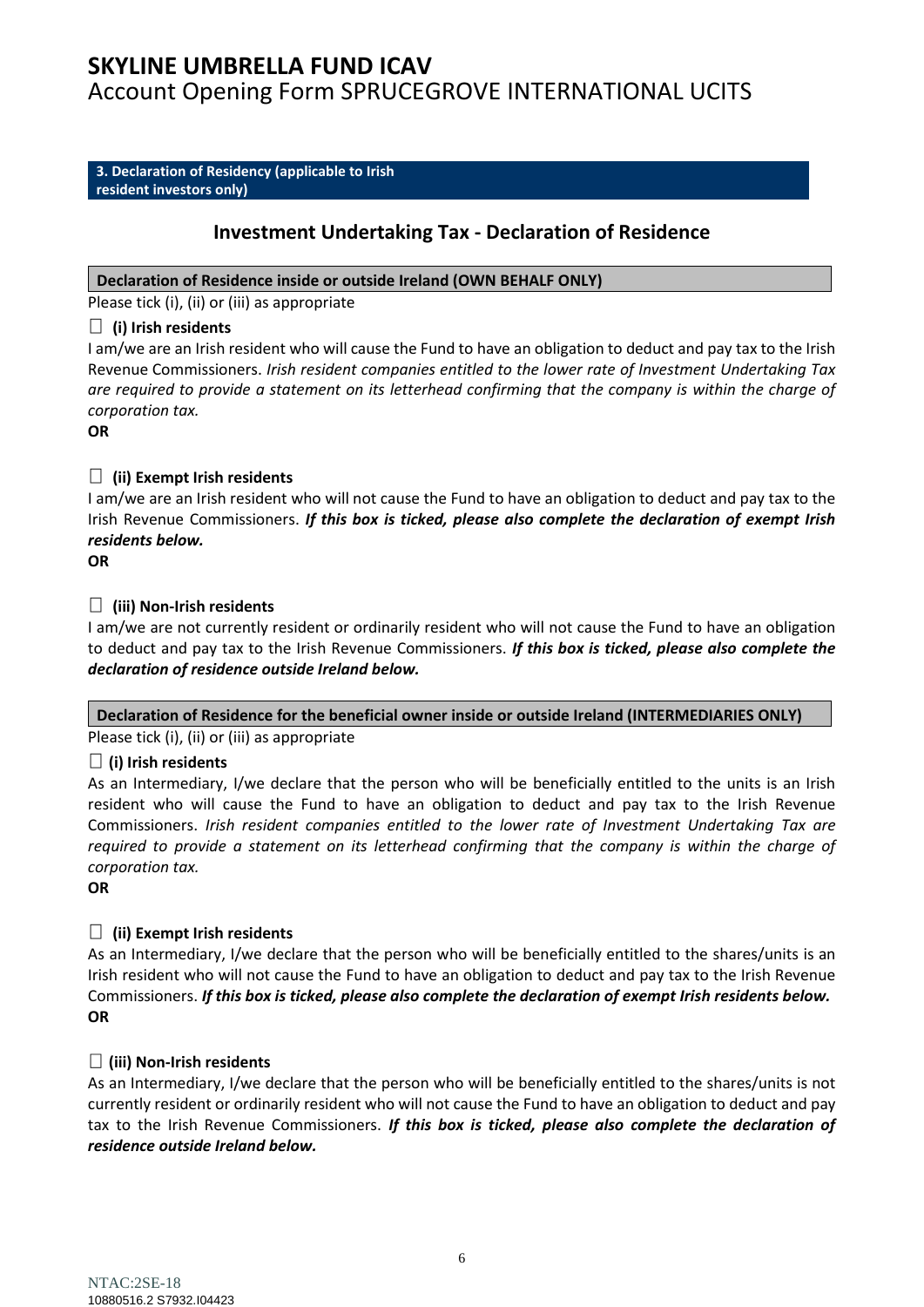**Authorised signatory: \_\_\_\_\_\_\_\_\_\_\_\_\_\_\_\_\_\_\_\_\_\_\_\_\_\_\_**

**Authorised signatory: \_\_\_\_\_\_\_\_\_\_\_\_\_\_\_\_\_\_\_\_\_\_\_\_\_\_\_**

Date: \_\_\_\_ / \_\_\_\_ / \_\_\_\_

**Declaration of exempt Irish resident entities**

## **Declaration referred to in Section 739D(6), Taxes Consolidation**

**[It is important to note that this declaration, if it is then still correct, shall apply in respect of any subsequent acquisitions of shares/units.]**

- I declare that the information contained in this declaration is true and correct.
- I also declare that I am applying for the shares/units on behalf of the applicant named below who is entitled to the units in respect of which this declaration is made and is a person referred to in Section 739D(6) of the Taxes Consolidation Act, 1997, being a person who is: (*please tick* as *appropriate)*
- $\Box$  a pension scheme;
- $\Box$  a company carrying on life business within the meaning of section 706 TCA 1997;
- $\Box$  an investment undertaking;
- $\Box$  an investment limited partnership;
- $\square$  a special investment scheme:
- $\Box$  a unit trust to which section 731(5)(a) TCA 1997 applies;
- $\Box$  a charity being a person referred to in section 739D(6)(f)(i) TCA 1997;
- $\Box$  a qualifying management company;

 $\Box$  entitled to exemption from income tax and capital gains tax by virtue of section 784A(2) TCA, 1997\* (see further requirement for Qualifying Fund Manager below);

- $\Box$  a PRSA Administrator;
- $\Box$  a credit union within the meaning of section 2 of the Credit Union Act 1997.

### **Additional requirements where the declaration is completed on behalf of a Charity**

- I also declare that at the time of making this declaration, the units in respect of which this declaration is made are held for charitable purposes only and
	- form part of the assets of a body of persons or trust treated by the Revenue Commissioners as a body or trust established for charitable purposes only, or
	- are, according to the rules or regulations established by statute, charter, decree, deed of trust or will, held for charitable purposes only and are so treated by the Revenue Commissioners.
- I undertake that, in the event that the person referred to in paragraph (7) of Schedule 2B TCA 1997 ceases to be a person referred to in Section 739D(6)(f)(i) TCA, 1997, I will, by written notice, bring this fact to the attention of the investment undertaking accordingly.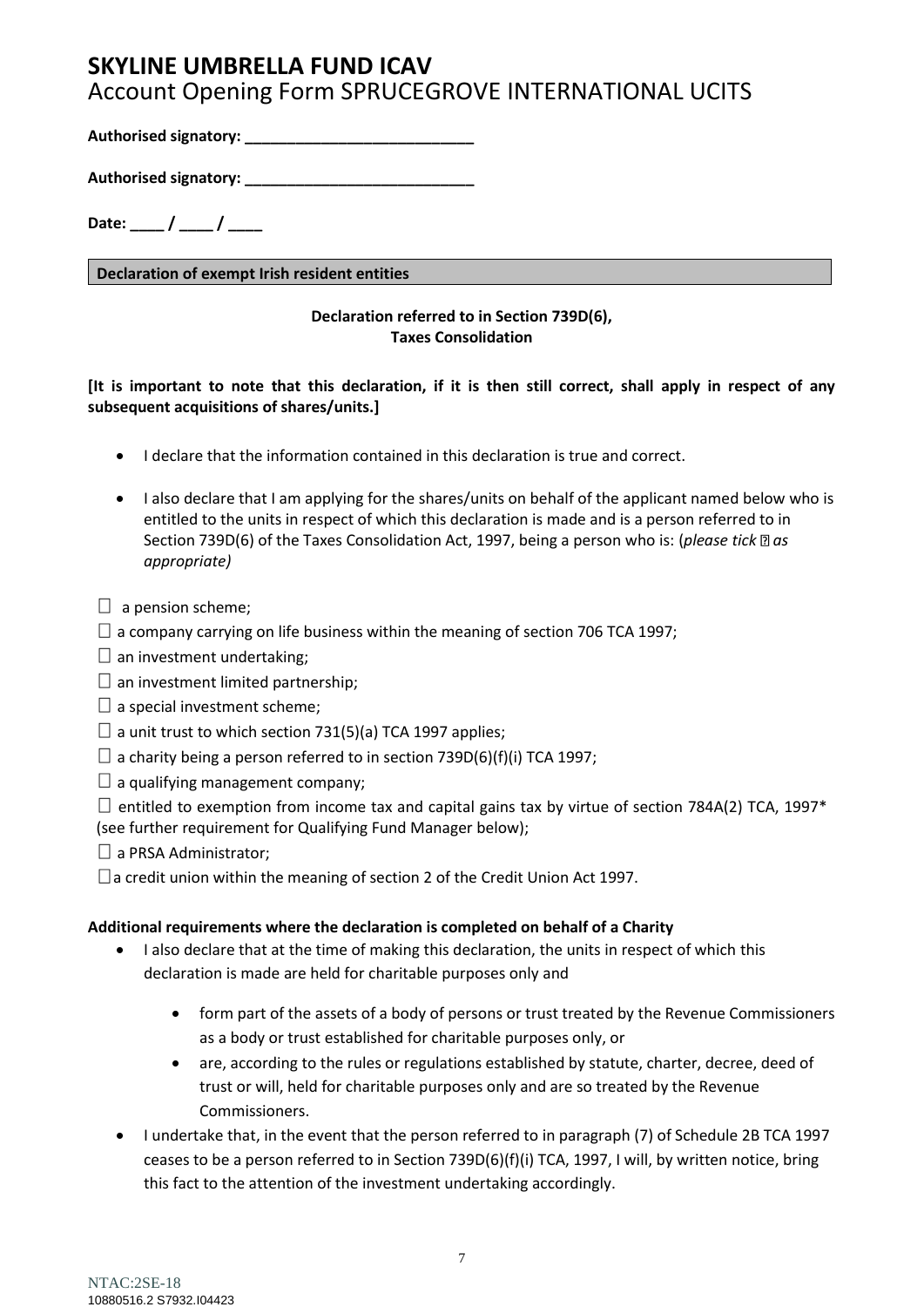# **SKYLINE UMBRELLA FUND ICAV**

## Account Opening Form SPRUCEGROVE INTERNATIONAL UCITS

## **Additional requirements where the declaration is completed by a qualifying fund manager / PRSA Administrator**

- I/we\* also declare that at the time this declaration is made, the units in respect of which this declaration is made
	- $\circ$  are assets of \*an approved retirement fund/an approved minimum retirement fund or a PRSA, and
	- o are managed by the Declarant for the individual named below who is beneficially entitled to the units.
- I/we\* undertake that, if the units cease to be assets of \*the approved retirement fund/the approved minimum retirement fund or the PRSA, including a case where the units are transferred to another such fund or account, I/we\* will, by written notice, bring this fact to the attention of the investment undertaking accordingly.

\*Delete as appropriate

## **Additional requirements where the declaration is completed by an Intermediary**

- I/we\* also declare that I am/we are\* applying for shares/units on behalf of persons who
	- $\circ$  to the best of my/our\* knowledge and belief, have beneficial entitlement to each of the shares/units in respect of which this declaration is made, and
	- o is a person referred to in section 739D(6) TCA 1997.
- I/we\* further declare that
	- o Unless I/we\* specifically notify you to the contrary at the time of application, all applications for shares/units made by me/us\* from the date of this application will be made on behalf of persons referred to in section 739D TCA 1997, and
	- o I/we\* will inform you in writing if I/we\* become aware that any person ceases to be a person referred to in section 739D(6) TCA 1997.
	- \* Delete as appropriate

**Name of applicant: \_\_\_\_\_\_\_\_\_\_\_\_\_\_\_\_\_\_\_\_\_\_\_\_\_\_\_\_\_\_\_\_\_\_**

**Irish tax reference number of applicant:** 

**Authorised signatory: \_\_\_\_\_\_\_\_\_\_\_\_\_\_\_\_\_\_\_\_\_\_\_\_\_\_\_(declarant)**

**Capacity in which declaration is made: \_\_\_\_\_\_\_\_\_\_\_\_\_\_\_\_\_\_\_\_\_\_\_\_\_\_\_\_**

| Authorised signatory: |  | (declarant) |
|-----------------------|--|-------------|
|-----------------------|--|-------------|

**Capacity in which declaration is made: \_\_\_\_\_\_\_\_\_\_\_\_\_\_\_\_\_\_\_\_\_\_\_\_\_\_\_\_**

Date: \_\_\_\_ / \_\_\_\_ / \_\_\_\_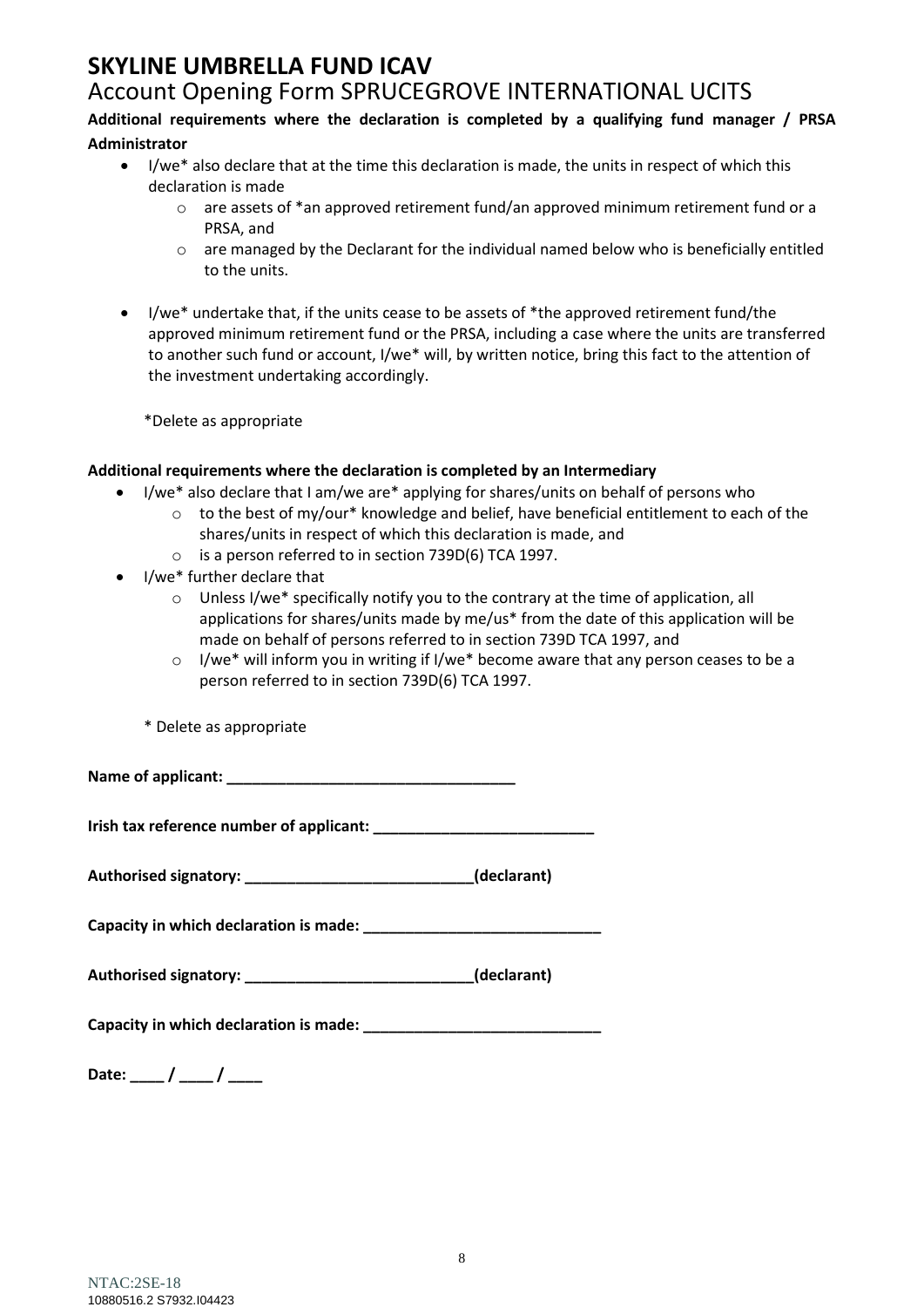#### **IMPORTANT NOTES**

1. This is a form authorised by the Revenue Commissioners which may be subject to inspection. It is an offence to make a false declaration.

2. Tax reference number in relation to a person has the meaning assigned to it by Section 885 TCA, 1997 in relation to a "specified person" within the meaning of that section. In the case of a charity, quote the Charity Exemption Number (CHY) as issued by Revenue. In the case of a qualifying fund manager, quote the tax reference number of the beneficial owner of the share/units.

3. In the case of, (i) an exempt pension scheme, the administrator must sign the declaration; (ii) a retirement annuity contract to which Section 784 or 785 applies, the person carrying on the business of granting annuities must sign the declaration; (iii) a trust scheme, the trustees must sign the declaration. In the case of a charity, the declaration must be signed by the trustees or other authorised officer of a body of persons or trust established for charitable purposes only within the meaning of Sections 207 and 208 TCA 1997. In the case of an approved retirement fund/an approved minimum retirement fund or a PRSA, it must be signed by a qualifying fund manager or PRSA administrator. In the case of an intermediary, the declaration must be signed by the intermediary. In the case of a company, the declaration must be signed by the company secretary or other authorised officer. In the case of a unit trust it must be signed by the trustees. In any other case it must be signed by an authorised officer of the entity concerned or a person who holds a power of attorney from the entity. A copy of the power of attorney should be furnished in support of this declaration.

### **Declaration of residence outside Ireland**

It is important to note that this declaration, if it is then still correct, shall apply in respect of any subsequent acquisitions of shares/units. Terms used in this declaration are defined in the Prospectus.

#### **Declaration on own behalf**

I/we\* declare that I am/we are\* applying for the shares/units on my own/our own behalf/on behalf of a company\* and that I am/we are/the company\* is entitled to the shares/units in respect of which this declaration is made and that

- I am/we are/the company is\* not currently resident or ordinarily resident in Ireland, and
- Should I/we/the company\* become resident in Ireland I will/we will\* so inform you, in writing, accordingly.

\*Delete as appropriate

#### **Declaration as Intermediary**

I/we\* declare that I am/we are\* applying for shares/units on behalf of persons:

- who will be beneficially entitled to the shares/units; and
- who, to the best of my/our\* knowledge and belief, are neither resident nor ordinarily resident in Ireland.

\*Delete as appropriate

| Name and address of applicant:                    |             |
|---------------------------------------------------|-------------|
| Signature of applicant or authorised signatory:   | (declarant) |
| Capacity of authorised signatory (if applicable): |             |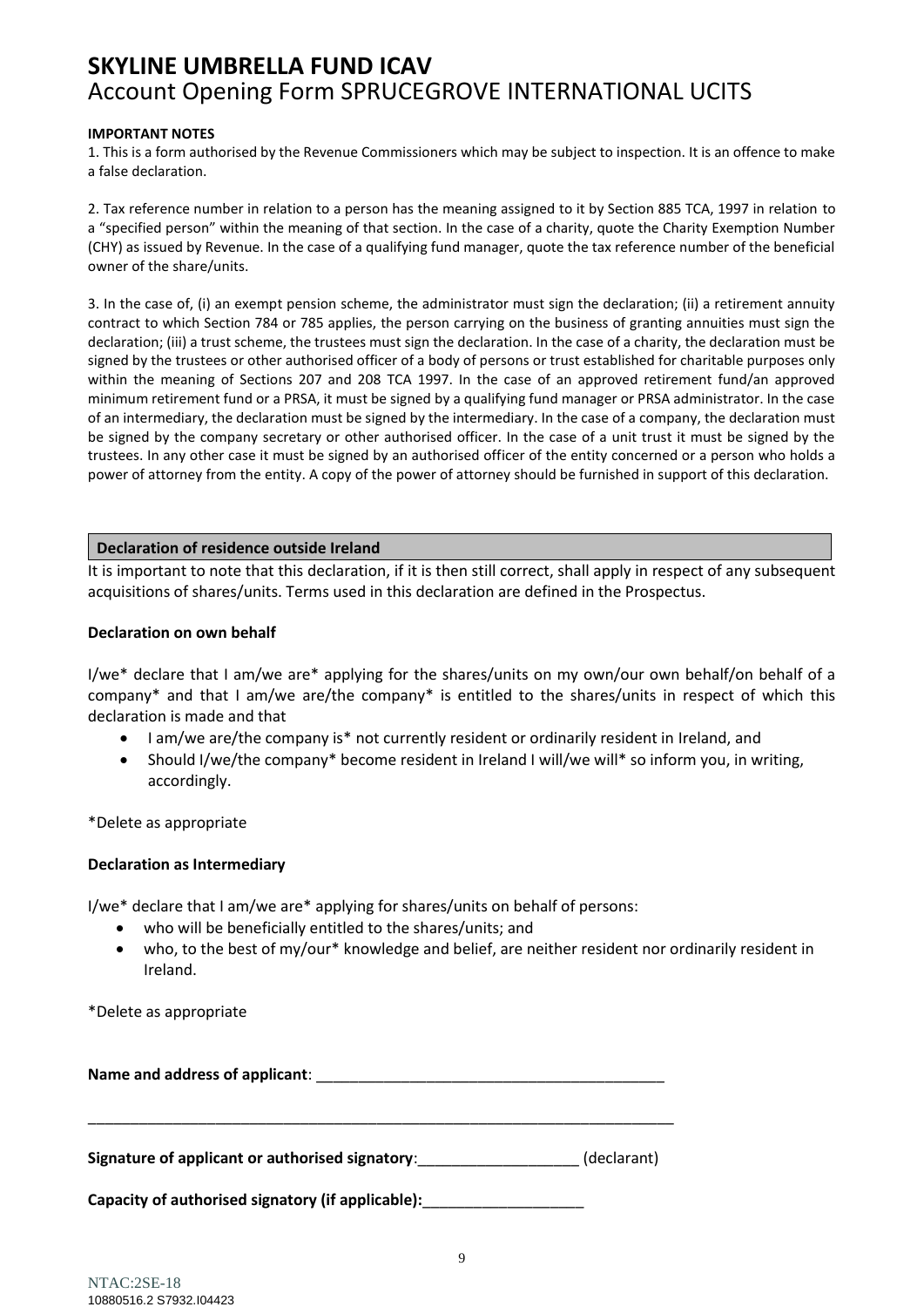# **SKYLINE UMBRELLA FUND ICAV**

Account Opening Form SPRUCEGROVE INTERNATIONAL UCITS Date: \_\_\_ / \_\_\_ / \_\_\_

### **Joint Applicants:**

**Names:** \_\_\_\_\_\_\_\_\_\_\_\_\_\_\_\_\_\_\_\_\_\_\_ **Signatures:** \_\_\_\_\_\_\_\_\_\_\_\_\_\_\_\_\_\_\_\_\_\_\_\_\_\_\_

\_\_\_\_\_\_\_\_\_\_\_\_\_\_\_\_\_\_\_\_\_\_\_\_\_\_\_\_\_\_ \_\_\_\_\_\_\_\_\_\_\_\_\_\_\_\_\_\_\_\_\_\_\_\_\_\_\_

IMPORTANT NOTES

1. Non-resident declarations are subject to inspection by the Irish Revenue Commissioners and it is a criminal offence to make a false declaration.

2. To be valid, the Account Opening Form (incorporating the declaration required by the Irish Revenue Commissioners) must be signed by the applicant. Where there is more than one applicant, each person must sign. If the applicant is a company, it must be signed by the company secretary or another authorised officer.

3. If the Account Opening Form (incorporating the declaration required by the Revenue Commissioners) is signed under power of attorney, a copy of the power of attorney must be furnished in support of the declaration.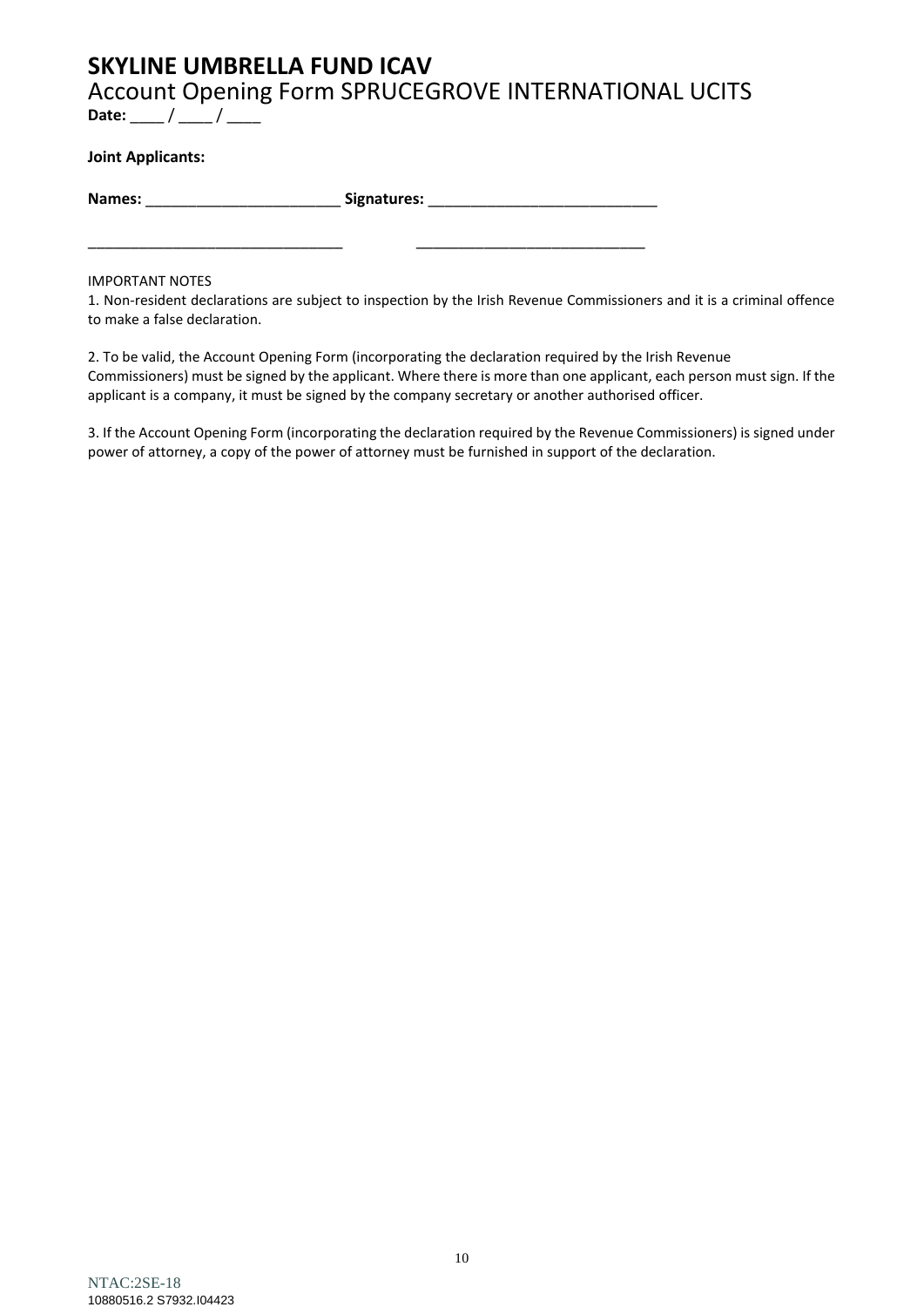#### <span id="page-10-0"></span>4**. Identity Verification**

#### **Due Diligence Information**

**Anti-Money Laundering (AML) Due Diligence Documentary Requirements in accordance with The Criminal Justice (Money Laundering and Terrorist Financing) Acts 2010 – 2018. Please complete the area below applicable to you and provide the identity verification documentation initially requested.** 

**IMPORTANT: Be aware that the ICAV reserves the right to request additional information and documentation, including requiring that previously submitted documentation be certified as a true copy and re-submitted to ensure the ICAV's compliance with the Act and any associated regulations and authoritative guidance.**

#### **1. Guide to completing this form.**

**Part I** – Purpose of the Investment.

Part II - This section must be completed by all applicants.

**Part III -** Please provide the due diligence documentation outlined in this section.

**Be aware that this may extend to identifying the beneficial owner and verifying their identity until such time that the ultimate natural persons beneficially owning the investment are identified.**

#### **Examples of Photographic Identity Documentation**

- Current passport.
- Current driving licence.
- Current national identity card.
- Identity document with photographic identity issued by a government department.

#### **Examples of Proof of Address**

- Bank statements/credit card statements.
- Utility bill.
- Household/motor insurance certificate and renewal notices.
- Correspondence from local authorities.
- Correspondence from the revenue commissioners or equivalent.
- Correspondence from any government body.
- Driving licence which confirms the address provided it has not also been used to satisfy the photographic identity requirement above.
- Payslip or salary advice dated within the previous 3 months.
- Confirmation of address from a lawyer or financial institution.

Note: All documentation must reflect the current residential address and must be dated within the previous 3 months other than in the case of an official document known to be issued only or typically at fixed intervals of more than 3 months, in which case such document may be accepted during that period, to a maximum of 12 months (e.g. correspondence from local authorities).

**Note that, in all cases the Administrator or ICAV may, at its absolute discretion request further due diligence documentation/ information to satisfy applicable procedural and regulatory requirements.**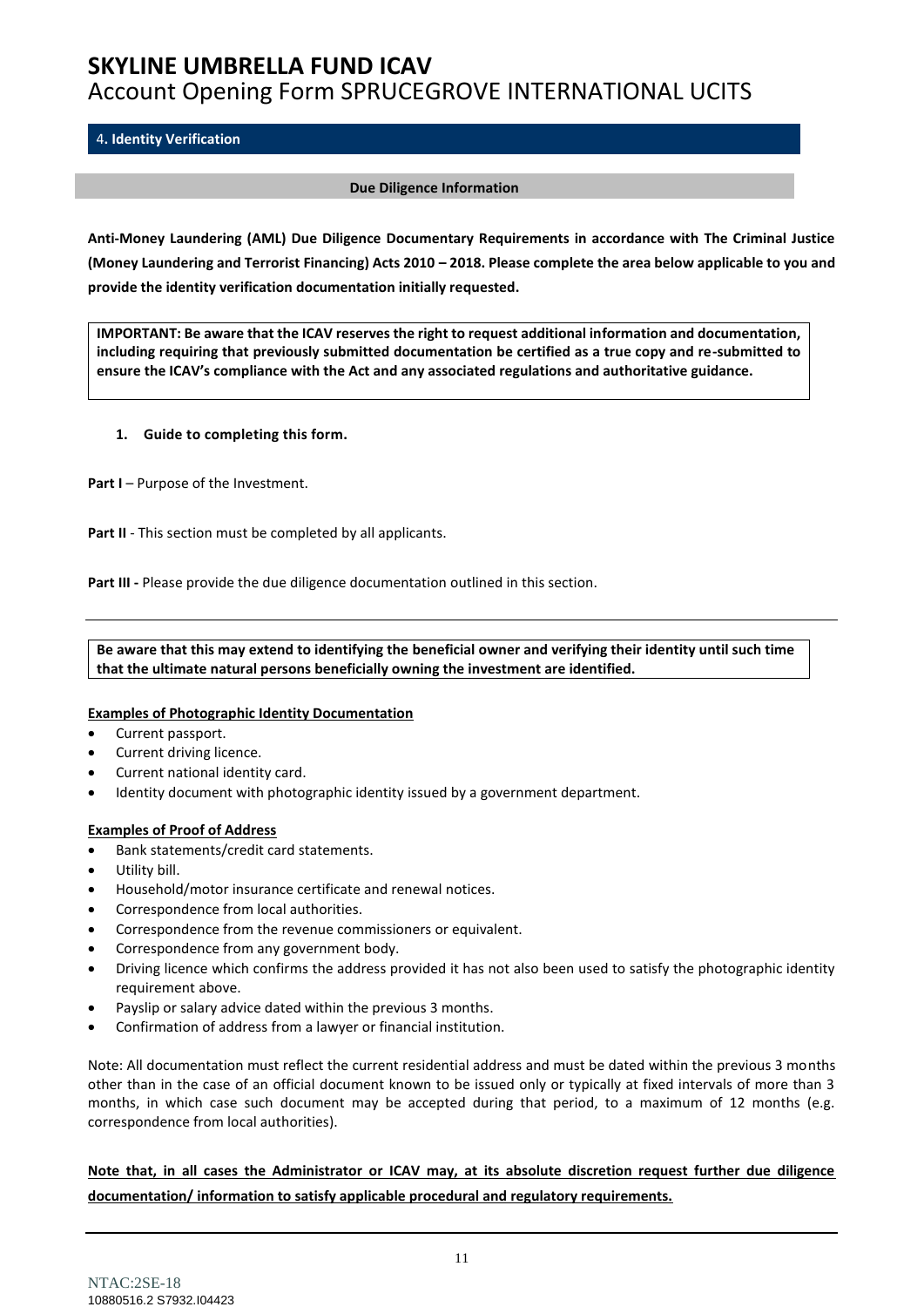**Please note that for certain types of investors (for example a politically exposed person ("PEP") or a recognised regulated entity) the administrator will require and request further information.**

#### **2. Certification of Documents – Required for High Risk countries**

Certified copies of personal identification documents and corporate documentation are required for certain identified investors. Documents must be a 'certified true copy of original'.

In terms of certifying a document as a true copy, certification means that there is an original signature on the document from a suitable person that can be independently verified.

Suitable persons include:

- ➢ An authorised signatory of a Regulated Financial Institution or Credit Institution.
- $\triangleright$  An authorised signatory of a Financial Adviser.
- ➢ A Justice of the Peace.
- ➢ A Notary Public or Practicing Solicitor.
- ➢ A Practicing Chartered or Certified Public Accountant.
- $\triangleright$  A person authorised to sign on behalf of an Embassy or a Consul.
- ➢ A practicing Barrister

Certification of each document should include:

- $\triangleright$  A signed statement confirming that this document is a true and accurate copy of the original document as seen by the person certifying the document.
- ➢ The name (in block capitals), occupation and contact details (address, telephone number and email address) of the person certifying the document, as a true copy of the original document.
- $\triangleright$  The date of certification of the document, as a true copy of the original document.

**Note 1:** Where the document, being certified as a true copy of the original document, contains a photograph, the person certifying the document as a true copy should also confirm that this a true likeness of the person named in the document.

**Note 2:** The document being provided as a true and accurate copy of the original document must include a wet ink signature of the person certifying the document as a true and accurate copy of the original document (i.e. no scanned or photocopied copies of the document being certified as a true copy of the original document, can be accepted).

**Note 3:** For multiple page documents, the certifier should sign or initial each page of the copy and

confirm on the first or last page of the document the actual number of pages in the document.

**Note 4:** Where available, the statement of certification as a true copy of the sighted original should be accompanied by the professional stamp or seal of the certifier.

**Note 5:** When certifying documents as true copies, the certifier should not be a close family member of, or have any apparent or potential conflicts of interest with, the investor.

#### **3. English Translations**

Where due diligence documents are provided in a language other than English, the prospective investor should, at the same time, provide a relevant extract translated by an independent source confirming also the adequacy of the foreign language documents.

**\_\_\_\_\_\_\_\_\_\_\_\_\_\_\_\_\_\_\_\_\_\_\_\_\_\_\_\_\_\_\_\_\_\_\_\_\_\_\_\_\_\_\_\_\_\_\_\_\_\_\_\_**\_\_\_\_\_\_\_\_\_\_\_\_\_\_\_\_\_\_\_\_\_\_\_\_\_\_\_\_\_\_\_\_\_\_\_\_\_\_\_\_\_\_\_\_\_\_\_\_\_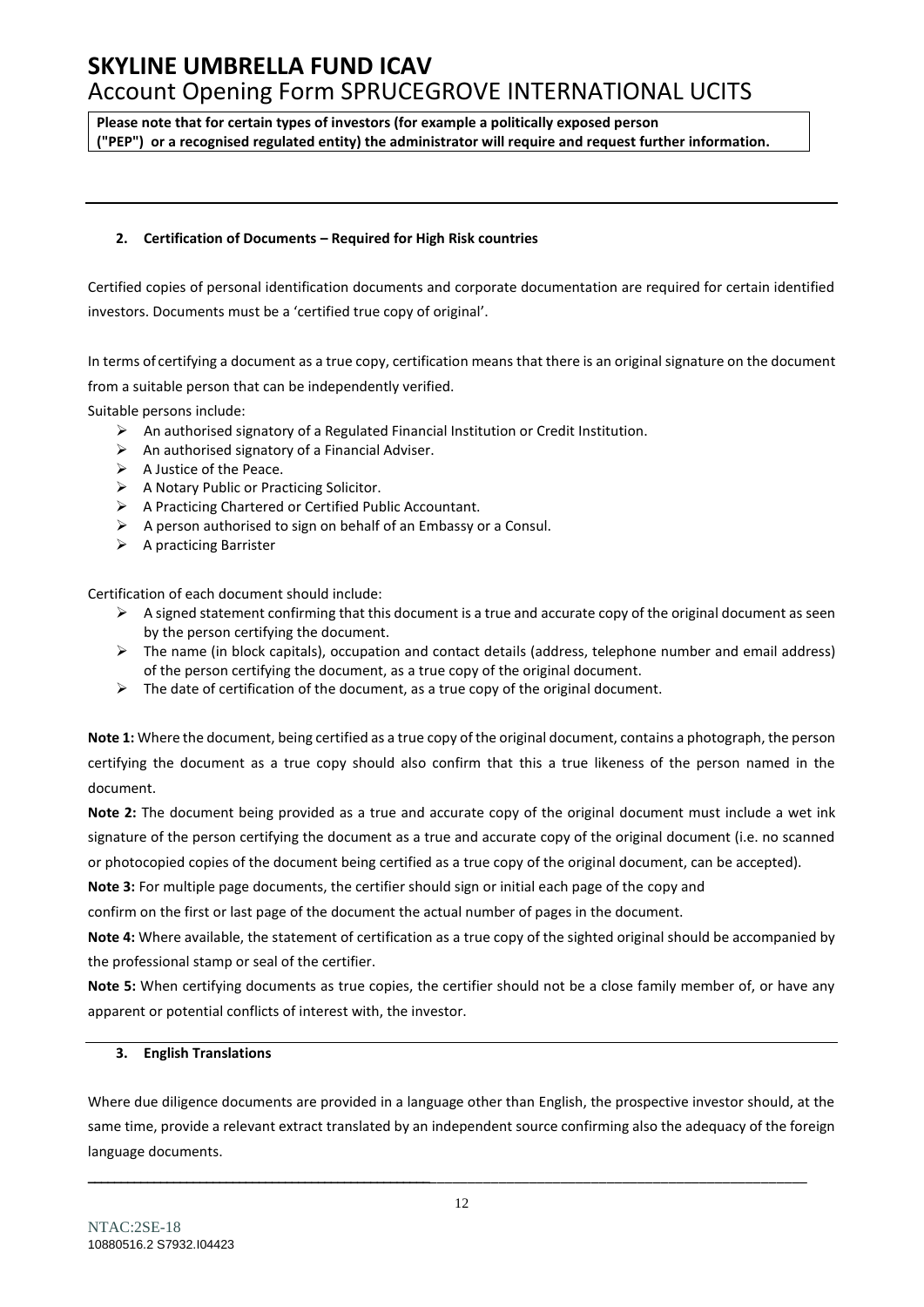**Due Diligence Information - Purpose of the Investment**

**Part I to be completed only by natural persons and legal persons investing in their own name for their own benefit. Institutional investors and legal entities investing as part of their normal economic activity of investing in their own name for the benefit of one or more third parties are not required to complete Part I. This information is required to meet our AML obligations under the current AML legislation in Ireland and will be used solely for those purposes.**

What is the expected annual subscription to the Fund:

\_\_\_\_\_\_\_\_\_\_\_\_\_\_\_\_\_\_\_\_\_\_\_\_\_\_\_\_\_\_\_\_\_\_\_\_\_\_\_\_\_\_\_\_\_\_\_\_\_\_\_\_

| How frequently do you expect to trade in the Fund (please tick):                                     | Once-Off Subscription                                                                                              |
|------------------------------------------------------------------------------------------------------|--------------------------------------------------------------------------------------------------------------------|
|                                                                                                      | Once a: Month $\Box$ Quarter $\Box$ Year $\Box$                                                                    |
|                                                                                                      | If more frequently than the options provided,<br>please provide an estimate of frequency:                          |
| Please indicate the term of your investment (please tick):                                           | 3-5 years $\begin{array}{ c c } \hline \end{array}$ 5-10 years $\begin{array}{ c c } \hline \end{array}$ 10+ years |
|                                                                                                      | Due Diligence Documentation- Investor Type                                                                         |
| <b>Part I-All Investors</b>                                                                          |                                                                                                                    |
| Please tick investor type below (Please note, investor type indicates the documents required to open |                                                                                                                    |
| account):                                                                                            |                                                                                                                    |
| Private/ Unlisted Company                                                                            | Charities                                                                                                          |
| Partnership                                                                                          | Trusts/Foundations                                                                                                 |

| Listed Company |  |
|----------------|--|

| Partnership                               | Trusts/Foundations                |        |
|-------------------------------------------|-----------------------------------|--------|
| Listed Company                            | Collective Investment Scheme/Fund |        |
| Subsidiary of a Listed Company            | School, college or university     |        |
| Regulated Credit or Financial Institution | <b>Pension Schemes</b>            |        |
| Nominee Company                           | <b>Trade Unions</b>               | $\Box$ |
| Government Body or Public Authority       | Church                            |        |
| Individual                                | Other- Please specify:            |        |
|                                           |                                   |        |

П

Occupation/Business Activity

If you, or any beneficial owners, are a Politically Exposed Person, please check the box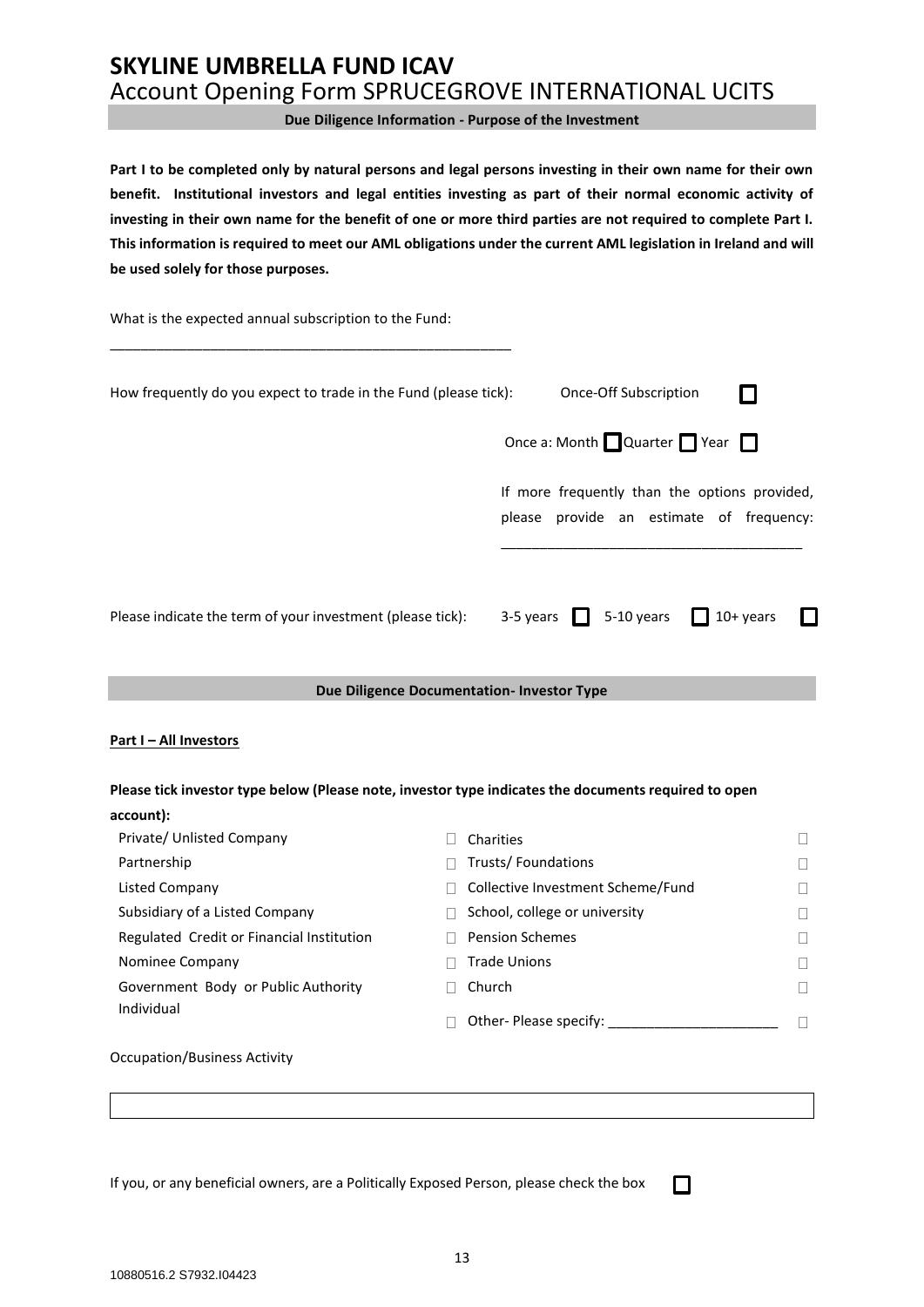*A Politically Exposed Person ('PEP') means an individual (or family member or close associate of such individual) who is, or has, at any time in the preceding 12 months, been entrusted with a prominent public function.*

#### **Due Diligence Documentation- Leverage Across Investments**

By checking the below box, I hereby authorize NTIFASIL (the administrator) to leverage the due diligence documentation provided for the purposes of compliance with applicable regulatory requirements across all investments which I currently hold/ may hold in the future across all funds which are administered by NTIFASIL.

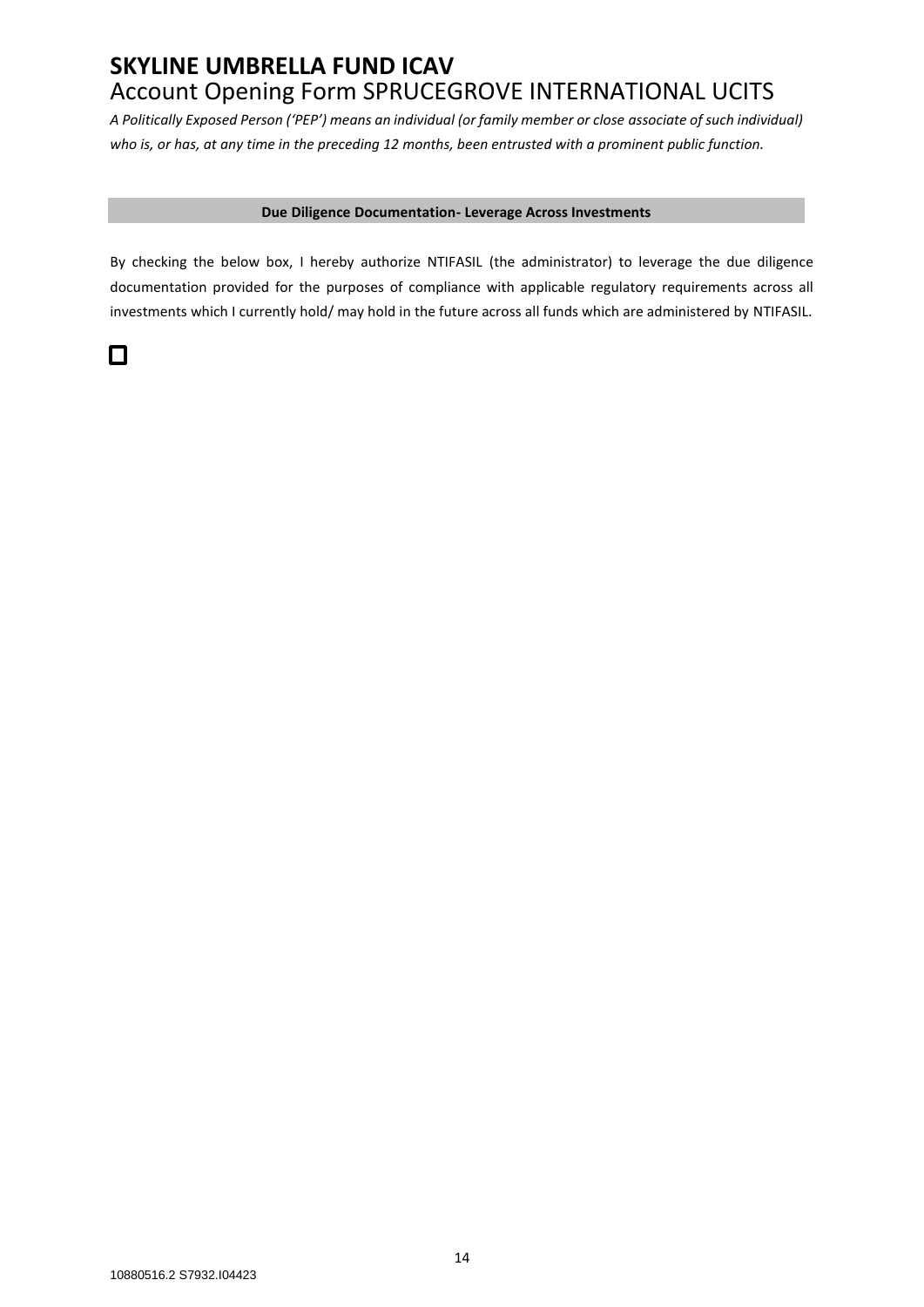**Due Diligence Documentation- Ultimate Beneficial Owner**

Please complete the relevant section to your entity type. The Ultimate Beneficial Owner section must be completed. Non-completion could delay acceptance of subscription.

#### **Corporate Entities**

Ultimate Beneficial Owners are individuals who directly or indirectly hold ownership of 25% or more of the shares or voting rights in an entity, or otherwise exercise control of the entity.

**\*** In cases where shareholder(s) are entities with 25% or more ownership or control, please provide the details of Individual(s) who hold beneficial ownership 25% or more. For Trusts or similar arrangements, Ultimate Beneficial Owners include the beneficiaries, the settlor, the trustee(s) and the protector (if any). The beneficiaries are the individuals benefiting from the trust or similar legal arrangement.

Please complete the below:

| Name | Address | $\%$       | Nationality | Date of Birth |
|------|---------|------------|-------------|---------------|
|      |         | Ownership  |             |               |
|      |         | or Control |             |               |
|      |         | Function   |             |               |
|      |         |            |             |               |
|      |         |            |             |               |
|      |         |            |             |               |
|      |         |            |             |               |
|      |         |            |             |               |

For Trusts or similar arrangements, where the beneficiaries are not yet been determined, the class of persons in whose main interest the trust or similar legal arrangement has been set up should be stated (please provide an additional document/ information as required):

**Note:** If there is/ are no Individual(s) with a beneficial interest of 25% or more (either directly or indirectly) of the shares or voting rights of the entity, or anyone that otherwise exercises control of the entity (where applicable),  $\Box$ please check the box.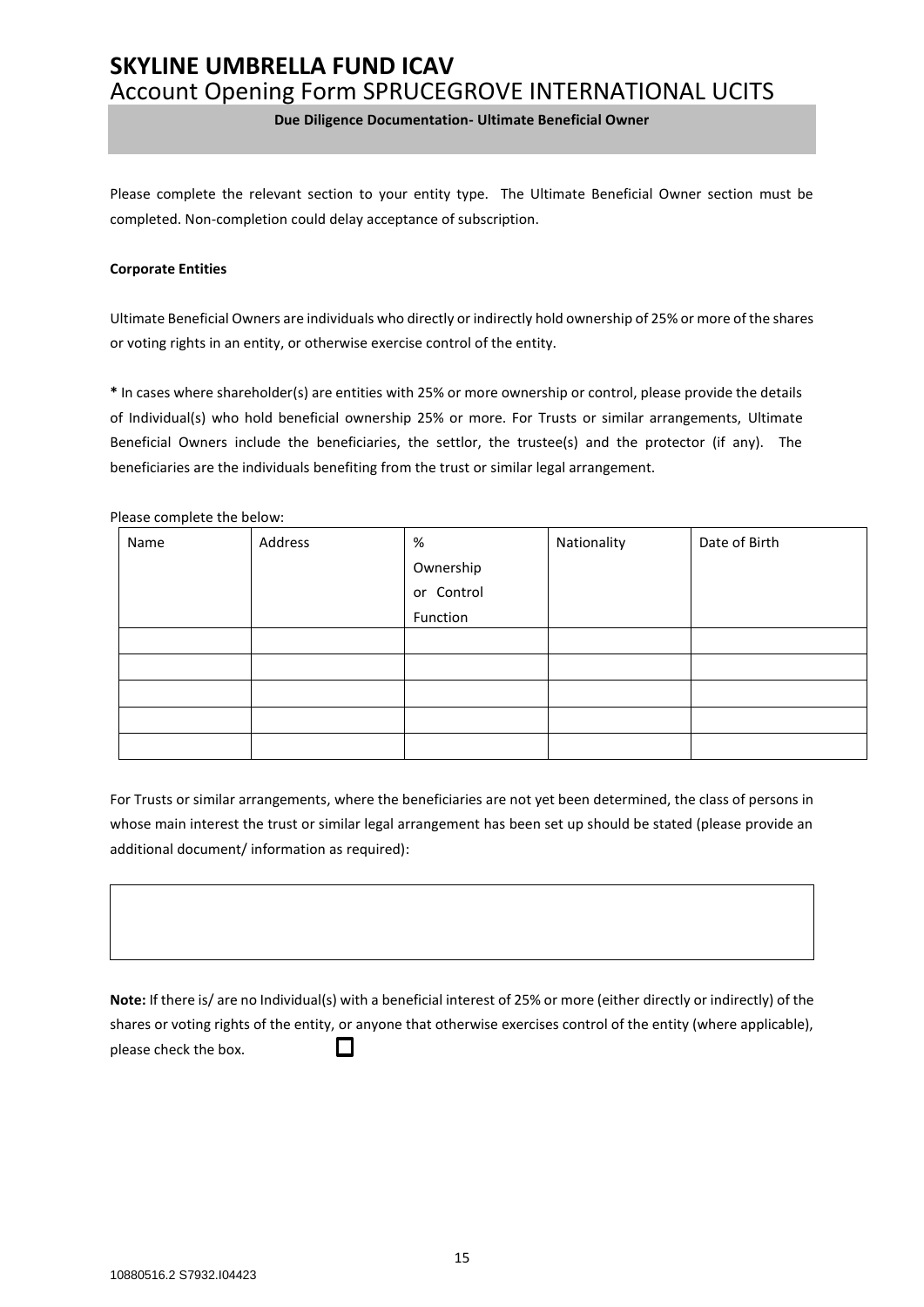Declaration - I/We declare that the information contained in this form and the attached documentation, if any, is true and accurate to the best of my/our knowledge and belief.

| Signature 1 | Print Name                   | Date |
|-------------|------------------------------|------|
| Signature 2 | Print Name                   | Date |
|             | <b>Related Person Detail</b> |      |

Full names of all Related Persons:

- In the case of natural persons, Related Persons means any person authorised to act on behalf of the investor
- In the case of a company, Related Persons means the directors.
- In the case of a Partnership, Related Persons means the partners.
- In the case of a limited liability company (LLC), Related Persons means the managing members.
- In the case of a trust, foundation or similar legal arrangement, Related Persons means the trustees.
- In the case of a charity/government body/ university/ school/ college/ club/ society, Related Persons means the authorising officers/ board members/ officials.

| Name | Address | Nationality | of<br>Date |
|------|---------|-------------|------------|
|      |         |             | Birth      |
|      |         |             |            |
|      |         |             |            |
|      |         |             |            |
|      |         |             |            |
|      |         |             |            |

#### **Due Diligence Documentation- Requirements**

#### **Part II- Due Diligence Requirements**

Outlined below is guidance on the documentation which the Fund/ICAV/ Manager & Northern Trust (as Administrator) will require when undertaking due diligence to establish the identity of an investor and verify same to the extent warranted by risk.

**The Fund/ICAV/ Manager & Administrator hereby reserves the right to request such further information and/or documentation from investors as is necessary from time to time to satisfy Irish regulatory requirements.**

#### Examples of Photographic Identity Documentation

- Current passport.
- Current driving licence.
- Current national identity card.
- Social welfare/revenue card or any identity document with photographic identity issued by a government department.

#### Examples of Proof of Address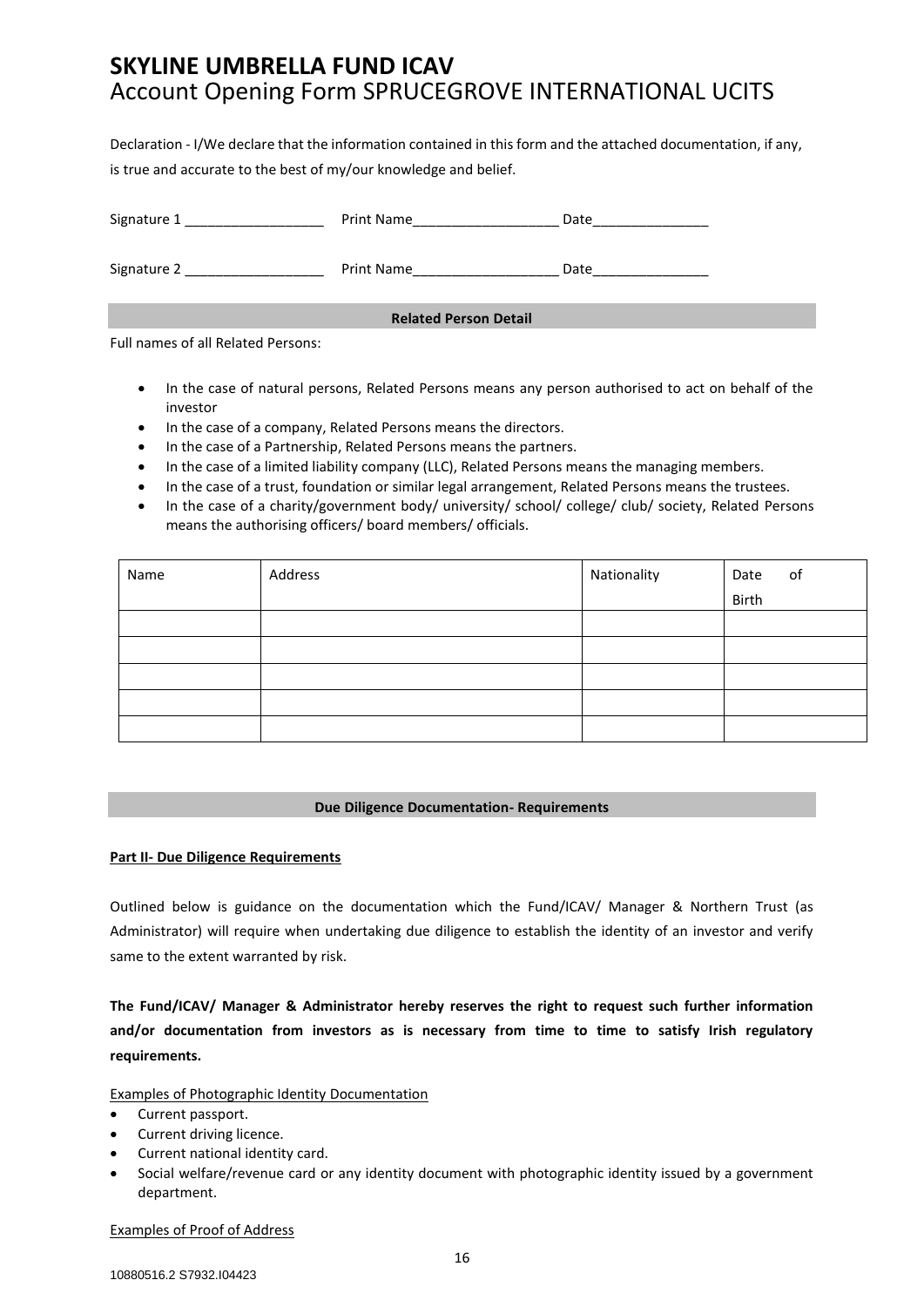- Bank statements/credit card statements.
- Utility bill.
- Household/motor insurance certificate and renewal notices.
- Correspondence from local authorities.
- Correspondence from the revenue commissioners or equivalent.
- Correspondence from any government body.
- Driving licence which confirms the address provided it has not also been used to satisfy the photographic identity requirement above.
- Payslip or salary advice dated within the previous 6 months.
- Confirmation of address from a lawyer or financial institution.

**Note: All documentation must reflect the current residential address and must be dated within the previous 3 months other than in the case of an official document known to be issued only or typically at fixed intervals of more than 3 months, in which case such document may be accepted during that period, to a maximum of 12 months (e.g. correspondence from local authorities).** 

Letter of Assurance

Please contact Northern Trust for a template letter of assurance if required.

**Note: Investors are required to notify the Fund/ICAV Manager & Northern Trust of any changes to the AML information which was previously provided (e.g. changes in directors/controllers or beneficial owners).**

**\_\_\_\_\_\_\_\_\_\_\_\_\_\_\_\_\_\_\_\_\_\_\_\_\_\_\_\_\_\_\_\_\_\_\_\_\_\_\_\_\_\_\_\_\_\_\_\_\_\_\_\_\_\_\_\_\_\_\_\_\_\_\_\_\_\_\_\_\_\_\_\_\_\_\_\_\_\_\_\_\_\_\_\_\_\_\_\_\_\_**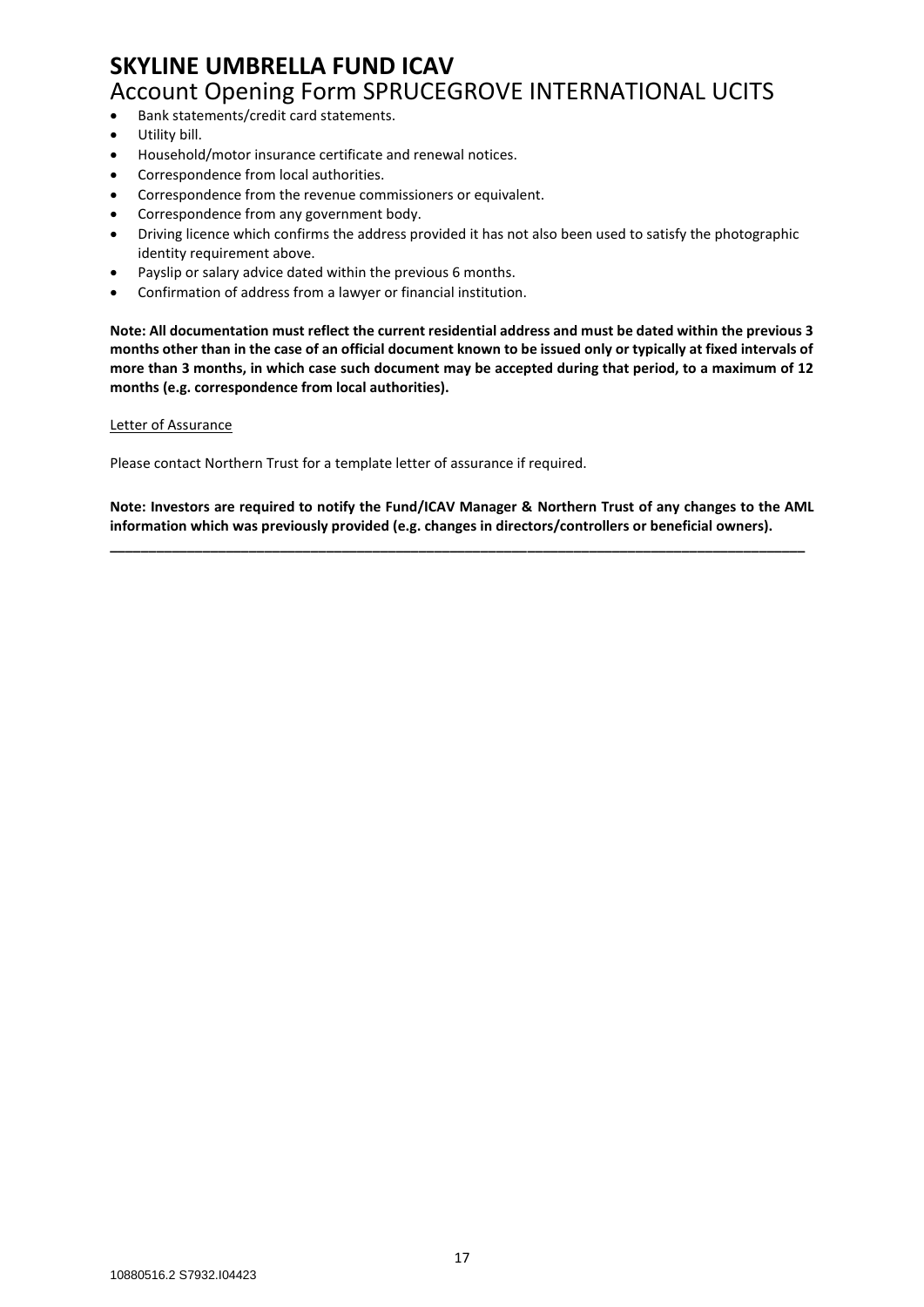# **SKYLINE UMBRELLA FUND ICAV**

## Account Opening Form SPRUCEGROVE INTERNATIONAL UCITS

**Equivalent Jurisdictions (i.e. jurisdictions where a presumption of comparability with Ireland may be made)**  Australia, Austria, Belgium, Brazil, Bulgaria, Canada, Croatia, Czech Republic, Denmark, Estonia, Finland, France, Germany, Greece, Guernsey, Hong Kong, Hungary, Iceland, Ireland, Isle of Man, Italy, Japan, Jersey, Lithuania, Luxembourg, Malta, Netherlands (including Aruba), Norway, Poland, Portugal, Republic of Korea, Romania, Singapore, Slovakia, Slovenia, South Africa, Spain, Sweden, Switzerland, United Kingdom (including Gibraltar).

#### **Deemed High Risk Countries**

Afghanistan,Albania,Angola,Azerbaijan,Bahamas,Belarus,Belize,Benin,Bolivia,Bosnia and Herzegovina, Burma (Myanmar), Burundi, Cambodia, Cape Verde, Central African Republic, Chad, China, Colombia, Congo Democratic Republic, Congo Republic, Costa Rica ,Cuba Iran, Cyprus, Democratic People's Republic of Korea (North Korea), Democratic People's Republic of Korea (North Korea),Dominican Republic, Ecuador, Egypt ,El Salvador, Equatorial Guinea, Eritrea, Ghana, Guatemala, Guinea, Guinea Bissau, Haiti, Honduras, India, Iran, Democratic People's Republic of Korea (North Korea),Iraq, Ivory Coast (Cote d'Ivoire), Jamaica, Jordan, Kazakhstan, Kyrgyzstan, Laos, Latvia, Lebanon, Liberia, Libya, Liechtenstein, Macau, Maldives ,Marshall Islands, Mauritania, Mexico, Moldova, Monaco ,Montenegro, Morocco, Mozambique, Myanmar (Burma), Namibia, Nicaragua, Nigeria, Pakistan, Palau, Palestinian Territories ,Panama, Peru, Russia, Saint Kitts and Nevis, Saudi Arabia, Senegal, Serbia, Sierra Leone ,Somalia, South Sudan, Sudan,

Swaziland,Syria,Syria,Tajikistan,Tanzania,Tunisia,Tunisia,Turkey,Turkish Cypriot Administered Cyprus, Turkmenistan, Ukraine, United Arab Emirates, Uzbekistan, Venezuela, Vietnam, Yemen & Zimbabwe

**Note: Northern Trust reviews the risks associated with all locations on a regular basis. The risk associated with a location may change over time. Northern Trust reserves the right to apply a different risk rating than shown in this document.** 

**\_\_\_\_\_\_\_\_\_\_\_\_\_\_\_\_\_\_\_\_\_\_\_\_\_\_\_\_\_\_\_\_\_\_\_\_\_\_\_\_\_\_\_\_\_\_\_\_\_\_\_\_\_\_\_\_\_\_\_\_\_\_\_\_\_\_\_\_\_\_\_\_\_\_\_\_\_\_\_\_\_\_\_\_\_\_\_\_\_\_**

#### **Regulated Credit or Financial Institution**

Where the applicant is a Regulated Credit or Financial Institution from one of the above referenced Equivalent Jurisdictions:

1. Please provide proof of regulation.

Where the applicant is a Regulated Credit or Financial Institution but is not regulated in a Equivalent Country please provide the following confirmations/documentation:

- 1. Full name of the company
- 2. Registered number of the company
- 3. Registered legal address and principal business address of the company
- 4. Details of directors of the company and verify the identity of two directors, or where applicable, one director and one authorised signatory.
- 5. Identify and verify any beneficial owner beneficially entitled to 25% or more of the share capital, profit or voting rights or otherwise exercise control over the management of the entity. Where the beneficial owner is deemed high risk per NT risk rating requirements, the identity should be verified in line with its legal form.

Note: Where the beneficial owner is a corporate entity, Northern Trust requires details of ultimate beneficial owners (this can be demonstrated through an organisation chart signed by an authorised signatory or shareholder register or other company documentation etc. reflecting the ownership and control structure).

- 6. Confirmation as to whether the company is investing on its own behalf or on behalf of underlying investors and (as applicable) identify any beneficial owner of the investment.
- 7. One or more of the following:
	- Extract from the relevant company registry providing details of the company; and/or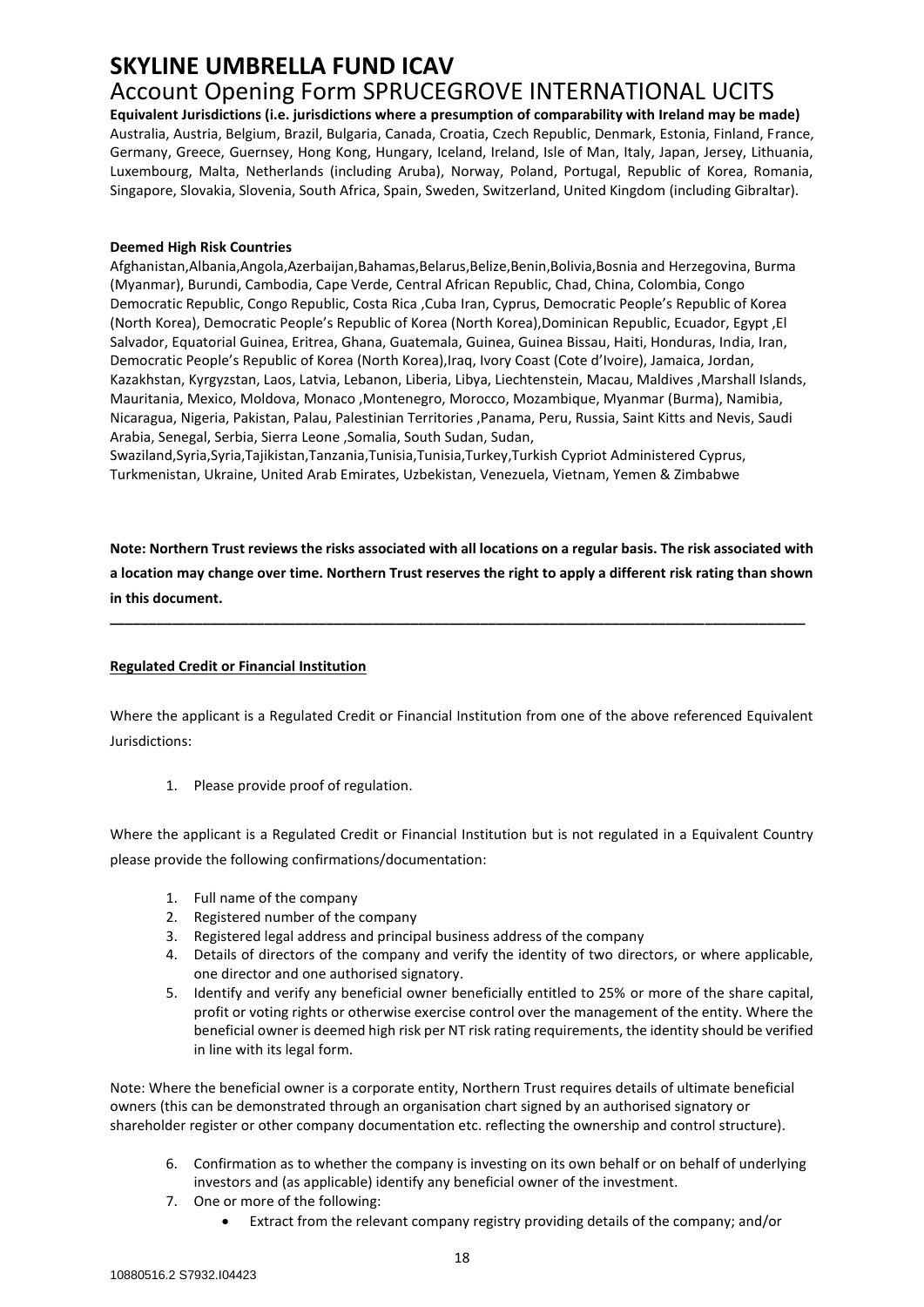- Copy of the certificate of incorporation or equivalent of the company; and/or
- Copy of the Memorandum and Articles of Association or equivalent of the company; and/or
- Copy of the latest audited financial statements of the company.

#### **Where the applicant is domiciled in an aforementioned high risk jurisdiction, the following is also required**

- 8. Identify and verify the identity of any beneficial owner beneficially entitled to more than 10% of the share capital, profit or voting rights or otherwise exercise control over the management of the company.
- 9. Confirmation as to whether the company is investing on its own behalf or on behalf of underlying investors and (as applicable) identify and verify the identity of any beneficial owner of the investment

**Where the applicant is domiciled in an aforementioned high risk jurisdiction, documentation should be certified as true copies of the original.**

\_\_\_\_\_\_\_\_\_\_\_\_\_\_\_\_\_\_\_\_\_\_\_\_\_\_\_\_\_\_\_\_\_\_\_\_\_\_\_\_\_\_\_\_\_\_\_\_\_\_\_\_\_\_\_\_\_\_\_\_\_\_\_\_\_\_\_\_\_\_\_\_\_\_\_\_\_\_\_\_\_\_\_\_\_\_\_\_\_\_

#### **Nominee Company**

**Where the applicant is a Regulated Nominee Company of a Credit or Financial Institution from one of th e above referenced Equivalent Jurisdictions:**

1. Please provide proof of regulation.

## **Where the applicant is an Unregulated Nominee Company of a Regulated Credit or Financial Institution from one of the above referenced Equivalent Jurisdictions please provide the following:**

- 1. Letter of Assurance from the Regulated Credit or Financial Institution.
- 2. Proof of regulation for the Regulated Credit or Financial Institution.

#### **or**

#### **Please provide the following confirmations/documentation**

- 1. Full name of the Nominee Company.
- 2. Registered number of the Nominee Company.
- 3. Registered legal address and principal business address of the Nominee Company.
- 4. Details of directors of the company and verify the identity of two directors, or where applicable, one director and one authorised signatory.
- 5. Proof of regulation for the Regulated Parent Company.
- 6. Identify and verify any beneficial owner of the investment through the Nominee Company.
- 7. One or more of the following:
	- Extract from the relevant company registry providing details of the Nominee company; and/or
	- Copy of the certificate of incorporation or equivalent of the Nominee Company; and/or
	- Copy of the Memorandum and Articles of Association or equivalent of the Nominee Company; and/or
	- Copy of the latest audited financial statements of the Nominee Company.

#### **Where the applicant is domiciled in an aforementioned high risk jurisdiction, the following is also required:**

8. Identify and verify the identity of any beneficial owner beneficially entitled to more than 10% of the share capital, profit or voting rights or otherwise exercise control over the management of the company.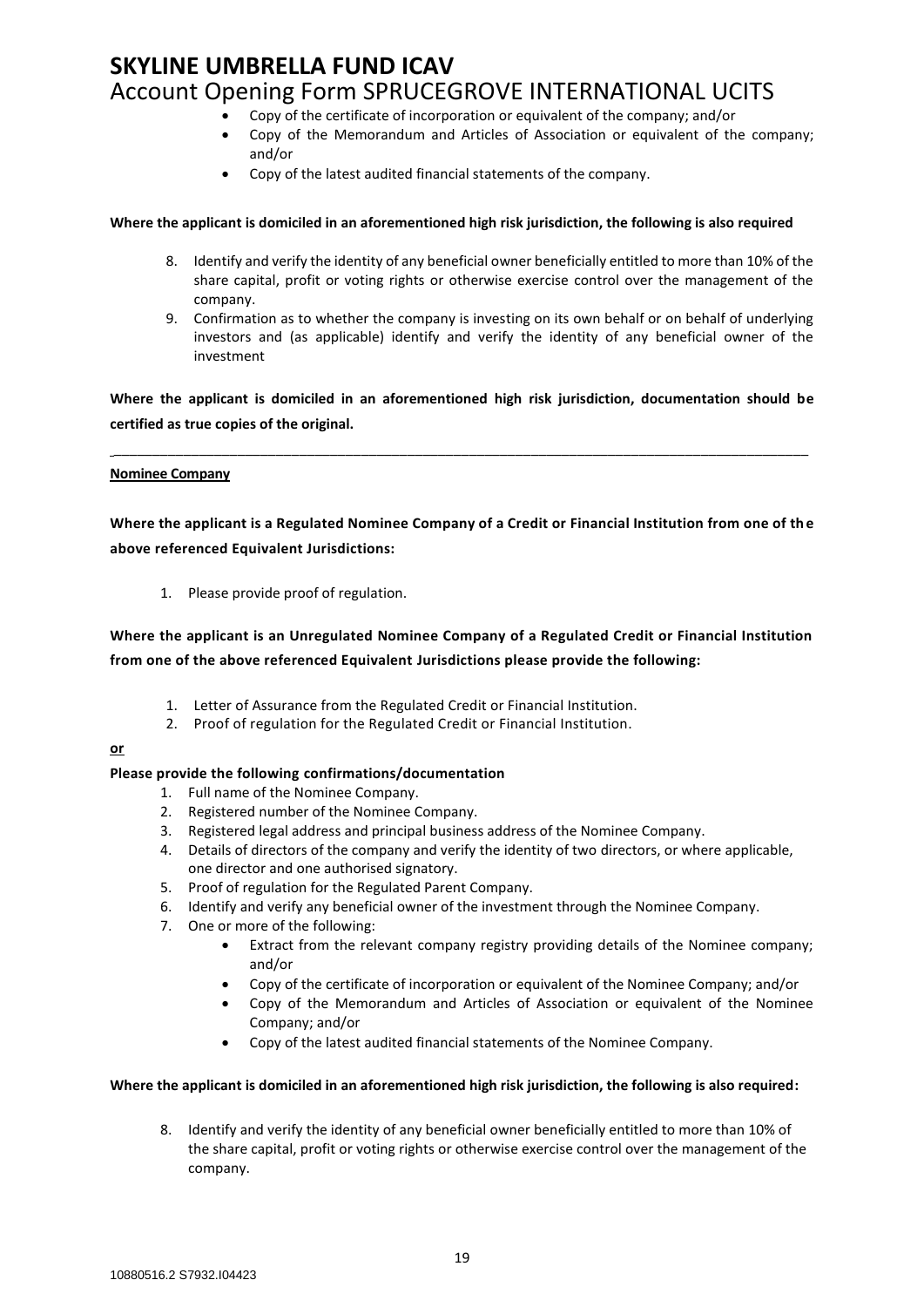**Where the applicant is domiciled in an aforementioned high risk jurisdiction, documentation should be certified as true copies of the original.**

#### **Listed Company**

1. Please provide proof of listing on a Regulated Market.

## **Where the applicant is not a Listed Company on an above referenced regulated financial market please provide the following confirmations/documentation:**

- 1. Proof of listing of the company.
- 2. Full name of the company.
- 3. Registered number of the company.
- 4. Registered legal and principal business address of the company.
- 5. Details of Directors of the company- including name, residential address and date of birth & verification of identity of two directors or where applicable one director and one authorised signatory
- 6. Identification and verification of any beneficial owners who are natural persons, who own 25% or more (directly or indirectly) of the share capital, profit or voting rights or otherwise exercise control over the management of the company.

Note: Where the beneficial owner is a corporate entity, Northern Trust requires details of ultimate beneficial owners (this can be demonstrated through an organisation chart signed by an authorised signatory or shareholder register or other company documentation etc. reflecting the ownership and control structure).

- 7. Confirmation as to whether the company is investing on its own behalf or on behalf of underlying investors and (as applicable) identify any beneficial owner of the investment.
- 8. One or more of the following:
	- Extract from the relevant company registry providing details of the company; and/or
	- Copy of the certificate of incorporation or equivalent of the company; and/or
	- Copy of the Memorandum and Articles of Association or equivalent of the company; and/or
	- Copy of the latest audited financial statements of the company.

#### **Where the applicant is domiciled in an aforementioned high risk jurisdiction, the following is also required:**

- 9. Identify and verify the identity of any beneficial owner beneficially entitled to more than 10% of the share capital, profit or voting rights or otherwise exercise control over the management of the company
- 10. Confirmation as to whether the company is investing on its own behalf or on behalf of underlying investors and (as applicable) identify and verify the identity of any beneficial owner of the investment.

**Where the applicant is domiciled in an aforementioned high risk jurisdiction, documentation should be certified as true copies of the original.**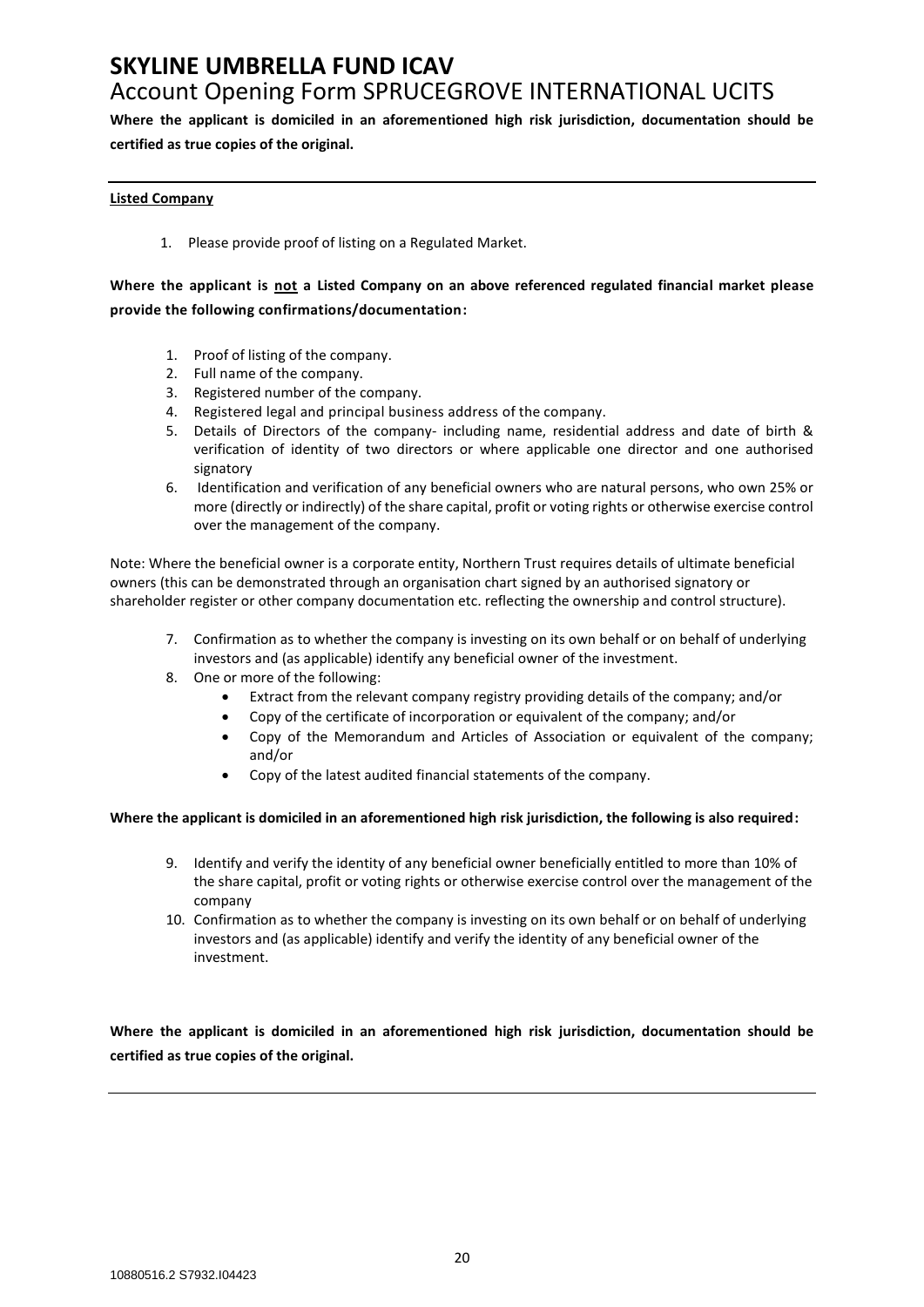### **Subsidiary of a Listed Company**

- 1. Please provide full name of the subsidiary company.
- 2. Registered number of the subsidiary company.
- 3. Registered office address & principal business address of the subsidiary company.
- 4. Details of Directors of the company- including name, residential address and date of birth & verification of identity of two directors or where applicable one director and one authorised signatory.
- 5. Proof of listing for the listed parent company on a Regulated Market (E.g. a regulated market that subjects companies, whose securities are admitted to trading, to disclosure obligations which are consistent with the Legislation of the European Communities- see above Equivalent Jurisdictions).
- 6. Evidence of ownership by the listed company.
- 7. Identification and verification of any Beneficial Owner beneficially entitled to 25% or more (directly or indirectly) of the share capital, profit or voting rights or otherwise exercise control over the management of the entity. Where the Beneficial Owner is deemed high risk per NT risk rating requirements, the identity should be verified in line with its legal form.
- 8. Verification of identity of Company by providing one of the below:
	- Search of the relevant company registry; or
	- Copy of Certificate of incorporation or equivalent; or
	- Copy of Memorandum and Articles of Association or equivalent; or
	- Copy of latest audited financial statements.

## **Where the parent company is not a Listed Company on an above referenced regulated financial market please provide the following confirmations/documentation:**

- 1. Proof of listing of the company.
- 2. Full name of the subsidiary company.
- 3. Registered number of the subsidiary company.
- 4. Registered legal and principal business address of the subsidiary company.
- 5. Details of Directors of the company- including name, residential address and date of birth & verification of identity of two directors or where applicable one director and one authorised signatory.
- 6. Identify and verify any beneficial owner beneficially entitled to 25% or more of the share capital, profit or voting rights or otherwise exercise control over the management of the entity. Where the beneficial owner is deemed high risk per NT risk rating requirements, the identity should be verified in line with its legal form.

Note: Where the beneficial owner is a corporate entity, Northern Trust requires details of ultimate beneficial owners (this can be demonstrated through an organisation chart signed by an authorised signatory or shareholder register or other company documentation etc. reflecting the ownership and control structure).

- 7. Confirmation as to whether the company is investing on its own behalf or on behalf of underlying investors and (as applicable) identify any beneficial owner of the investment.
- 8. One or more of the following:
	- Extract from the relevant company registry providing details of the company; and/or
	- Copy of the certificate of incorporation or equivalent of the company; and/or
	- Copy of the Memorandum and Articles of Association or equivalent of the company; and/or
	- Copy of the latest audited financial statements of the company.

#### **Where the applicant is domiciled in an aforementioned high risk jurisdiction, the following is also required:**

9. Identify and verify the identity of any beneficial owner beneficially entitled to more than 10% of the share capital, profit or voting rights or otherwise exercise control over the management of the company.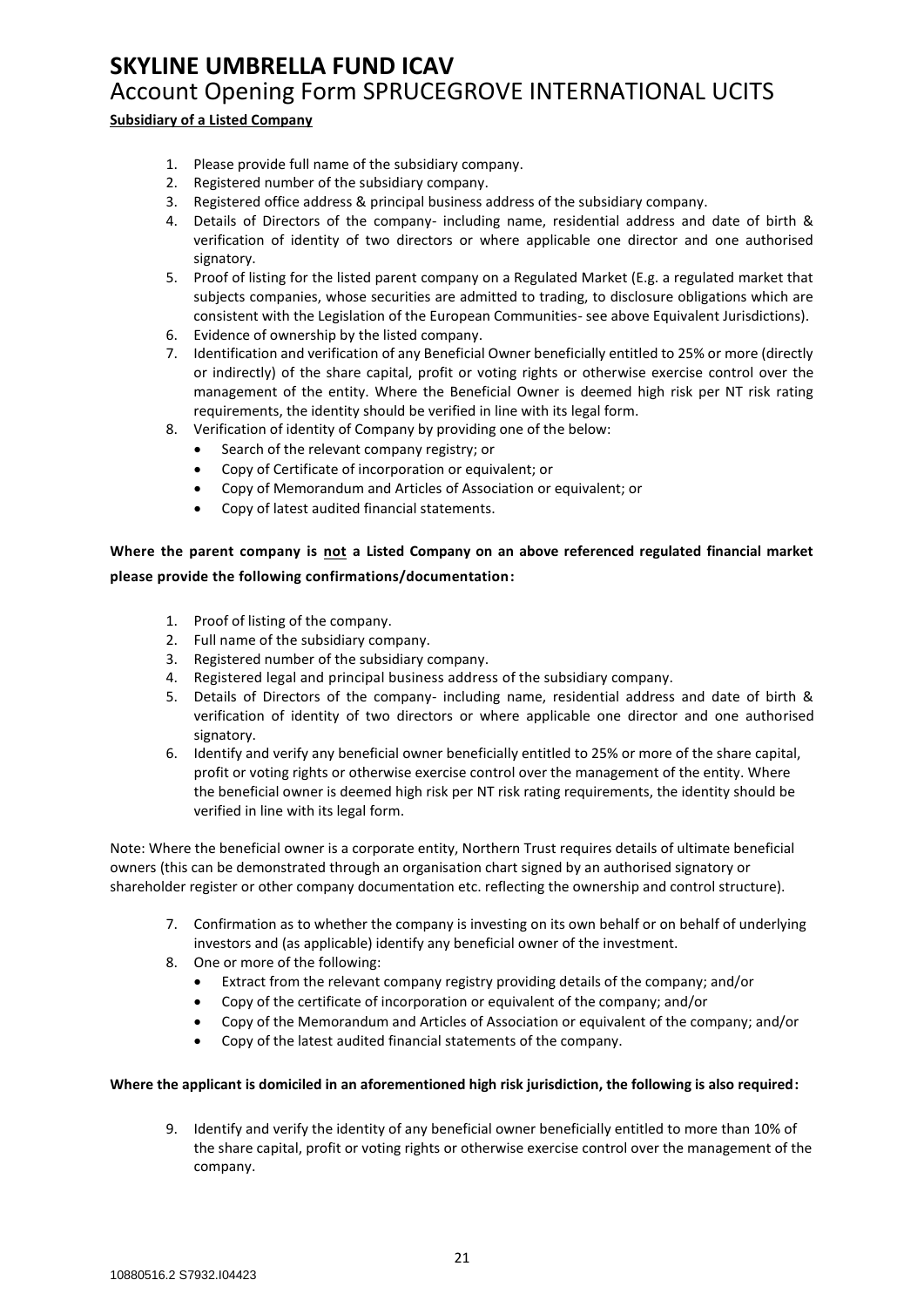10. Confirmation as to whether the company is investing on its own behalf or on behalf of underlying investors and (as applicable) identify and verify the identity of any beneficial owner of the investment.

**Where the applicant is domiciled in an aforementioned high risk jurisdiction, documentation should be certified as true copies of the original.**

#### **Government / Public Body**

#### **Where the applicant is a Government Body or Public Authority in Ireland:**

1. Please provide background information sourced from a reliable source (e.g. copy of the legal instrument establishing the government body/public authority.

**Where the applicant is not a Government Body or Public Authority in Ireland, please provide the following confirmations/documentation:**

- 1. Full name of the government body or public authority.
- 2. Nature and status of the government body or public authority.
- 3. Registered legal address of the government body or public authority.
- 4. Details of main public body officials- including name, residential address and date of birth & verification of identity of two officials or where applicable, one official and one authorised signatory.
- 5. Evidence of ownership of the public authority.
- 6. Names of the main officials of the government body or public authority.
- 7. Where the country is deemed medium risk by Northern Trust identify and verify the identity of two officials or, where applicable, one official and one authorised signatory.
- 8. Appropriate background information on the government body or public authority.

#### **Where the applicant is domiciled in an aforementioned high risk jurisdiction, the following is also required:**

- 9. Photographic identity document and proof of address for 2 official of the government body or public authority.
- 10. Certified copy of the audited financial statements of the government body or public authority.

**Where the applicant is domiciled in an aforementioned high risk jurisdiction, documentation should be certified as true copies of the original.**

**\_\_\_\_\_\_\_\_\_\_\_\_\_\_\_\_\_\_\_\_\_\_\_\_\_\_\_\_\_\_\_\_\_\_\_\_\_\_\_\_\_\_\_\_\_\_\_\_\_\_\_\_\_\_\_\_\_\_\_\_\_\_\_\_\_\_\_\_\_\_\_\_\_\_\_\_\_\_\_\_\_\_\_\_\_\_\_\_\_\_**

#### **Pension Scheme**

## **Where the applicant is an Employee/Superannuation or similar scheme in one of the above referenced Equivalent Jurisdictions please provide the following confirmations from the trustees of the scheme:**

- 1. Confirmation that the Employee/Superannuation (or similar scheme) provides for retirement benefits to employees.
- 2. Confirmation that contributions of the Employee/Superannuation scheme are made by deduction from wages.
- 3. Confirmation that the rules of the Employee/ Superannuation scheme do not permit a member's interest under the scheme to be re-assigned.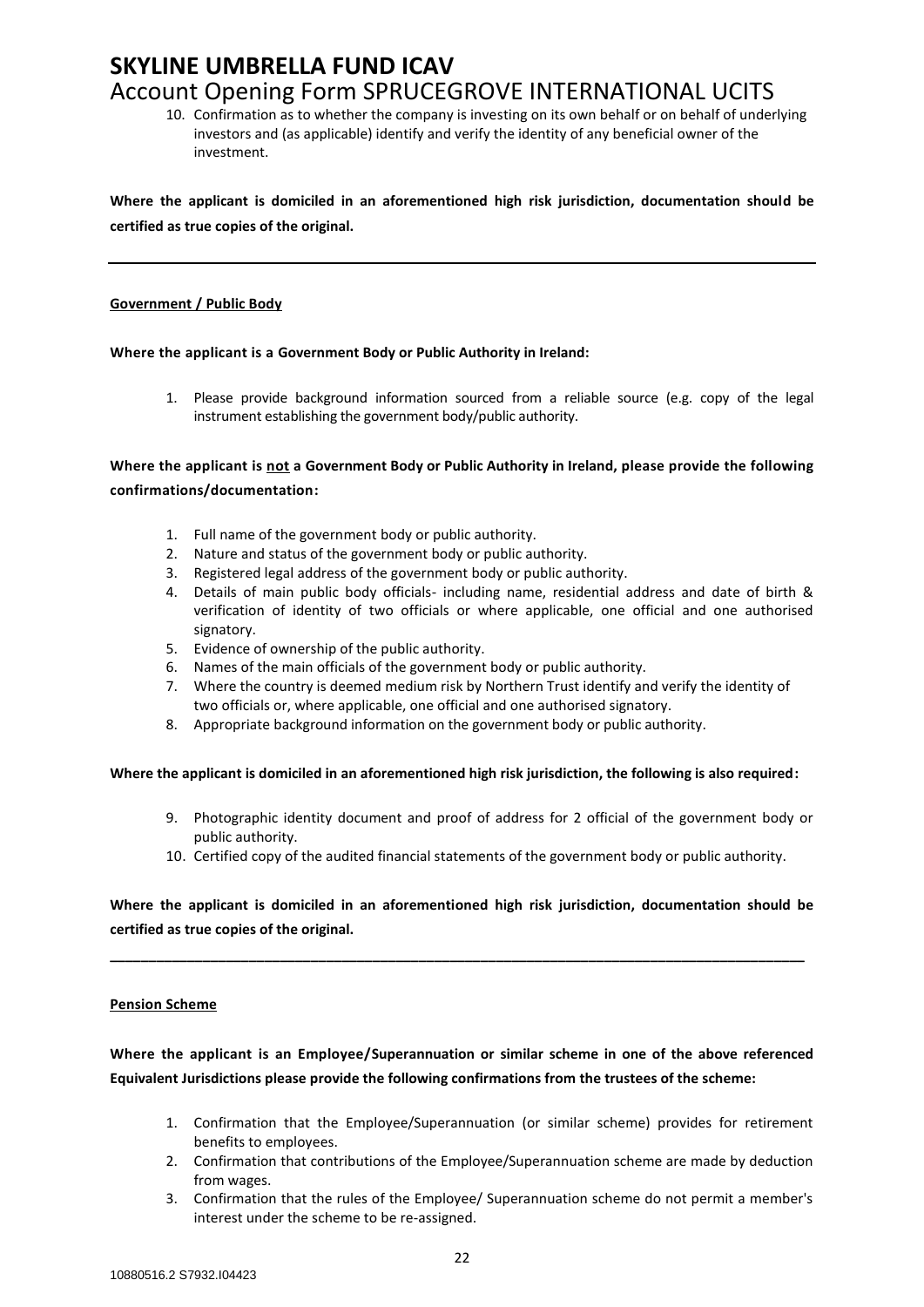**Where the applicant is not an Employee/Superannuation or similar scheme in one of the above referenced Equivalent Jurisdictions please provide the following confirmations/documentation** :

- 1. Full name of the pension scheme.
- 2. Registered legal address of the pension scheme.
- 3. One of the following:
	- Confirmation of registration of the pension scheme (as appropriate) from the relevant tax authorities or pensions board.

Or

• Identity of the controllers (trustees/ directors/ governors /board members or equivalent) of the scheme, Constitutional/Formation Document (e.g. Trust Deed) & appropriate background information e.g. via internet search.

#### **Where the applicant is domiciled in an aforementioned high risk jurisdiction, the following is also required:**

- 4. Identify and verify the identity of the scheme administrator and entity carrying out AML/CTF controls on scheme investors (per legal form); or
- 5. Receive written confirmation from the entity carrying out AML/CTF controls similar to that requested from a regulated third party undertaking due diligence.

**Where the applicant is domiciled in an aforementioned high risk jurisdiction, documentation should be certified as true copies of the original.**

**\_\_\_\_\_\_\_\_\_\_\_\_\_\_\_\_\_\_\_\_\_\_\_\_\_\_\_\_\_\_\_\_\_\_\_\_\_\_\_\_\_\_\_\_\_\_\_\_\_\_\_\_\_\_\_\_\_\_\_\_\_\_\_\_\_\_\_\_\_\_\_\_\_\_\_\_\_\_\_\_\_\_\_\_\_\_**

**Collective Investment Scheme**

1. Please provide proof of listing on a regulated financial market.

## **Where the applicant is a Collective Investment Scheme regulated as a designated person from one of the above referenced Equivalent Jurisdictions :**

1. Please provide proof of regulation.

**Where the Collective Investment Scheme ('CIS') is not either listed on a regulated financial market (as above) or regulated as a designated person in one of the above referenced Equivalent Jurisdictions please provide the following confirmations/documentation**:

- 1. Full name of the CIS.
- 2. Registered address of the CIS.
- 3. Prospectus or equivalent of the CIS.
- 4. Name and address of the promoter of the CIS.
- 5. Name and address of the administrator of the CIS.
- 6. Name and address of the entity carrying out due diligence on the investors in the CIS and confirmation that this entity is regulated for AML purposes.
- 7. Names of any investors (Beneficial Owners) who own more than 25% of the share capital of the CIS.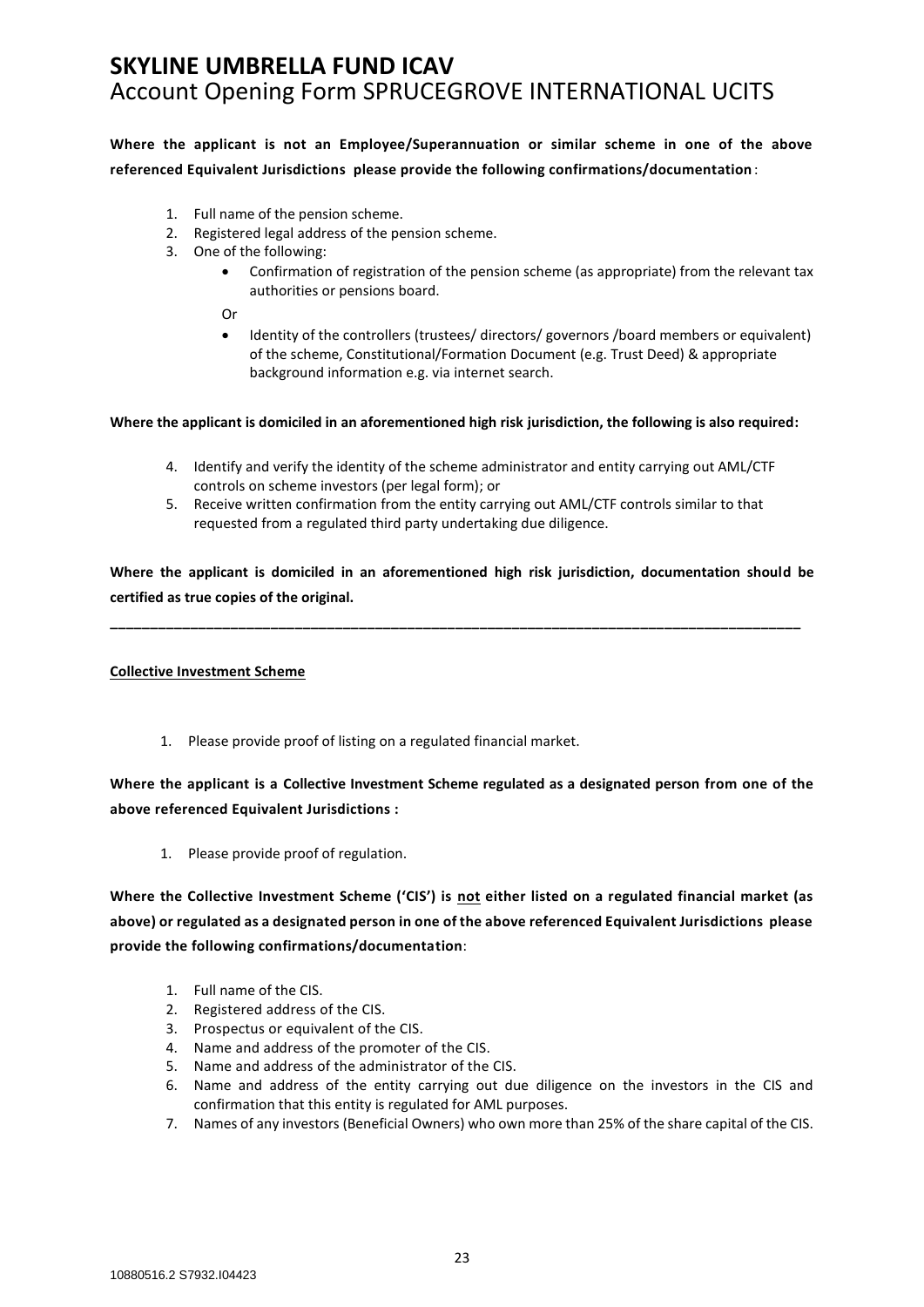**Where the applicant is domiciled in an aforementioned high risk jurisdiction, the following is also required:**

8. Identify and verify the identity of any investors (beneficial owners) in the CIS who own more than 10% of the share capital, profit or voting rights or otherwise exercise control over the management of the entity; **or** Receive written confirmation from the entity carrying out AML/CTF controls similar to that requested from a regulated third party undertaking due diligence.

**Where the applicant is domiciled in an aforementioned high risk jurisdiction, documentation should be certified as true copies of the original.**

**\_\_\_\_\_\_\_\_\_\_\_\_\_\_\_\_\_\_\_\_\_\_\_\_\_\_\_\_\_\_\_\_\_\_\_\_\_\_\_\_\_\_\_\_\_\_\_\_\_\_\_\_\_\_\_\_\_\_\_\_\_\_\_\_\_\_\_\_\_\_\_\_\_\_\_\_\_\_\_\_\_\_\_\_\_\_**

#### **Individuals (including Joint Account Holders)**

**Where the applicant is an Individual please provide the following documentation:**

- 1. Photographic identity document.
- 2. Proof of address.

**Where the applicant is domiciled in an aforementioned high risk jurisdiction, the following is also required:**

- 3. Confirmation of Source of Funds.
- 4. Confirmation of Source of Wealth

**In the case of joints account holders, please provide documents in respect of all holders.**

**Where the applicant is domiciled in an aforementioned high risk jurisdiction, documentation should be certified as true copies of the original.**

#### **Private and Unlisted Company**

**Where the applicant is a Private Company/Company not listed on a regulated financial market please provide the following confirmations/documentation:**

- 1. Full name of the Company.
- 2. Registered number of the Company.
- 3. Registered legal address and principal business address of the Company.
- 4. Details of the directors of the Company.
- 5. Photographic identity document and proof of address for 2 directors or one director and one authorised signatory of the company.
- 6. Identify and verify any beneficial owner beneficially entitled to 25% or more of the share capital, profit or voting rights or otherwise exercise control over the management of the entity. Where the beneficial owner is deemed high risk per NT risk rating requirements, the identity should be verified in line with its legal form.

Note: Where the beneficial owner is a corporate entity, Northern Trust requires details of ultimate beneficial owners (this can be demonstrated through an organisation chart signed by an authorised signatory or shareholder register or other company documentation etc. reflecting the ownership and control structure).

- 7. One or more of the following:
	- Extract from the relevant company registry providing details of the Company; and/or
	- Copy of the certificate of incorporation or equivalent of the Company; and/or
	- Copy of the Memorandum and Articles of Association or equivalent of the Company; and/or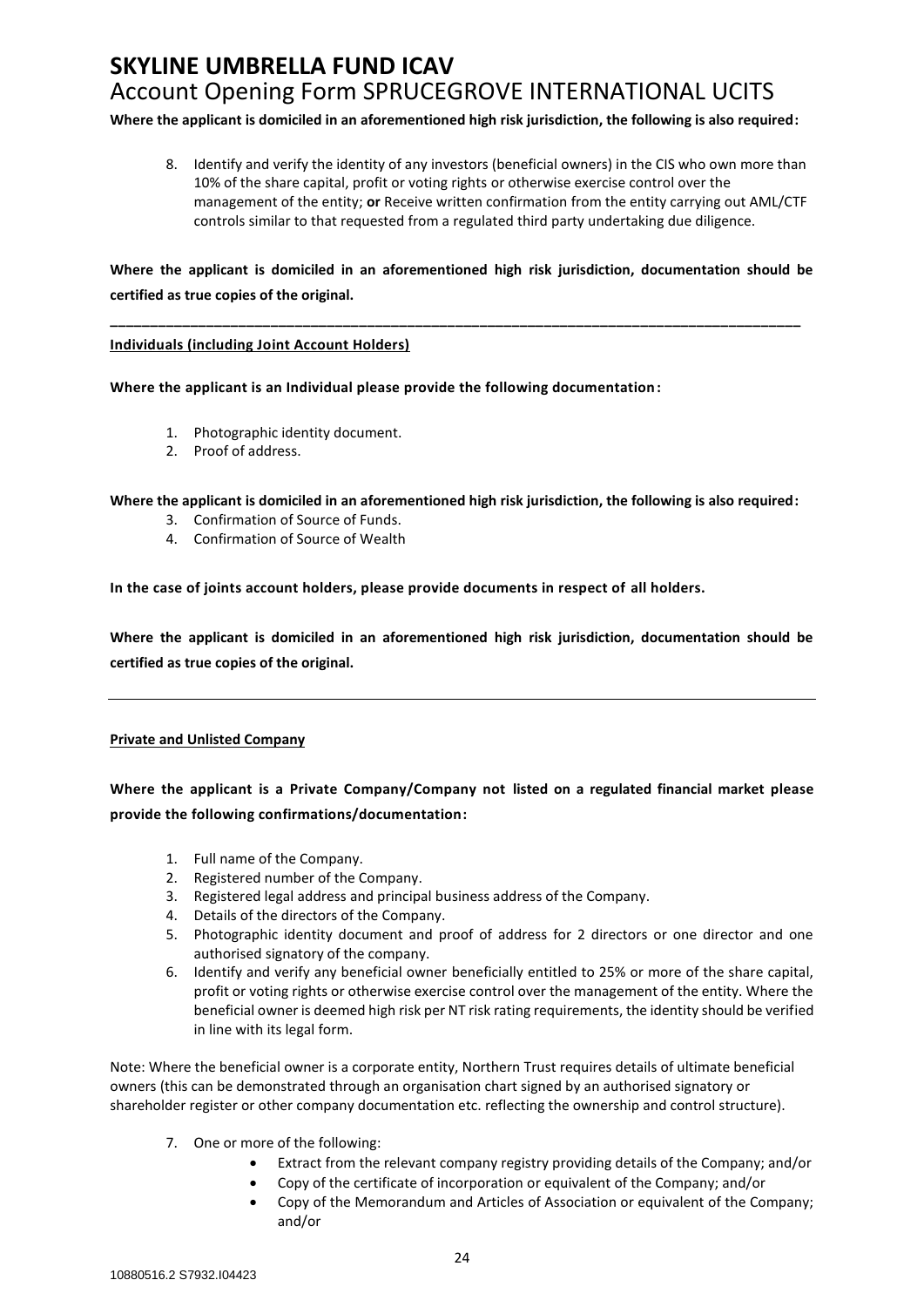• Copy of the latest audited financial statements of the Company.

#### **Where the applicant is domiciled in an aforementioned high risk jurisdiction, the following is also required:**

8. Identify and verify the identity of any beneficial owner beneficially entitled to more than 10% of the share capital, profit or voting rights or otherwise exercise control over the management of the company.

**Where the applicant is domiciled in an aforementioned high risk jurisdiction, documentation should be certified as true copies of the original.**

#### **Limited Liability Company**

## **Where the applicant is a Limited Liability Company (LLC) please provide the following confirmations/ documentation:**

- 1. Full name of the LLC.
- 2. Registered legal address and principal business address of the LLC.
- 3. Identify all managing members
- 4. Verify the identity of at least two managing members or, where applicable, one managing member and one authorised signatory.
- 5. Identify and verify any member beneficially entitled to 25% or more of the entity's share capital or otherwise exercise control over the management of the entity.

Note: Where the beneficial owner is a corporate entity, Northern Trust requires details of ultimate beneficial owners (this can be demonstrated through an organisation chart signed by an authorised signatory or shareholder register or other company documentation etc.).

- 6. Constitutional document for the LLC (e.g. certificate of incorporation).
- 7. Operating agreement for the LLC

#### **Where the applicant is domiciled in an aforementioned high risk jurisdiction, the following is also required:**

. 8. Identify and verify the identity of any member beneficially entitled to more than 10% of the entity's share capital or otherwise exercise control over the management of the entity.

**Where the applicant is domiciled in an aforementioned high risk jurisdiction, documentation should be certified as true copies of the original.**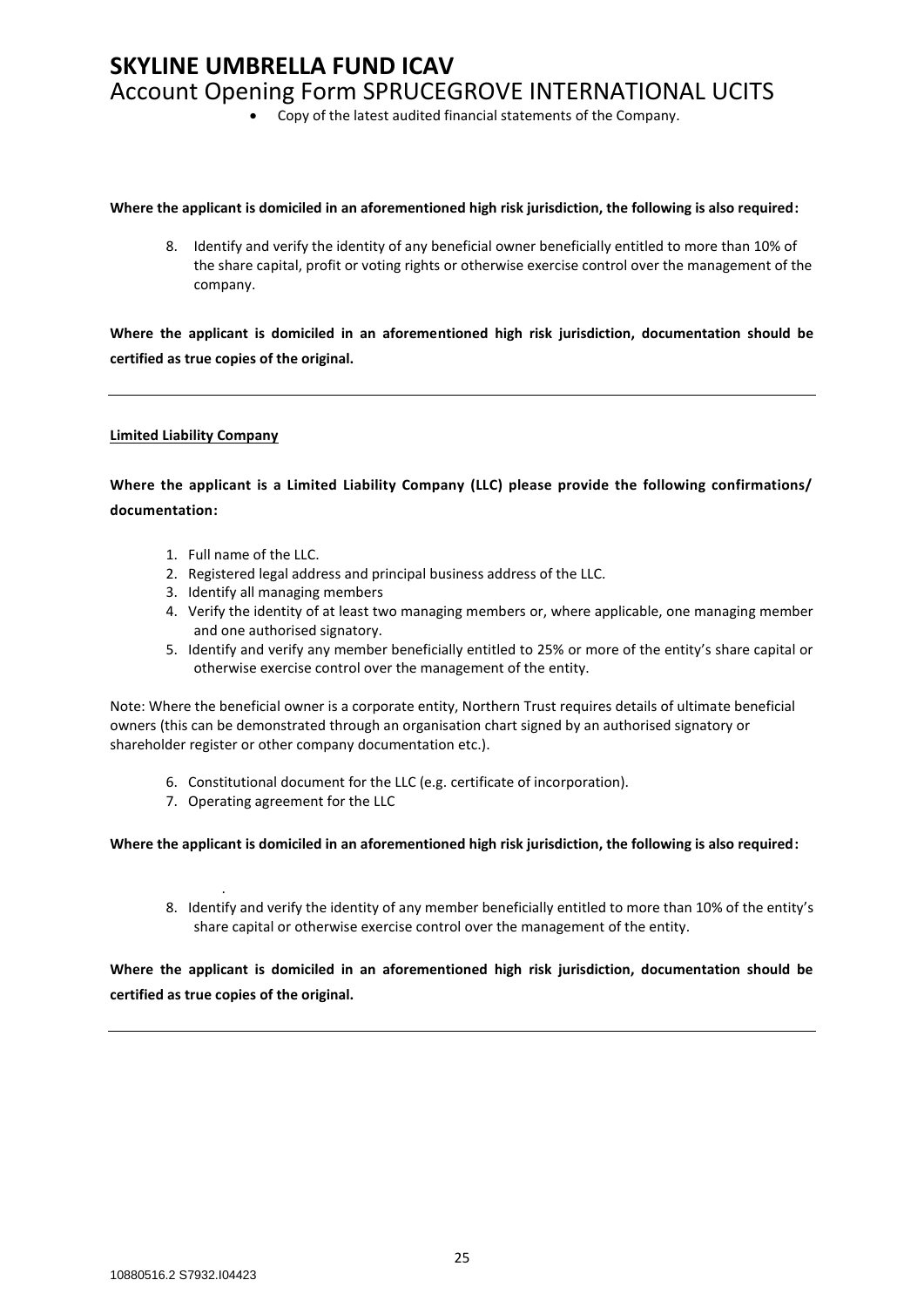#### **Partnership**

- 1. Full name of the Partnership.
- 2. Registered office address & principal business address of the partnership.
- 3. Detail of all partners- including name, residential address and date of birth.
- 4. Identification and verification of any partners who own 25% or more (directly or indirectly) of the partnership capital, profit or voting rights or otherwise exercise control over the management of the partnership. Where the Beneficial Owner is deemed high risk per NT risk rating requirements, the identity should be verified in line with its legal form.
- 5. Verify the identity of the general partner and a second partner (or in the absence of same an authorised signatory).

Note: Where the beneficial owner is a corporate entity, Northern Trust requires details of ultimate beneficial owners (this can be demonstrated through an organisation chart signed by an authorised signatory or shareholder register or other company documentation etc. reflecting the direct and/ or indirect ownership and control structure).

6. Constitutional document for the Partnership (e.g. Partnership Agreement).

**Where the applicant is not a Partnership Fund or located in one of the aforementioned deemed high risk jurisdictions, the following documentation should also be provided:**

- 7. Identify and verify the identity of at least two partners or, where applicable, one partner and one authorised signatory.
- 8. Identify and verify the identity of any partners who own more than 10% of the partnership capital, profit or voting rights or otherwise exercise control over the management of the Partnership.

Note: Where the Beneficial Owner is a corporate entity, Northern Trust requires details of the ultimate Beneficial Owners (this can be demonstrated through an organisation chart signed by an authorised signatory or shareholder register confirming the identity of the ultimate Beneficial Owner).

**Where the applicant is domiciled in an aforementioned high risk jurisdiction, documentation should be certified as true copies of the original.**

#### **Trust**

**Where the applicants are Regulated Trustees investing on behalf of a Trust or similar entity, please provide the following confirmations/documentation (only applicable for Trustees not located in a high risk jurisdiction):**

- 1. Full name of trust.
- 2. Country of establishment of trust.
- 3. Legal form of the trust.
- 4. Trust deed or equivalent or confirmation of the trust etc. by reference to an appropriate register.
- 5. Confirmation of the nature/purpose of the trust.
- 6. Details of all trustees- including name, residential address and date of birth.
- 7. Documentation to verify the identity of two trustees or one trustee and one authorised signatory (If individuals, one proof of ID and one proof of address is required)
- 8. Identify the settlor and verify the settlor.
- 9. Identify and verify the protector.
- 10. Identification and verification for any beneficial owners who own 25% or more of the share capital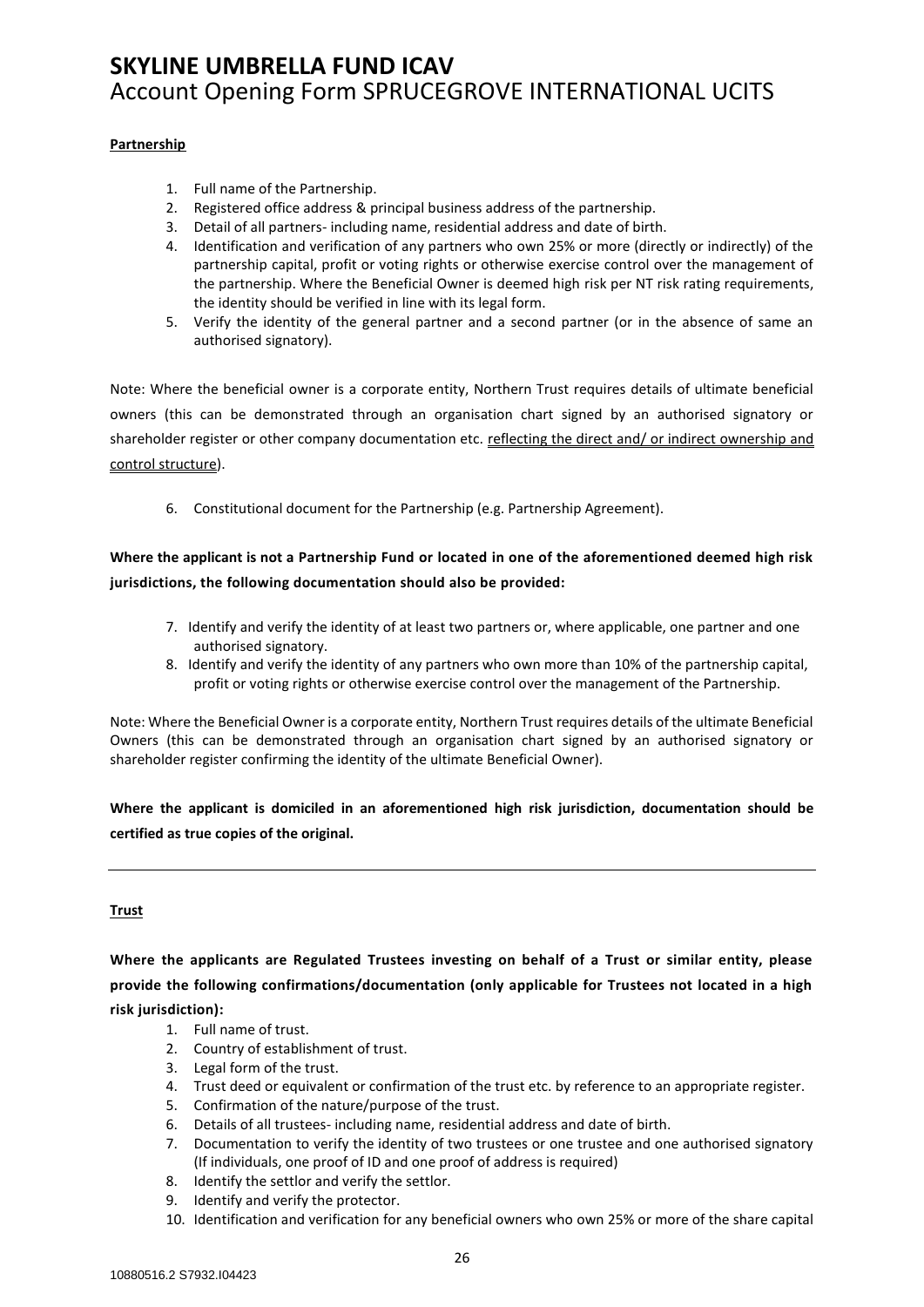or voting rights or otherwise exercises control over the trust. Where the Beneficial Owner is deemed high risk per NT risk rating requirements, the identity should be verified in line with its legal form.

- 11. Identification and verification of settlor- including name, residential address and date of birth, as applicable.
- 12. Identification and verification of protector (as appropriate)- including name, residential address and date of birth, as applicable.

Note: Where the beneficial owner is a corporate entity, Northern Trust requires details of ultimate beneficial owners (this can be demonstrated through an organisation chart signed by an authorised signatory or shareholder register or other company documentation etc.).

**Where the applicants are not Regulated Trustees investing on behalf of a Trust, or where the applicant is domiciled in an aforementioned high risk jurisdiction the following confirmations/ documentation should also be provided:**

- 13. Identify and verify the identity of any partners who own more than 10% of the partnership capital, profit or voting rights or otherwise exercise control over the management of the Partnership.
- 14. Verify the identity of all trustees (i.e. in accordance with their legal structure or for each individual)

**Where the applicant is domiciled in an aforementioned high risk jurisdiction, documentation should be certified as true copies of the original.**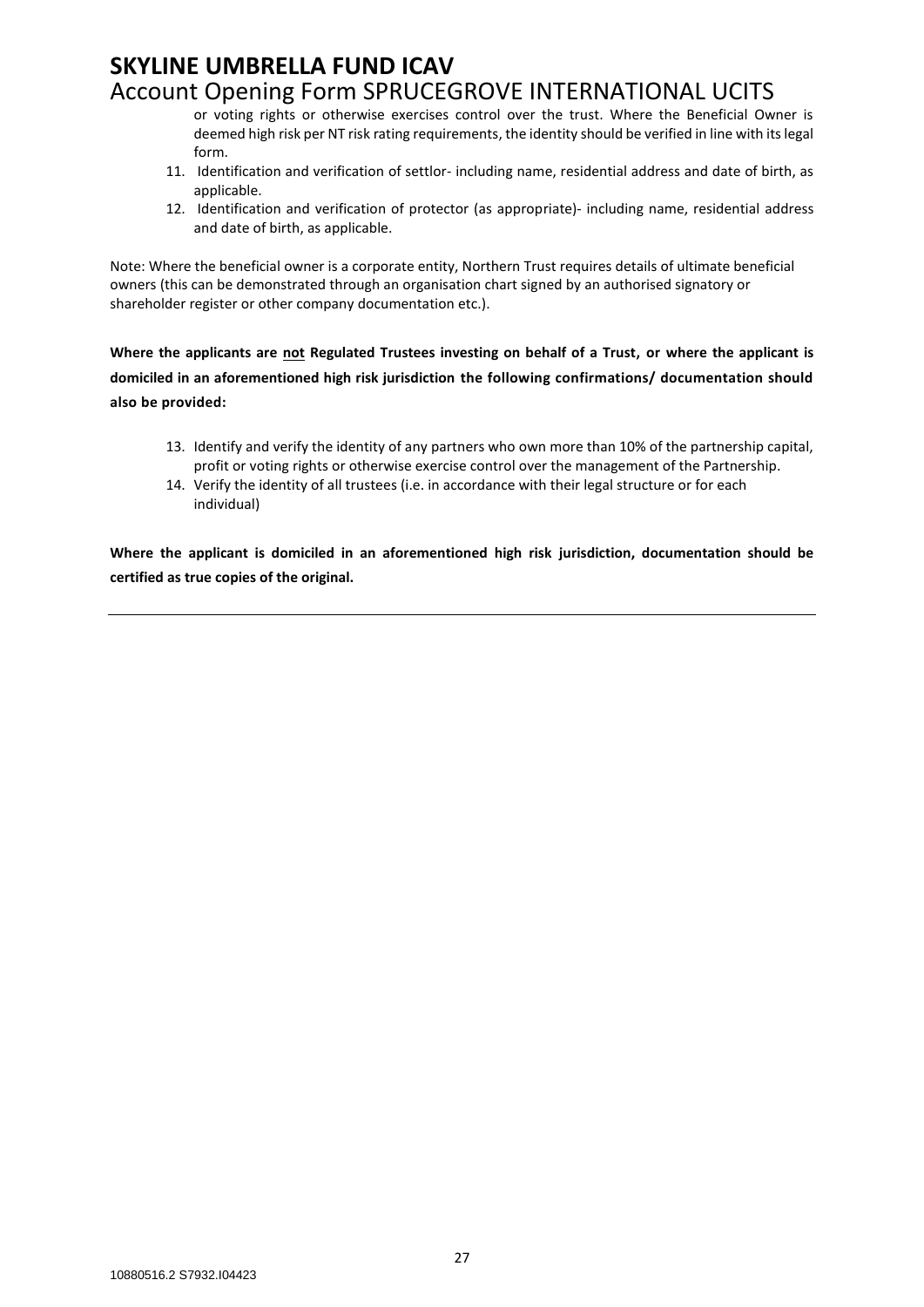### **Foundation**

**Where the applicants are Regulated Trustees investing on behalf of a Foundation, please provide the following confirmations/documentation (only applicable for Trustees not located in a high risk jurisdiction):**

- 1. Full name of the Foundation or similar entity.
- 2. Registered address of the Foundation.
- 3. Confirmation of the legal form of the Foundation.
- 4. Constitutional documents equivalent **OR** confirmation of the foundation by reference to an appropriate register.
- 5. Identify and verify the founder and where practical and the nature/purpose of the foundation.
- 6. Identify all trustees, and verify the identity of two trustees, where applicable. Where the trustee is regulated proof of regulation should be placed on file.
- 7. Identify any beneficiary beneficially entitled to 25% or more of the foundation's assets.
- 8. Identification and verification for any beneficial owners who own 25% or more of the share capital or voting rights or otherwise exercises control over the trust. Where the Beneficial Owner is deemed high risk per NT risk rating requirements, the identity should be verified in line with its legal form.
- 9. Identification and verification of settlor- including name, residential address and date of birth, as applicable
- 10. Identification and verification of protector (as appropriate)- including name, residential address and date of birth, as applicable.

Note: Where the beneficial owner is a corporate entity, Northern Trust requires details of ultimate beneficial owners (this can be demonstrated through an organisation chart signed by an authorised signatory or shareholder register or other company documentation etc. reflecting the direct and/ or indirect ownership and control structure).

**Where the applicants are not Regulated Trustees investing on behalf of a Foundation or similar entity, or where the applicant is domiciled in an aforementioned high risk jurisdiction the following confirmations/documentation should be provided:**

- 1. Identify and verify the identity of the founder.
- 2. Confirmation of the funding of the foundation.
- 3. Identify and verify the identity of the beneficiaries who hold more than 10% of the beneficial interest, where practicable.

**Where the applicant is domiciled in an aforementioned high risk jurisdiction, documentation should be certified as true copies of the original.**

#### **Charity**

**Where the applicant is a registered Charity please provide the following confirmations/documentation:**

- 1. Full name of the charity.
- 2. Nature/purpose of the charity.
- 3. Nature and source of funding of the charity.
- 4. Registered legal address of the charity & principal business address of the charity.
- 5. Details of Trustees/Directors/ Governors/Board Members or equivalent.- including name, residential address and date of birth.
- 6. Documentation to verify the identity of two Trustees / Directors/Governors/Board Members or one Trustee/ Director/Governor/ Board Member and one authorised signatory (If individuals, one proof of ID and one proof of address is required).
- 7. (If a charitable trust), details of the settlor of the charitable trust.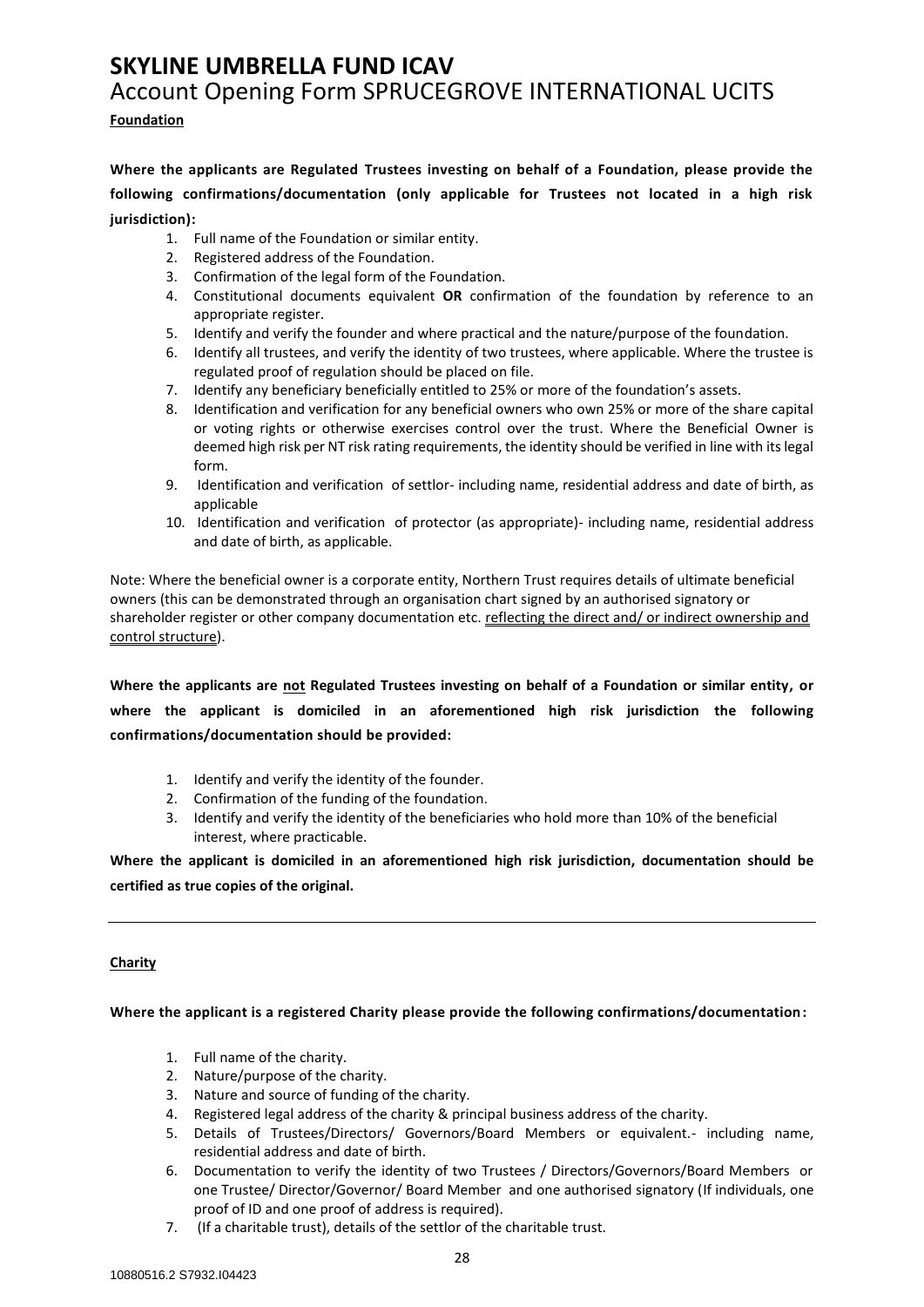- 8. Names or classes of persons who stand to benefit from the objects of the charity.
- 9. Complete a check of a relevant charities register or source confirmation of the registration of the charity with the relevant tax authorities (e.g. UK Charities Commission/HMRC/ Guidestar).
- 10. Constitutional/Formation Document for the charity

Note: Where there is a named individual beneficiary with a 25% interest or more, the beneficiary will need to be verified.

**Where the applicant is not a registered Charity or where the applicant is domiciled in an aforementioned high risk jurisdiction please provide the following confirmations/documentation:**

- 11. Certified copies of the audited financial statements.
- 12. Identify and verify the identity of at least two trustees /directors/governors/ board members or, where applicable, one trustee /director/governor/ board member/ company secretary and one authorised signatory of the charity.
- 13. Certified constitutional/ formation document of the charity.
- 14. Identify and verify the identity of the beneficiaries (where ascertainable) of the charity.
- 15. Identify and verify the settlor, where applicable.

**Note: Where the applicant is not a registered Charity, documentation provided should be certified as true copies of the original documentation.**

#### **Club or Society**

#### **Where the applicant is a Club or Society please provide the following confirmations/documentation:**

- 1. Full name of the Club/Society.
- 2. Registered legal address and principal business address of the Club/Society.
- 3. Confirmation of the legal status of the Club/Society.
- 4. Nature/Purpose including the nature of funding of the club/society.
- 5. Confirmation of the legal status of the club/society.
- 6. Constitutional/Formation Document (e.g. Trust Deed) and/or copy of audited financial statements (if available) or complete a check of a relevant register (i.e. FCA or the Mutual Public Register in the UK).
- 7. List of officers of the club/society.
- 8. Documentation to verify the identity of two officers of the Club/Society or one officer and one authorised signatory (If individuals, one proof of ID and one proof of address is required).
- 9. Names or classes of persons who stand to benefit from the Club or Society.

Note: Where there is a named individual beneficiary with a 25% interest or more, the beneficiary will need to be verified.

#### **Where the applicant is domiciled in an aforementioned high risk jurisdiction, the following is also required:**

- 10. Audited financial statements for the Club/Society. Constitutional/ formation document of the club/society
- 11. Constitutional/ formation document of the club/society
- 12. Identify and verify the identity of all persons who own or control over 10% of the entity's share capital, profit or voting rights.
- 13. Confirmation of the funding of the club or society.

**Where the applicant is domiciled in an aforementioned high risk jurisdiction, documentation should be certified as true copies of the original.**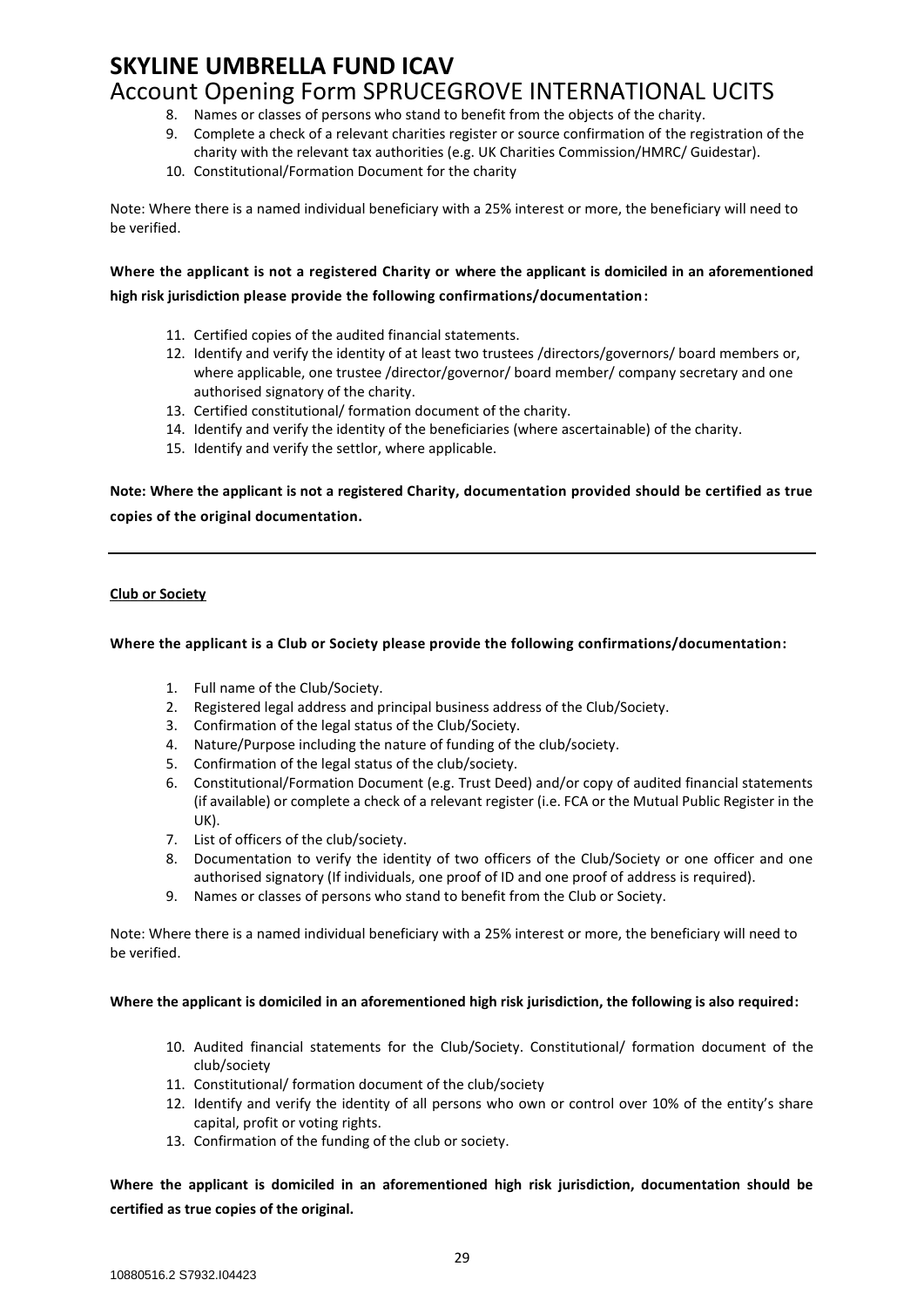#### **School, College or University**

## **Where the applicant is a School, College or University please provide the following confirmations/ documentation:**

- 1. Full name of the School, College or University.
- 2. Registered legal address and principal business address of the School, College or University.
- 3. Background information on the School, College or University and confirmation of the legal status of the School, College or University.
- 4. Confirmation of the nature/purpose of the School, College or University with details of how the School, College or University is funded.
- 5. Obtain names of main officials of the school etc.
- 6. Documentation to verify the identity of at least two officials or, where applicable, one official and one authorised signatory.
- 7. Details of ownership of the entity. In particular, confirmation if in public ownership or independent.
- 8. Where independently owned, identify and verify all persons who own or control 25% or more of the entity's share capital, profit or voting rights.
- 9. Identify and verify the settlor, where applicable.

#### **Where the applicant is domiciled in an aforementioned high risk jurisdiction, the following is also required:**

10. Identify and verify the identity of all persons who own or control over 10% of the entity's share capital, profit or voting rights.

**Where the applicant is domiciled in an aforementioned high risk jurisdiction, documentation should be certified as true copies of the original.**

#### **Church**

#### **Where the applicant is a Church please provide the following confirmations/documentation:**

- 1. Full name of the Church.
- 2. Registered legal address and principal business address of the Church.
- 3. Confirmation of the nature/purpose of the Church with details of how the Church is funded.
- 4. Confirmation of a relevant church register or a copy of the revenue approval for the church;
- 5. Names of all trustees/directors (or equivalent) of the church.
- 6. Identify and verify the identity of the church secretary or equivalent or, where applicable, verify the identity of one of the trustees.
- 7. Names or classes of persons who stand to benefit from the objects of the church (where ascertainable).
- 8. Identify and verify the settlor where applicable.
- 9. Where there is a named individual beneficiary with a 25% interest or more, the beneficiary will need to be verified.

#### **Where the applicant is domiciled in an aforementioned high risk jurisdiction, the following is also required:**

- 10. Audited financial statements for the Church.
- 11. Identify and verify the beneficiaries (where ascertainable)
- 12. Identify and verify the settlor where applicable.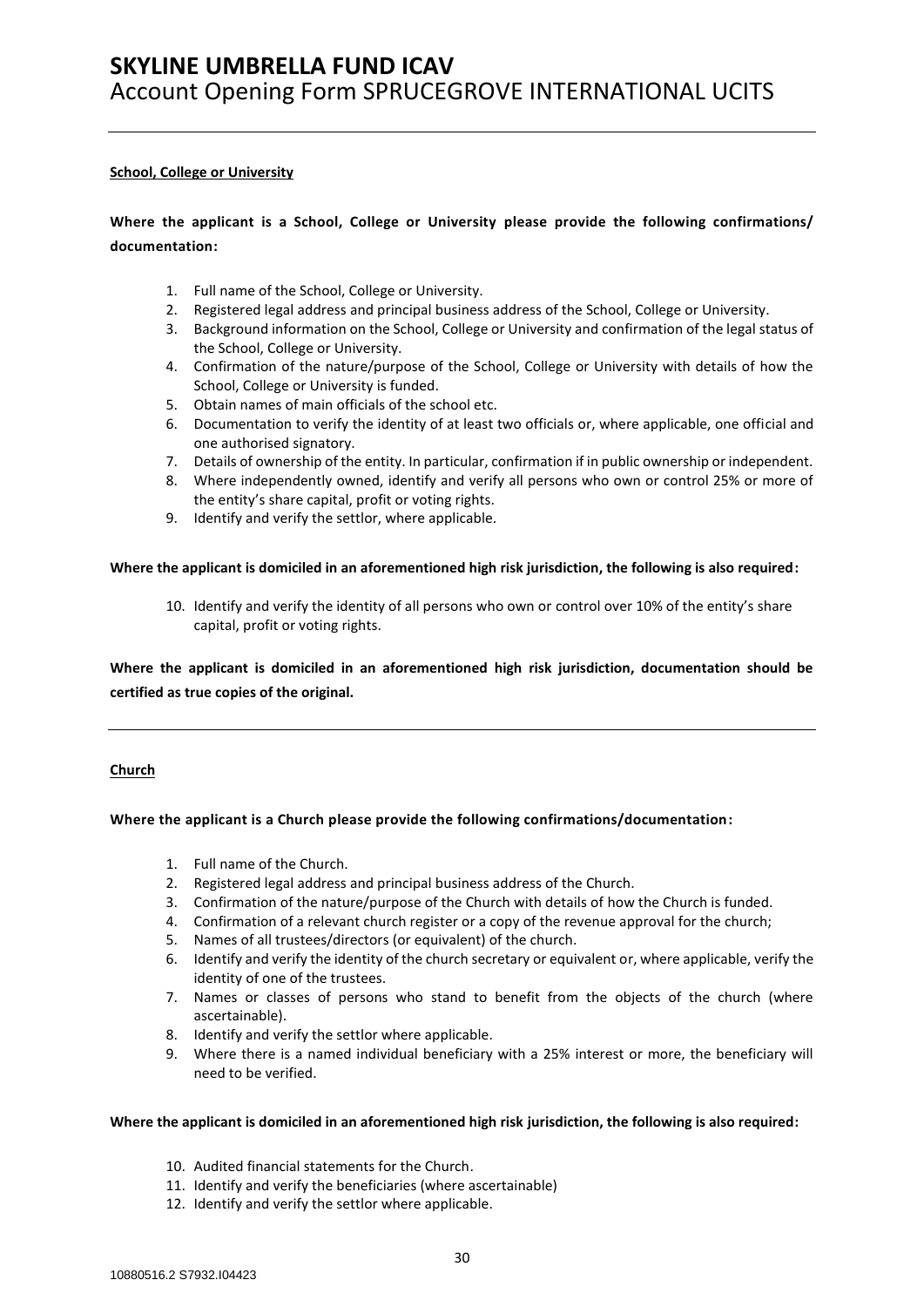# **SKYLINE UMBRELLA FUND ICAV**

## Account Opening Form SPRUCEGROVE INTERNATIONAL UCITS

**Where the applicant is domiciled in an aforementioned high risk jurisdiction, documentation should be certified as true copies of the original.**

#### **Trade Union**

#### **Where the applicant is a Trade Union please provide the following confirmations/documentation:**

- 1. Full name of the Trade Union.
- 2. Registered legal address and principal business address of the Trade Union.
- 3. Establish whether the trade union is registered or otherwise listed by a controlling body for regulatory or oversight purposes (e.g. Congress of Trade Unions).
- 4. Consider the legal form of the trade union, its stated purpose, aims and objectives using information from documents supplied for the trade union and through internet searches.
- 5. Deed or equivalent establishing the existence of the trade union (for example its constitution, byelaws, rules).
- 6. Identify all persons and their functions who are empowered to make the investment on behalf of the trade union (president, secretary, treasurer and other senior committee members).

**Where the applicant is domiciled in an aforementioned high risk jurisdiction, documentation should be certified as true copies of the original.**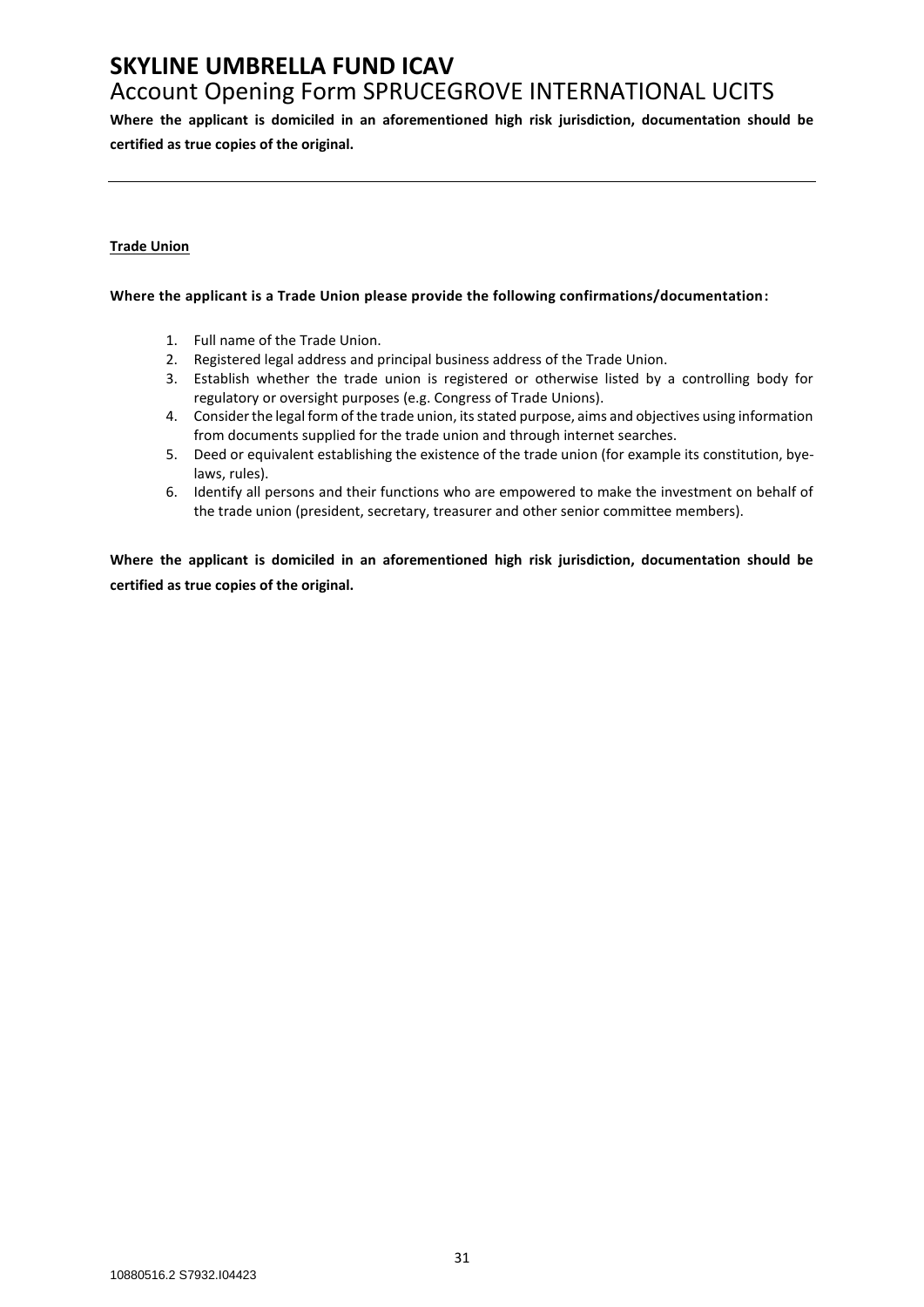#### <span id="page-31-0"></span>5**. Benefit Plan Investors**

In order for the ICAV and each Fund to accurately monitor its "Benefit Plan Investor" participation, please review the following definition and make the appropriate representations by checking all applicable boxes following the definition

The Subscriber represents that it is:

- A.  $\Box$  not a Benefit Plan Investor<sup>[1]</sup>; or
- $B. \Box$  a Benefit Plan Investor that is:

1.  $\Box$  subject to Part 4 of Title I of the Employee Retirement Income Security Act of 1974, as amended ("**ERISA**");

- 2.  $\Box$  subject to Section 4975 of the Internal Revenue Code of 1986, as amended (the "**Code**") (that has not checked B1);
- 3. an entity whose underlying assets include "**plan assets**". The Subscriber also represents that the percentage of its "plan assets" compared to the value of its total assets is not more than:

| $\Box$ |              | $10\%$ * $\Box$ $20\%$ * $\Box$ $30\%$ $\Box$ |  | 40%   |
|--------|--------------|-----------------------------------------------|--|-------|
| $\Box$ |              | 50% □   60% □   70%   □                       |  | - 80% |
| $\Box$ | $90\%$ 100%; |                                               |  |       |

(\* applicable to entities with multiple classes, one of which exceeds the 25% threshold for Benefit Plan Investors)

4.  $\Box$  an insurance company general account (or is investing general account assets under the U.S. Department of Labor Advisory Opinion Letter 2005-19A). The Subscriber also represents that the percentage of "plan assets" included in the general account is not more than:

|  | $\Box$ 10% $\Box$ 20% $\Box$ 30% $\Box$ 40% |  |  |
|--|---------------------------------------------|--|--|
|  | $\Box$ 50% $\Box$ 60% $\Box$ 70% $\Box$ 80% |  |  |
|  | $\Box$ 90% $\Box$ 100%.                     |  |  |

<sup>[1]</sup> A Benefit Plan Investor means (1) an "employee benefit plan" within the meaning of Section 3(3) of the Employee Retirement Income Security Act of 1974, as amended, that is subject to the provisions of Part 4 of Title I of ERISA, (2) an individual retirement account, Keogh plan or other plan described in Section 4975(e)(1) of the US Internal Revenue Code of 1986, as amended, (3) an entity whose underlying assets include "plan assets" by reason of 25% or more of any class of equity interests in the entity being held by plans described in (1) or (2) above, or (4) any other entity (such as an insurance company separate or general account or a group or common trust) whose underlying assets include "plan assets" by reason of an investment in the entity by plans described in (1) or (2) above.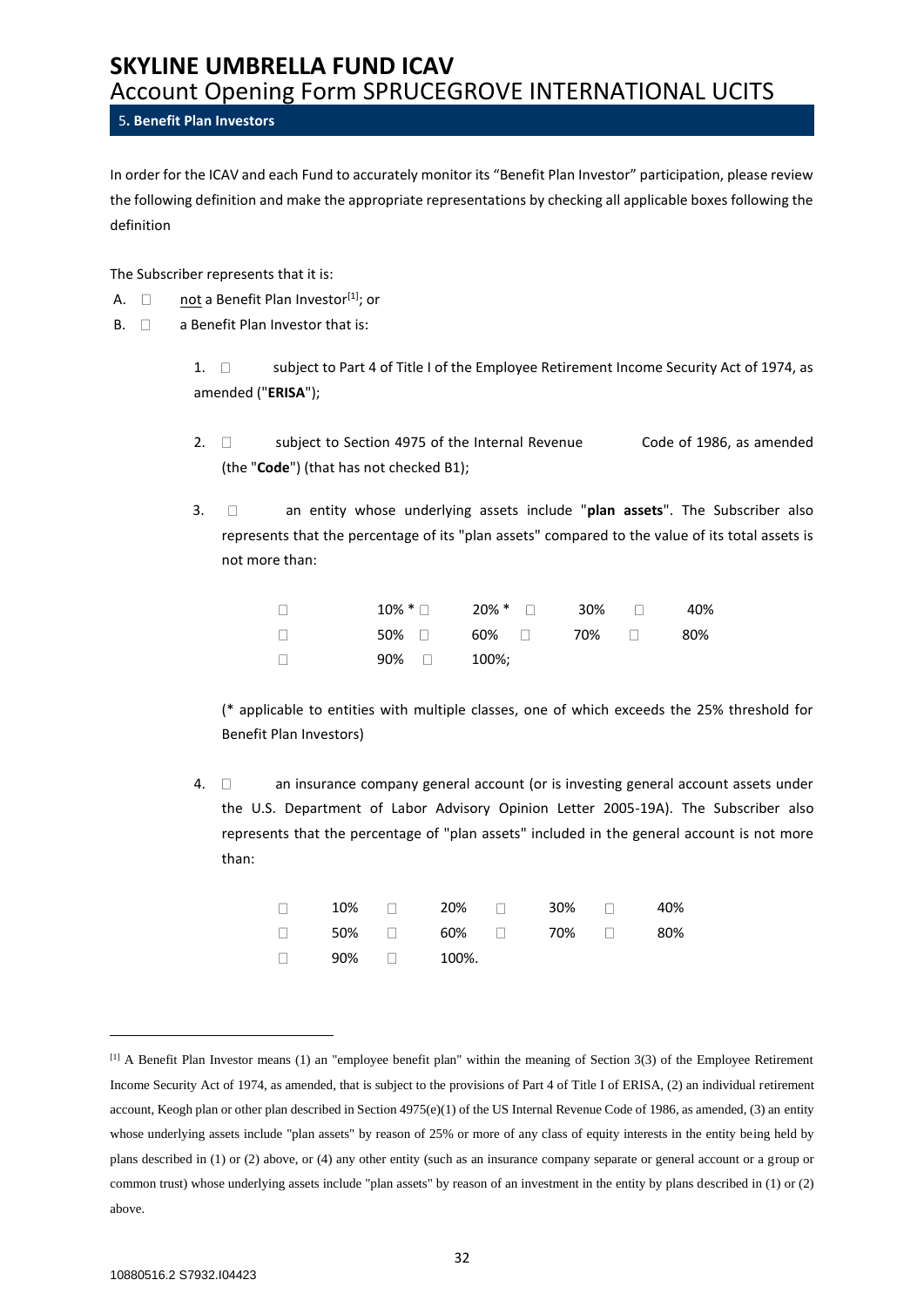The Subscriber agrees to promptly notify the Manager and the Administrator immediately if the above response changes and to provide any other information reasonably requested by the Fund, the Manager or the Administrator for the purposes of determining whether or not the Fund is holding "plan assets".

If the Subscriber is, or is acting on behalf of, an employee benefit plan (a "**Plan**") which is subject to ERISA, the Subscriber represents and warrants that: (a) it is aware of and has taken into consideration any applicable diversification requirements of Section  $404(a)(1)(C)$  of ERISA; (b) it has concluded that its proposed investment in the Fund is a prudent one and has independently decided to invest in the Fund; (c) the fiduciary or other person signing this Subscription Agreement is independent of the Fund and parties providing services to the Fund (including without limitation the Manager); (d) this subscription and the investment contemplated hereby is in accordance with all requirements applicable to the Plan under its governing instruments and under ERISA; (e) the Subscriber acknowledges and agrees that parties providing services to the Fund shall not be a "fiduciary" (within the meaning of Section 3(21) of ERISA) with respect to any assets of the Plan by reason of the Subscriber's investment in the Fund; (f) the Subscriber represents and warrants that neither the Manager nor any affiliate thereof has acted as a fiduciary to the Subscriber with respect to the decision to invest in the Fund nor have such persons provided investment advice or a recommendation with respect to the decision of the Subscriber to invest in the Fund; and (g) the investment by the Subscriber in the Fund will not result in a "prohibited transaction" under Section 406 of ERISA or Section 4975(c) of the Code.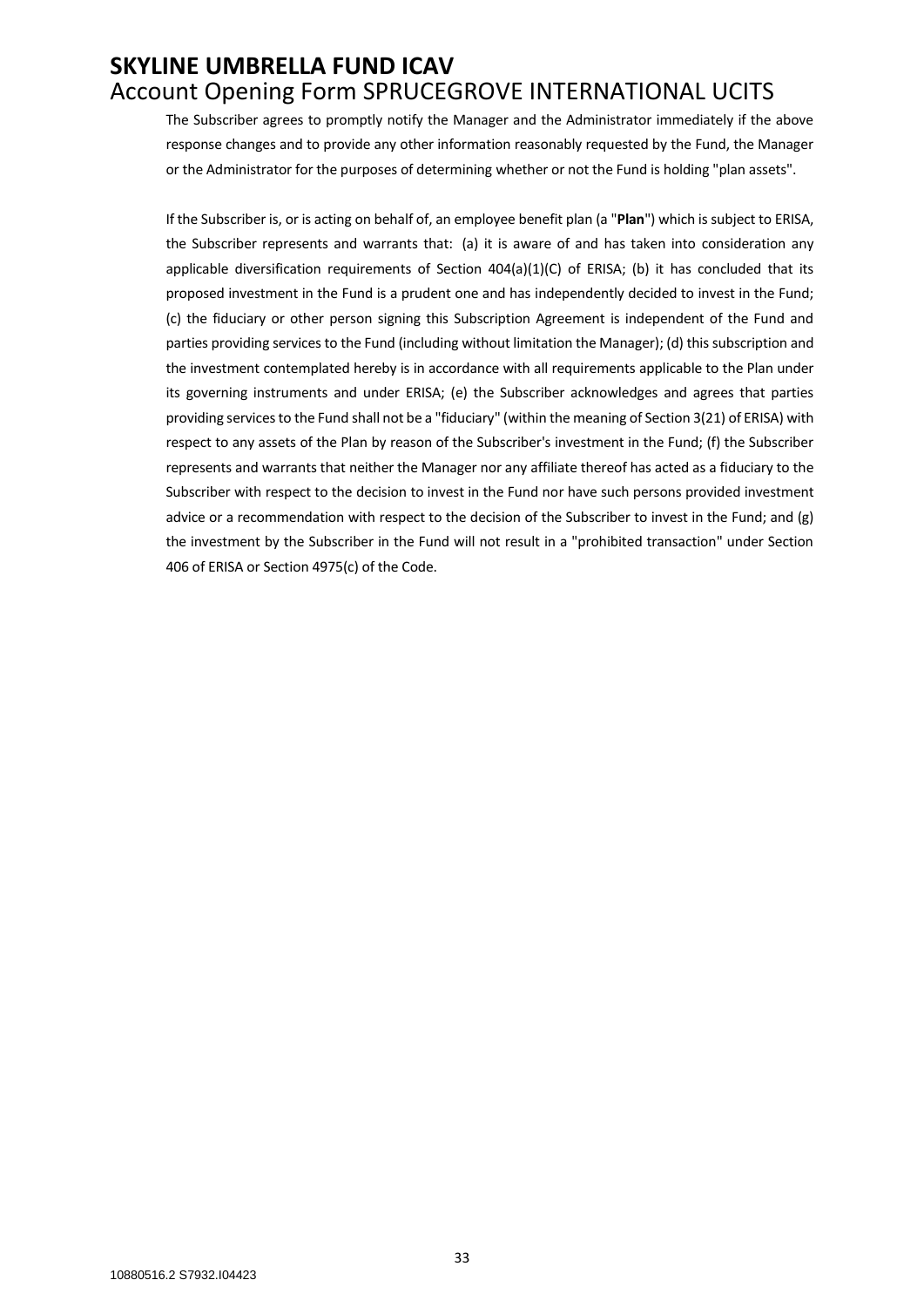#### <span id="page-33-0"></span>6**. Representations, Authorities, and Indemnities**

- 1. I/we confirm that I am / we are 18 years of age or over (delete if you are not a natural person).
- 2. If you are joint applicants We direct that, on the death of one of us, the Shares for which we are applying shall be held in the name of and to the order of the survivor(s) or the executor(s) or administrator of the last such survivor (delete if you are not a natural person or you are a sole investor).
- 3. I/we confirm that I am / we are not a US Person (as defined in the Prospectus) and am/are not acquiring Shares on behalf of, or for the benefit of, a US Person, nor do I/we intend transferring any Shares which I/we may purchase to any person who is a US Person. I/we confirm that I/we have the authority to make this investment whether the investment is our own or is made on behalf of another person or institution.
- 4. I/we indemnify the ICAV, Investment Manager, Depositary, Administrator and other Shareholders for any loss suffered by them as a result of me/us acquiring or holding Shares in the ICAV where, by virtue of my / our holding, I am / we are in breach of the laws of any competent jurisdiction.
- 5. I/we hereby acknowledge as part of this application that I/we have been provided with a copy of the Prospectus and applicable Supplement and where applicable the most recent annual or half-yearly reports and accounts for the ICAV and furthermore that this application is made on the terms thereof and subject to the provisions of the Instrument of Incorporation of the ICAV. In particular, I/we acknowledge that I am/we are aware of the potential risks associated with this investment and where appropriate have sought professional advice on matters of taxation and such other consequences applicable to the investment.
- 6. I/we hereby agree to indemnify and hold harmless the ICAV, the Manager, the Administrator, the Depositary, the Investment Manager, and their respective directors, officers and employees against any loss, liability, cost or expense (including without limitation legal fees, taxes and penalties) which may result directly or indirectly, from any misrepresentation or breach of any warranty, condition covenant or agreement set forth herein or in any document delivered to by me/us to the ICAV or the Administrator. The ICAV, the Investment Manager, and the Administrator will not be responsible or liable for the authenticity of instructions received from us or any authorised person and may rely upon any instruction from any such person representing himself to be a duly authorised person reasonably believed to be genuine.
- 7. The Administrator, the Investment Manager, and the ICAV are each authorised and instructed to accept and execute any instructions in respect of the Shares to which this Account Opening Form relates given by me/us in written form, or by facsimile.
- 8. I/we agree to indemnify each of the Administrator, the Manager, the Investment Manager, and the ICAV and agree to keep each of them indemnified against any loss of any nature whatsoever arising to any of them as a result of any of them acting upon a facsimile instruction. In circumstances where such instructions relate to a change in the Applicant's Banking Information referred to above, I/we confirm that I/we will provide you with an original instruction.
- 9. The Administrator, the Manager, the Investment Manager, and the ICAV may rely conclusively upon and shall incur no liability in respect of any action taken upon any notice, consent, request, instruction or other instrument believed in good faith to be genuine or to be signed by properly authorised persons.
- 10. I/we acknowledge that the ICAV and/or Administrator may refuse to accept any application to subscribe if a prospective investor delays in producing or fails to produce any information required for the purpose of verification as requested by the Administrator and, in that event, any funds received will be returned without interest to the account from which the moneys were originally debited. The ICAV and the Administrator shall not be held liable in this regard.
- 11. I/we acknowledge that the repurchase proceeds of Shares will only be paid on receipt by the Administrator of a repurchase request from me/us together with such other documentation that the Administrator may reasonably require. I/we further acknowledge that any failure to supply the ICAV or the Administrator with any documentation requested by them may result in a delay in the settlement of redemption proceeds. I/we acknowledge that in such circumstances, the Administrator will process any redemption request submitted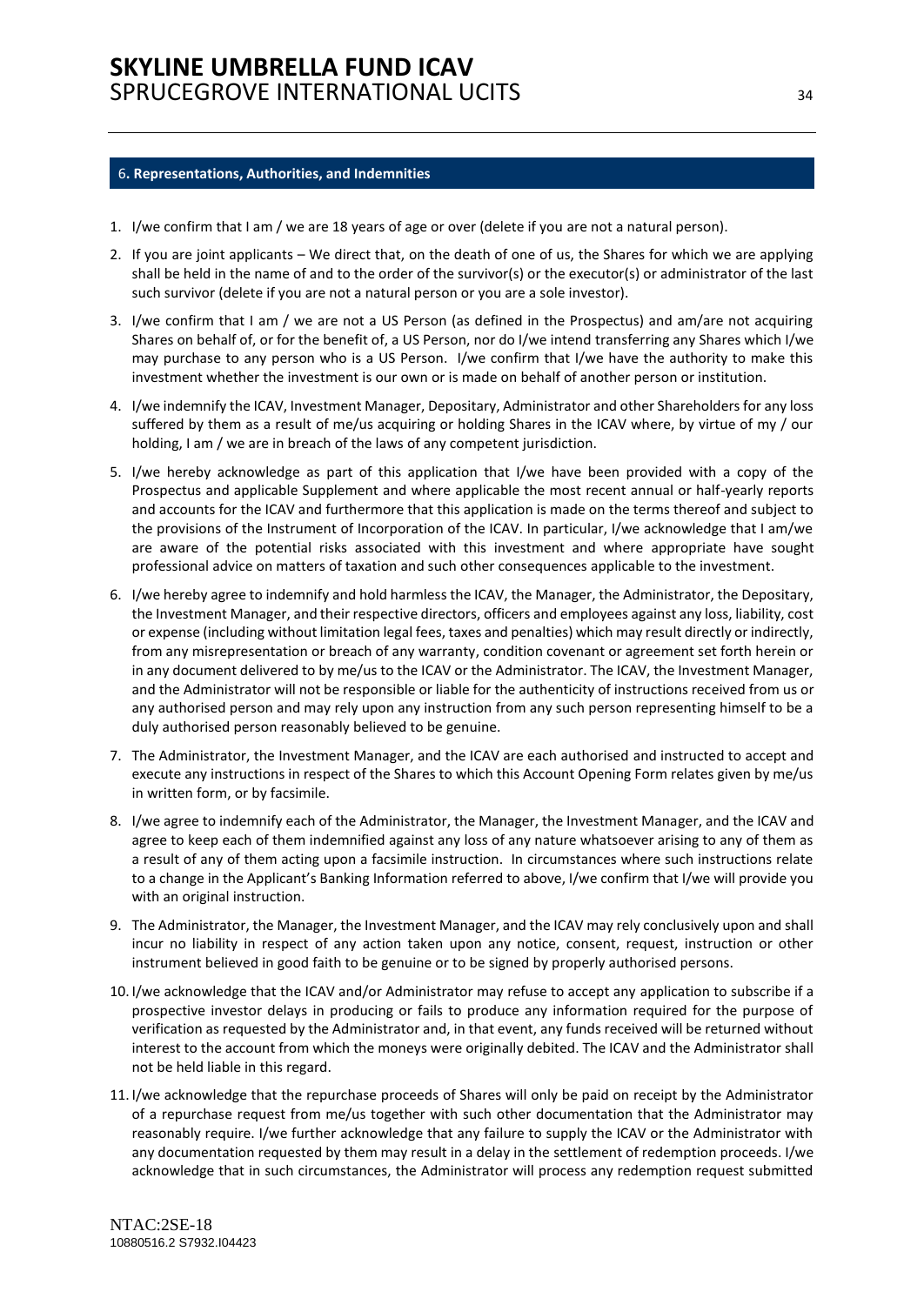# **SKYLINE UMBRELLA FUND ICAV**

## Account Opening Form SPRUCEGROVE INTERNATIONAL UCITS

by me/us and by doing so I/we will no longer be considered a Shareholder/s notwithstanding that I/we have not received the redemption proceeds.

- 12. I/we confirm that I/we will notify the ICAV and the Administrator if there are any material changes during the lifetime of this investment in the Beneficial Owner Detail which I/we have provided.
- 13. I/we acknowledge that the ICAV must obtain and hold details of its beneficial owners for the purposes of compliance with the European Union (Anti-Money Laundering: Beneficial Ownership Of Corporate Entities) Regulations 2016 (S.I. No. 560 of 2016) and that my/our personal details may be provided to a central register of beneficial ownership as part of this process.
- 14. I/we confirm that I/we have the capacity and am/are duly authorised to make this application and to make the representations and give the indemnities referred to in this Account Opening Form.
- 15. I/we shall provide the ICAV, the Manager and the Administrator with any additional information which it may reasonably request in connection with tax and or/FATCA and/or CRS regulations/reporting requirements or other similar requirements in order to substantiate any representations made by me/us or otherwise and I/we authorise the ICAV or its agents to disclose such information relating to this application to such persons as they consider appropriate. For the purposes of the Tax Reporting Services, the Administrator may assume that the Fund has obtained any and all effective consents, agreements, waivers or approvals that may be required from Shareholders or others to whom a duty of confidentiality is owed and the Administrator shall not be obliged to enquire further but shall be entitled to rely on any representation made by the Fund or its duly authorised representatives in this respect.

I/we agree to provide to the ICAV, the Manger and the Administrator at such times as each of them may request such declarations, certificates or documents as each of them may reasonably require (the "Tax Information") in connection with this investment (including for the purposes of tax and/or FATCA and/or CRS regulations/reporting requirements). Should any information furnished to any of them become inaccurate or incomplete in any way, I/we hereby agree to notify the ICAV or the Administrator immediately of any such change and further agree to request the redemption of Shares in respect of which such confirmations have become incomplete or inaccurate where requested to do so by the ICAV.

In addition to any information required to the Tax Information, I/we agree to promptly provide, and periodically update, at any times requested by the ICAV, any information (or verification thereof) the ICAV deems necessary to comply with any requirement imposed by Sections 1471-1474 of the U.S. Internal Revenue Code of 1986, as amended (the "Code"), and any Treasury Regulations, forms, instructions, or other guidance issued pursuant thereto in order to reduce or eliminate FATCA withholding taxes. The information required to be provided by the preceding sentence may include, but shall not be limited to, (A) information the ICAV deems necessary to determine whether the Shareholder is a "foreign financial institution" ("FFI") as defined in Code 1471(d)(4) or a "non-financial foreign entity" ("NFFE") as defined in Code 1472(d), (B) if I/we am/are an FFI, any certification, statement or other information the ICAV deems necessary to determine whether I/we meet the requirements of Code 1471(b) (including entering into an agreement with the IRS pursuant to Code 1471(b) (an "FFI Agreement") and complying with the terms thereof or, if the FFI is in a jurisdiction that has signed an intergovernmental agreement ("IGA") with the United States, complying with the terms of the IGA and any local laws or regulations implementing its terms) or is otherwise exempt from withholding required under Code 1471, (C) if I/we am/are an FFI, including an FFI in a jurisdiction that has signed an IGA, a Global Intermediary Identification Number ("GIIN") assigned by the IRS; and (D) if I/we am/are an NFFE, any certification, statement or other information the ICAV deems necessary to determine whether a shareholder meets the requirements of Code 1472(b) (which information may be given to the U.S. Internal Revenue Service ("IRS") pursuant to Code 1472(b)(3)) or is otherwise exempt from withholding required under Code 1472.

In addition to the Tax Information, I/we agree to promptly provide, at any times requested by the ICAV, any information (or verification thereof) the ICAV deems necessary for the ICAV to comply with the terms of the IGA and any Irish laws, regulations or other guidance implementing the IGA, and any information required to comply with the terms of that agreement on an annual or more frequent basis. I/we agree to waive any provision of foreign law that would, absent such a waiver, prevent compliance with such requests and acknowledges that, if it fails to provide such waiver, it may be required by the ICAV to withdraw from the Fund if necessary to comply with FATCA and/or CRS and the IGA.

By providing the Tax Information, I/we represent and warrant the completeness and accuracy of such information (as at the date of submission) and authorise the ICAV to act upon such information in good faith,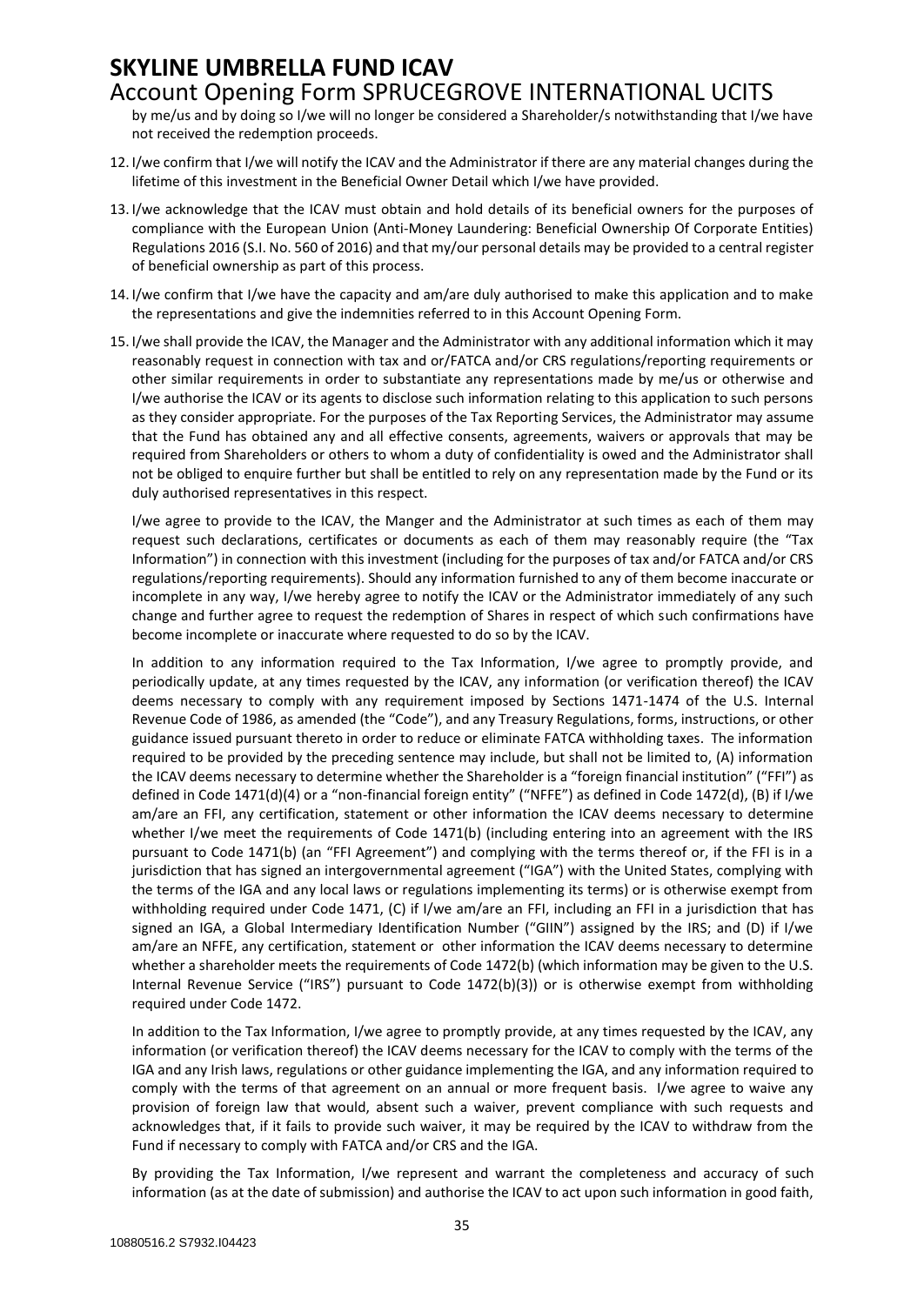including, but not limited to, disclosing or submitting such information to the Irish tax authorities. The ICAV shall have no obligation to carry out any investigation with respect to the truth, accuracy or completeness of the Tax Information provided by us and I/we will, on demand, hold the ICAV harmless from any liability resulting from the my/our failure to provide complete and accurate Tax Information.

I/we hereby acknowledge that if I/we fail to provide the Tax Information on a timely basis, I/we may be subject to 30% U.S. withholding tax on the investor's share of "withholdable payments" (as defined for purposes of FATCA) received by the ICAV.

I/we hereby acknowledge that if I/we fail to provide the Tax Information and such failure results in the ICAV being unable to comply with FATCA, the IGA or CRS the ICAV may exercise its right to completely redeem an applicant (at any time upon any or no notice). I/we further acknowledge and agree to indemnify the ICAV and its other investors for any losses resulting from our failure to meet its obligations under this Section, including any U.S. withholding tax imposed on the ICAV.

- 16. I/we hereby acknowledge that any notice or document may be served by the ICAV or Administrator on me/us in the manner specified from time to time in the Prospectus and, for the purposes of the Electronic Commerce Act 2000, if I have provided an e-mail address or fax number to the ICAV or its delegate, consent to any such notice or document being sent to me/us by fax or electronically to the fax number or e-mail address previously identified to the ICAV or its delegate which I/we acknowledge constitutes effective receipt by me/us of the relevant notice or document. I/we acknowledge that I/we am/are not obliged to accept electronic communication and may at any time choose to revoke my/our agreement to receive communications by fax or electronically by notifying the ICAV in writing at the above address, provided that my/our agreement to receive communications by fax or electronically shall remain in full force and effect pending receipt by the ICAV of written notice of such revocation.
- 17. I/we request that the Shares issued pursuant to this application are registered in the name and address set out on page 1 hereof.
- 18. I/we accept such lesser number of Shares if any, than may be specified above in respect of which this application may be accepted.
- 19. I/we acknowledge that all telephone calls with the Investment Manager, the Manager, the Administrator or Depositary may be recorded and consent to such recording.
- 20. I/we agree (i) to provide these representations to the ICAV and/or the Manager at such times as the ICAV and/or the Manager may request, and (ii) to provide on request such certifications, documents or other evidence as the ICAV and/or the Manager may reasonably require to substantiate such representations.
- 21. I/we agree to notify the ICAV and/or the Manager immediately if I/we become aware that any of the representations made is no longer accurate and complete in all respects. I/we agree immediately either to sell or to tender to the ICAV for redemption of a sufficient number of Shares to allow the representations to be made again.
- 22. I/we acknowledge that in respect of a fund which has invested in equity related securities, all or part of that fund's fee and expenses may be charged to the capital of the fund and that this policy will have the effect of lowering the capital value of my/our investment.
- 23. I/we understand that the confirmations, representations, declarations and warranties made herein are continuing and apply to all subsequent purchases of Shares by me/us in the ICAV.
- 24. I/we understand that subscription monies paid by me/us into a Subscription/Redemption account will become the property of the Fund upon receipt and during the period between receipt of subscription monies and the Dealing Day on which Shares are issued, I/we will be treated as an unsecured creditor of the Fund.
- 25. I/we understand that any redemption proceeds held for any time in a Subscription/Redemption account shall remain an asset of the Fund. In the event of the insolvency of the ICAV or the Fund, I/we will rank as an unsecured creditor of the ICAV until such time as the Administrator is satisfied that its anti-money-laundering procedures have been fully complied with, following which redemption proceeds will be released to me/us.

#### **Key Investor Information Document ("KIID")**

1. I/we hereby acknowledge and confirm that I/we have received, read and understood the KIID for the Fund and Class(es) to which this Account Opening Form relates in good time prior to completing this Account Opening Form. I/we hereby confirm that for any subsequent investments I/we will obtain and read the latest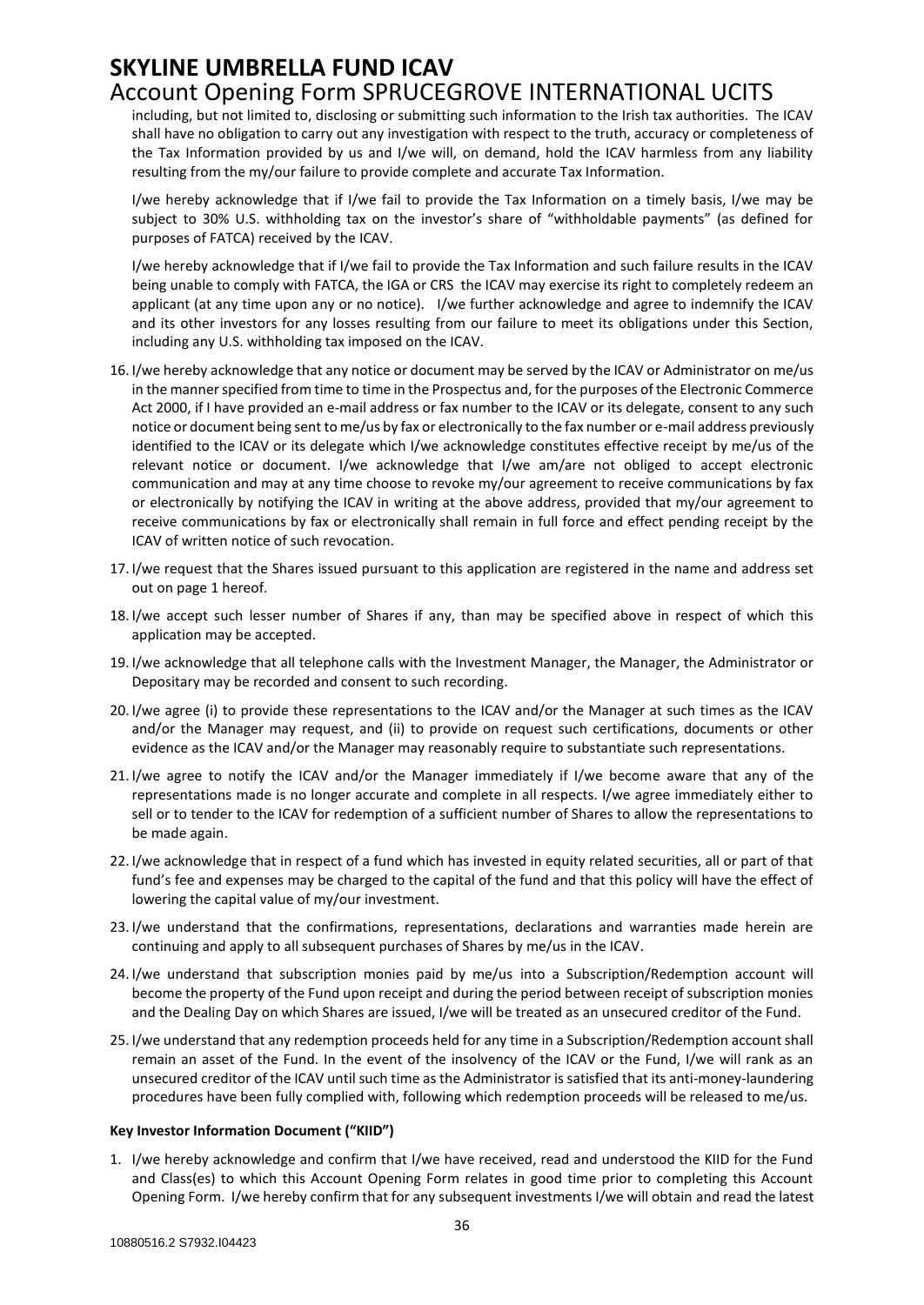# **SKYLINE UMBRELLA FUND ICAV**

# Account Opening Form SPRUCEGROVE INTERNATIONAL UCITS

version of the appropriate KIID prior to each subscription and that any future investments to any other subfund or share class of the ICAV can also be transacted based on this confirmation. The KIID is available on [https://www.davygfm.com/funds-factsheets/management-company-services.](https://www.davygfm.com/funds-factsheets/management-company-services)

2. I/we represent and acknowledge that:

I/we have regular access to the internet and acknowledge and agree that the provision of the KIID by way of email or website is appropriate in the context in which the business between the ICAV, its delegate(s) and me/us is, or is to be, carried on and that the provision by me/us of my/our email address to the ICAV or its delegate(s) is evidence of this.

I/we have been offered the choice of receiving the prospectus and the KIID on paper and in electronic form by means of a website or by email and hereby specifically consent to receiving the KIID in electronic form by email or by accessing the latest version of the document online at [https://www.davygfm.com/funds](https://www.davygfm.com/funds-factsheets/management-company-services)[factsheets/management-company-services](https://www.davygfm.com/funds-factsheets/management-company-services) (or such other website as may be notified to me/us from time to time).

I/we have also been notified electronically of this website address and the place on the website where the KIID can be accessed.

I/we received or accessed by electronic means the KIID.

I/we consent to accessing the KIID by electronic means before making any subsequent and/or future subscriptions for Shares in any Class of the Fund.

The KIID shall be reviewed at least every 12 months and that the up-to-date version of the KIID at any given time shall be made available on [https://www.davygfm.com/funds-factsheets/management-company](https://www.davygfm.com/funds-factsheets/management-company-services)[services](https://www.davygfm.com/funds-factsheets/management-company-services) (or such other website as may be notified to me/use from time to time. I/We agree that I/we will inspect the KIID by accessing the website in good time before making any subsequent and/or future subscriptions for Shares in any Class of the Fund. I/We agree that I/we bear sole responsibility for ensuring that I/we have inspected the up-to-date version of the KIID and that, in any event, I/we consent to be, and shall be deemed to have been, provided with the up-to-date KIID by means of the website in good time before any subsequent or future subscriptions.

Where I/we are acquiring the Shares for or on behalf of any person in my/our capacity as a sub-distributor of the ICAV, I/we certify that prior to accepting any order for the acquisition of Shares, I/we will ensure that the investor will be provided with the current KIID for the relevant Share Class. Where permitted by applicable law, "provided" shall include informing the investor of the applicable website where the KIID may be obtained, which is <https://www.davygfm.com/funds-factsheets/management-company-services> (or such other website address as may be notified to me/us from time to time).

I/we may at any time request a hard copy of any such documentation from the Fund free of charge and/or revoke, in writing or other authorised manner, the consent given to receive such information electronically or to subscribe or redeem Shares of the Fund electronically.

#### **Data Protection**

- I/We confirm that I/we have read in detail the Data Protection Notice appended to this Account Opening Form as Appendix 2. I/We acknowledge that this document provides an outline of my/our data protection rights and the Fund's data protection obligations as they relate to my/our investment in the Fund.
- A. I/We consent to the recording of telephone calls that I/we make to and receive from the Administrator, the ICAV, the Manager or the Investment Manager and their delegates or duly appointed agents and any of their respective related, associated or affiliated companies for record keeping, security and/or training purposes. I/We consent to the ICAV, the Manager or the Investment Manager sending information about other investment services to me/us by letter, telephone or other reasonable means of communication. I/We understand that I/we have a right to request not to receive such information. The Administrator or ICAV may disclose personal information to the Depositary and/or the Investment Manager and/or the Manager and/or third parties where necessary or for legitimate business interests. This may include disclosure to third parties such as auditors and the Central Bank of Ireland or agents of the Administrator who process the personal information for anti-money laundering purposes or for compliance with foreign regulatory requirements. The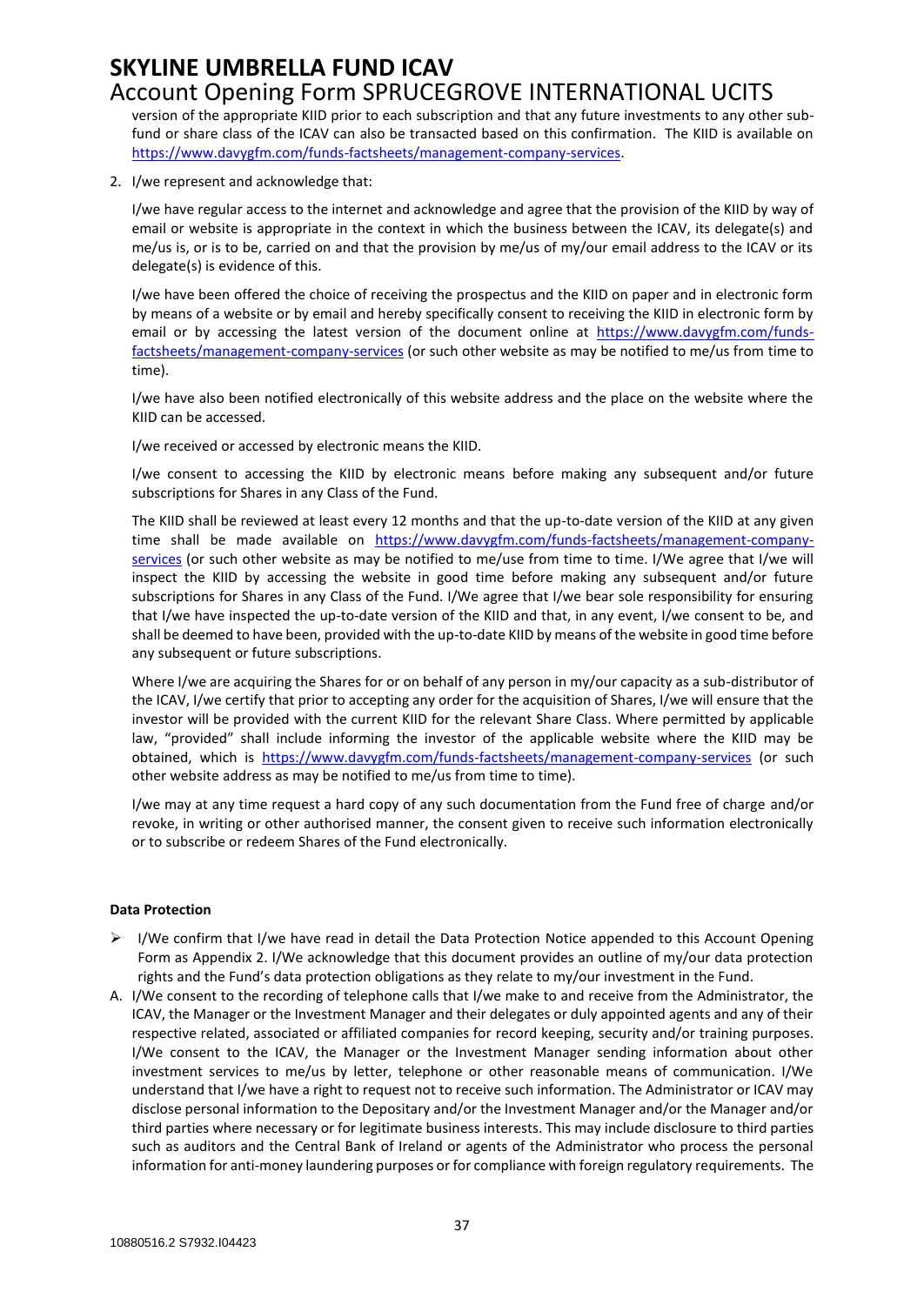Administrator may and will hold all or part of the information in relation to your shareholding in accordance to legal and regulatory requirements even after you have fully redeemed from the fund.

- B. I/we consent to the processing of my/our information and the disclosure of my/our information as outlined above and to the Manager and/or the Investment Manager and where necessary or in the ICAV's legitimate interests to any company in the Investment Manager's group of companies or agents of the ICAV including companies situated in countries outside the European Economic Area, which may not have the same data protection laws as in Ireland.
- C. From time to time, the Manager and/or the Investment Manager may send you information about other products or services which they offer. You have a right to request not to receive such information.

If you do wish to receive such information and/or marketing material, **please tick here**: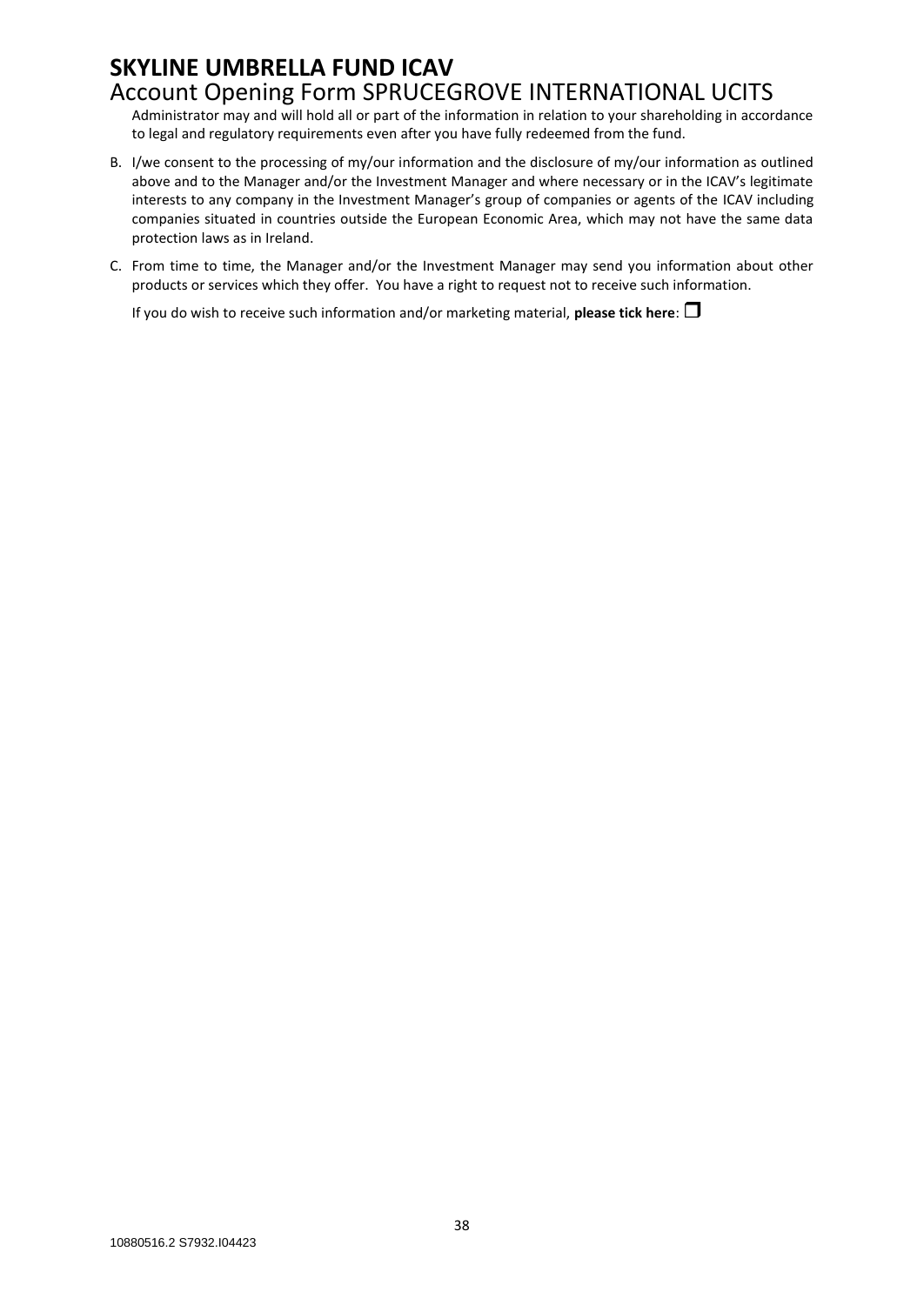<span id="page-38-0"></span>**7a. Entity Self-Certification for FATCA and CRS**

#### **Instructions for completion and data protection notice.**

We are obliged under Section 891E, Section 891F, and Section 891G of the Taxes Consolidation Act 1997 (as amended) and regulations made pursuant to those sections to collect certain information about each account holder's tax arrangements. Please complete the sections below as directed and provide any additional information that is requested. Please note that by completing this application form you are providing personal information, which may constitute personal data within the meaning of the General Data Protection Regulation (697/2016/EU) (the "GDPR") and applicable Irish data protection legislation (currently the Irish Data Protection Acts 1988 to 2003. Please note that in certain circumstances we may be legally obliged to share this information, and other financial information with respect to an account holder's interests in the Fund, with the Irish tax authorities, the Revenue Commissioners. They in turn may exchange this information, and other financial information with foreign tax authorities, including tax authorities located outside the EU.

If you have any questions about this form or defining the account holder's tax residency status, please speak to a tax adviser or local tax authority.

For further information and guidance on FATCA or CRS please refer to the Irish Revenue or the OECD website at: http://www.revenue.ie/en/business/aeoi/index.html http://www.oecd.org/tax/automatic-exchange/common-reporting-standard/ in the case of CRS only.

If any of the information below about the account holder's tax residence or FATCA/CRS classification changes in the future, please ensure that we are advised of these changes promptly

*Account holders that are Individuals or Controlling Persons should not complete this form and should complete the form entitled "Individual (including Controlling Persons) Self-Certification for FATCA and CRS".*

**\*Section 1**: **Account Holder Identification** 

|                                                                                  | (the " <b>Entity</b> ") |
|----------------------------------------------------------------------------------|-------------------------|
|                                                                                  |                         |
| *Current (Resident or Registered) Address:                                       |                         |
|                                                                                  |                         |
|                                                                                  |                         |
| Postal/ZIP Code: ________________________Country: ______________________________ |                         |
| Mailing address (if different from above):                                       |                         |
|                                                                                  |                         |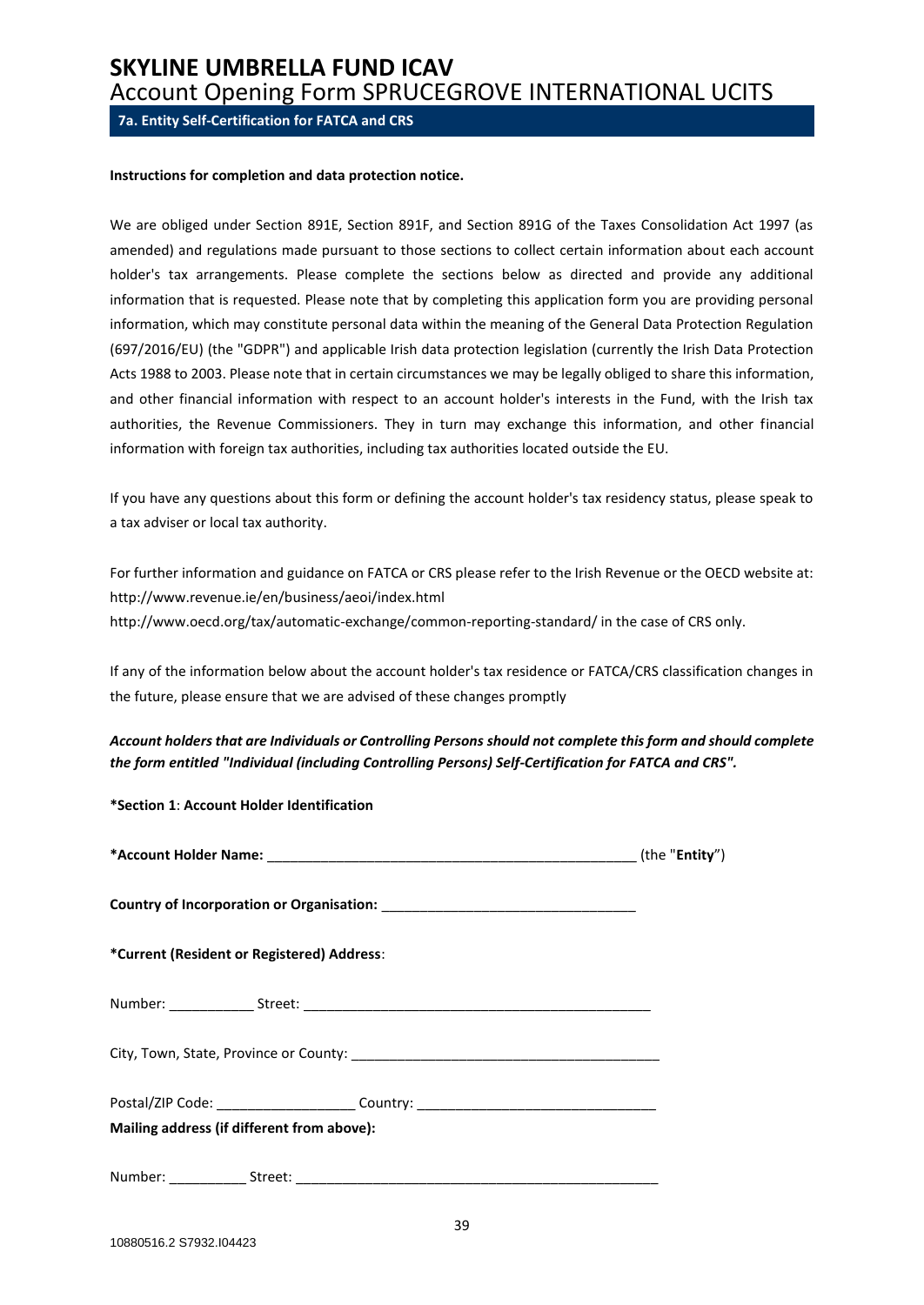| Postal/ZIP Code: _______________________Country: _______________________________                                                |         |
|---------------------------------------------------------------------------------------------------------------------------------|---------|
| *Section 2: FATCA Declaration:                                                                                                  |         |
| Please tick either (a), (b) or (c) below and complete as appropriate.                                                           |         |
| a) The Entity is a Specified U.S. Person and the Entity's U.S. Federal Taxpayer Identifying number (U.S. TIN) is as<br>follows: |         |
|                                                                                                                                 | □       |
| Or                                                                                                                              |         |
| b) The Entity is not a Specified U.S. Person (Please also complete Sections 3, 4 and 5)                                         | $\perp$ |
| Or                                                                                                                              |         |
| c) The Entity is a US person but not a Specified U.S. Person (Please also complete<br>Sections 4 and 5)                         |         |
|                                                                                                                                 |         |
| *Section 3: Entity's FATCA Classification (the information provided in this section is for FATCA, please note your              |         |

FATCA classification may differ from your CRS classification in Section 5)

#### **3.1 Financial Institutions under FATCA:**

If the Entity is a Financial Institution, please tick one of the below categories and provide the Entity's GIIN at 3.2 or indicate at 3.3 the reason why you are unable to provide a GIIN.

|    | Irish Financial Institution or a Partner Jurisdiction Financial Institution |  |
|----|-----------------------------------------------------------------------------|--|
| н. | Registered Deemed Compliant Foreign Financial Institution                   |  |
| Ш. | Participating Foreign Financial Institution                                 |  |

#### **3.2** Please provide the Entity's *Global Intermediary Identification number (GIIN)*

## ⎕⎕⎕⎕⎕⎕.⎕⎕⎕⎕⎕.⎕⎕.⎕⎕⎕

**3.3 If the Entity is a** *Financial Institution* **but unable to provide a** *GIIN***,** please tick one of the below reasons: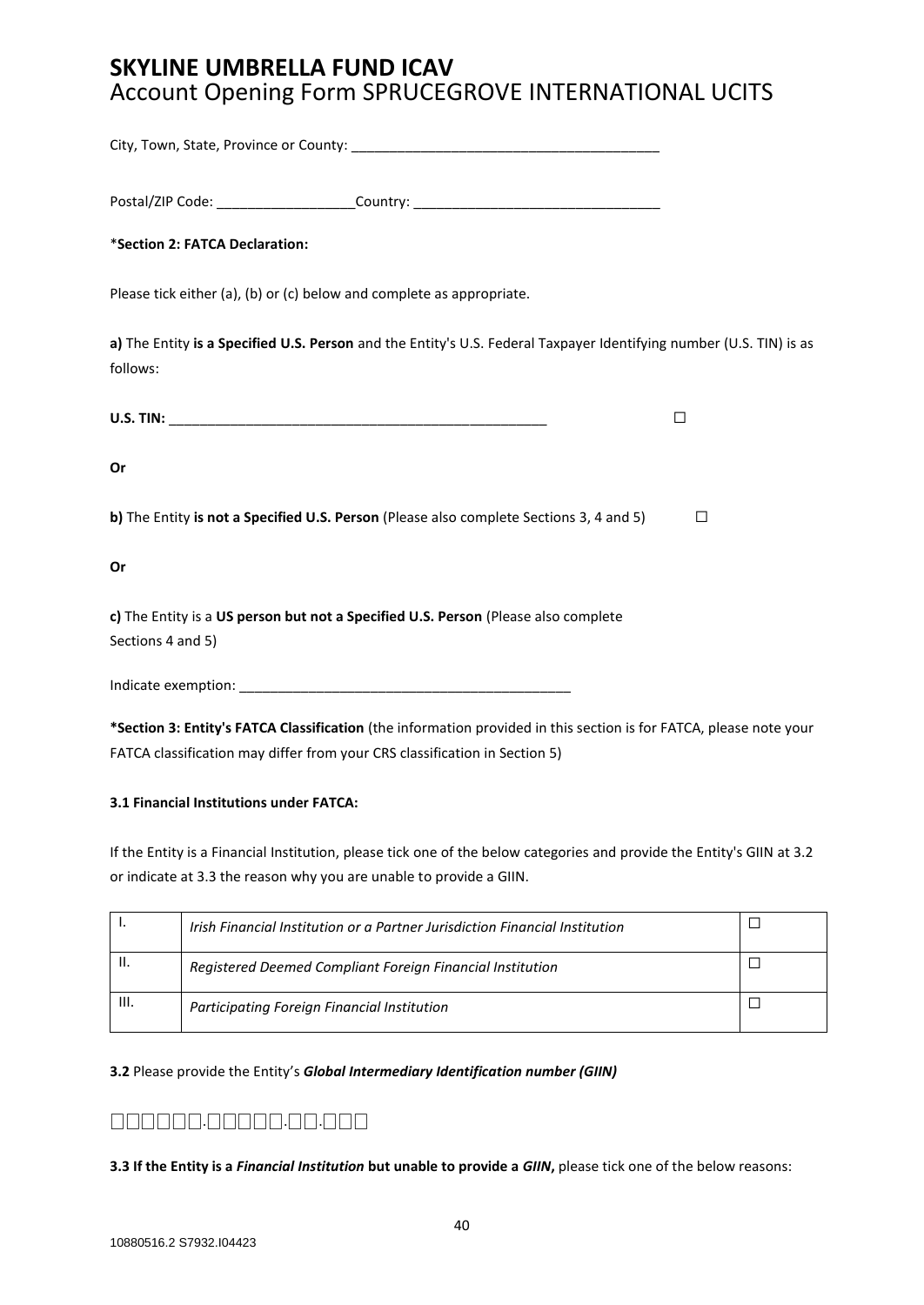|                | Account Opening I Unit SI NOCEUNOVE INTENNATIONAL OCTU                                                                                                                                                                                                                                                           |        |
|----------------|------------------------------------------------------------------------------------------------------------------------------------------------------------------------------------------------------------------------------------------------------------------------------------------------------------------|--------|
| $\mathbf{I}$ . | The Entity has not yet obtained a GIIN but is sponsored by another entity which does<br>have a GIIN Please provide the sponsor's name and sponsor's GIIN:                                                                                                                                                        | $\Box$ |
|                |                                                                                                                                                                                                                                                                                                                  |        |
|                | Sponsor's GIIN: $\Box \Box \Box \Box \Box \Box \Box$                                                                                                                                                                                                                                                             |        |
|                | <b>«NOTE:</b> this option is only available to Sponsored Investment Entities in Model 11GA<br>jurisdictions. Sponsored Investment Entities that do not have U.S. reportable accounts<br>are not required to register and obtain a GIIN with the IRS unless and until U.S.<br>reportable accounts are identified. |        |
| П.             | The Entity is an Exempt Beneficial Owner,                                                                                                                                                                                                                                                                        | $\Box$ |
|                | Please tick and confirm the category of Exempt Beneficial Owner;                                                                                                                                                                                                                                                 |        |
|                | I. □Government Entity                                                                                                                                                                                                                                                                                            |        |
|                | II. □International Organisation                                                                                                                                                                                                                                                                                  |        |
|                | III. □Foreign Central Bank                                                                                                                                                                                                                                                                                       |        |
|                | IV.□ Exempt Retirement Fund                                                                                                                                                                                                                                                                                      |        |
|                | V. □Collective Investment Vehicle Wholly Owned by Exempt Beneficial Owners.                                                                                                                                                                                                                                      |        |
|                |                                                                                                                                                                                                                                                                                                                  |        |
| III.           | The Entity is a Certified Deemed Compliant Foreign Financial Institution (including a<br>deemed compliant Financial Institution under Annex II of the IGA Agreement)                                                                                                                                             | □      |
|                | Indicate exemption                                                                                                                                                                                                                                                                                               |        |
|                |                                                                                                                                                                                                                                                                                                                  |        |
|                |                                                                                                                                                                                                                                                                                                                  |        |
|                |                                                                                                                                                                                                                                                                                                                  |        |
| IV.            | The Entity is a Non-Participating Foreign Financial Institution                                                                                                                                                                                                                                                  | $\Box$ |
|                |                                                                                                                                                                                                                                                                                                                  |        |
| V.             | The Entity is an Excepted Foreign Financial Institution                                                                                                                                                                                                                                                          | $\Box$ |
|                |                                                                                                                                                                                                                                                                                                                  |        |
|                |                                                                                                                                                                                                                                                                                                                  |        |
|                |                                                                                                                                                                                                                                                                                                                  |        |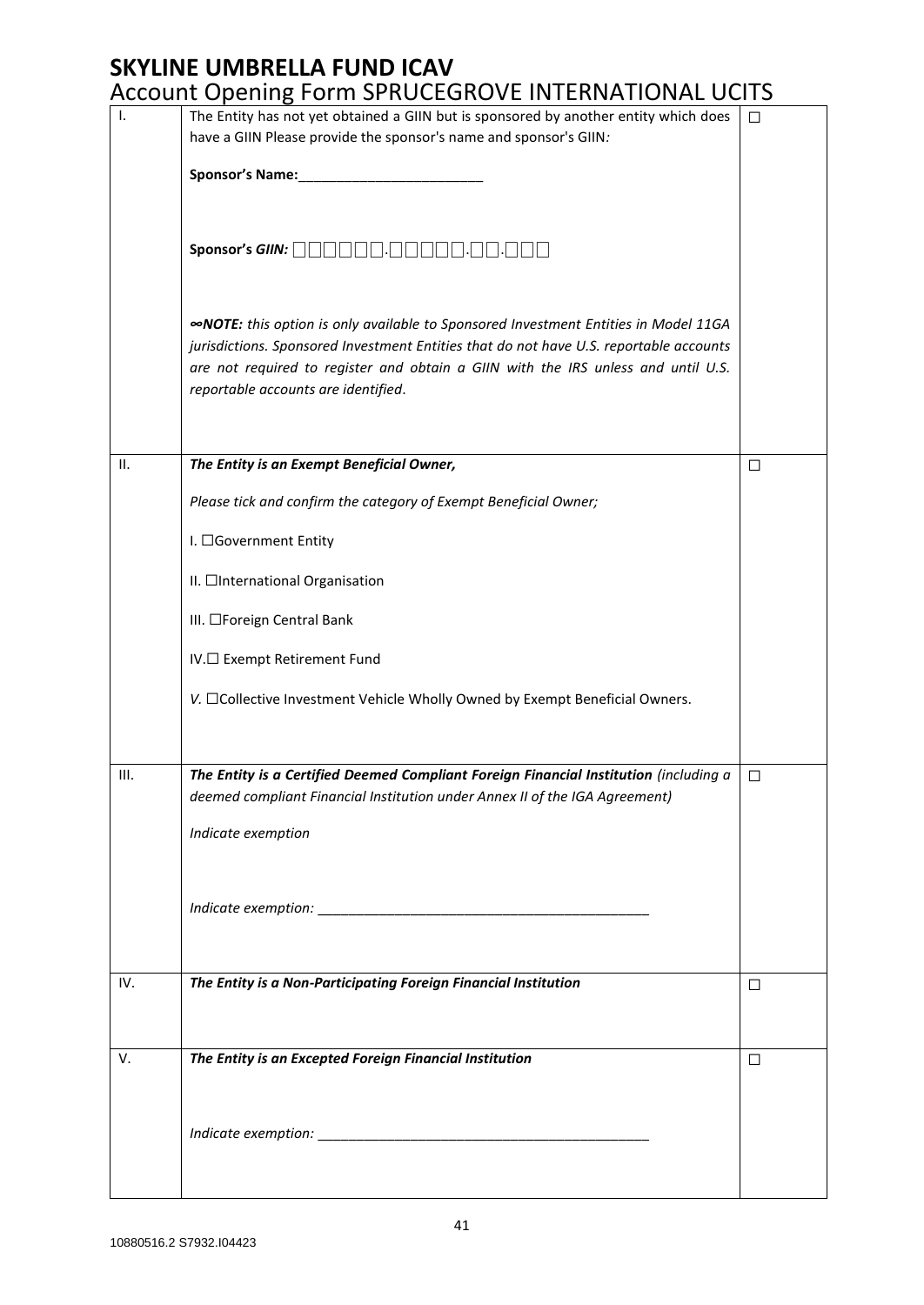| VI. | The Entity is a Trustee Documented Trust. Please provide your Trustee's name and<br>$\Box$ |  |  |
|-----|--------------------------------------------------------------------------------------------|--|--|
|     | <b>GIIN</b>                                                                                |  |  |
|     |                                                                                            |  |  |
|     |                                                                                            |  |  |
|     | Trustee's Name:                                                                            |  |  |
|     | Trustee's GIIN: $\Box$                                                                     |  |  |
|     |                                                                                            |  |  |
|     |                                                                                            |  |  |

**3.4.** If the Entity is **not a Financial Institution,** please confirm the Entity's FATCA classification below by ticking one of the below categories:

| $\mathbf{I}$ . | <b>Active (NFFE)</b>                                                                       | □      |
|----------------|--------------------------------------------------------------------------------------------|--------|
|                |                                                                                            |        |
| ΙΙ.            | <b>Passive (NFFE)</b>                                                                      | $\Box$ |
|                | (Please tick the box that applies)                                                         |        |
|                | I. Passive (NFFE) with no Controlling Persons that are specified U.S Persons.              |        |
|                | II. Passive (NFFE) with Controlling Persons that are specified U.S Persons. (If this box   |        |
|                | is ticked, please also complete section 6.1 for each of the Controlling Person(s) of the   |        |
|                | Entity and complete an "Individual (Including Controlling Person(s) Self-certification for |        |
|                | FATCA and CRS" form for each Controlling Person(s) as outlined in section 6.2              |        |
| III.           | <b>Excepted (NFFE)</b>                                                                     | $\Box$ |
|                |                                                                                            |        |
| IV.            | <b>Direct Reporting NFFE</b>                                                               | П      |
|                | Please provide your GIIN                                                                   |        |
|                |                                                                                            |        |
|                |                                                                                            |        |
|                |                                                                                            |        |

## **\* Section 4: Common Reporting Standard ("CRS") Declaration of Tax Residency (Note that Entities may have more than one country of Tax Residence)**

**Please indicate the Entity's country of tax residence for CRS purposes**, (if resident in more than one country please detail all countries of tax residence and associated tax identification numbers ("TIN")). Please refer to the OECD CRS Web Portal for AEOI for more information on Tax Residence and TIN's. [http://www.oecd.ora/tax/automatic-exchanae/crs-implementation-and-assistance/tax-identification](http://www.oecd.ora/tax/automatic-exchanae/crs-implementation-and-assistance/tax-identification-numbersMd%20.en.347759)[numbersMd .en.347759](http://www.oecd.ora/tax/automatic-exchanae/crs-implementation-and-assistance/tax-identification-numbersMd%20.en.347759)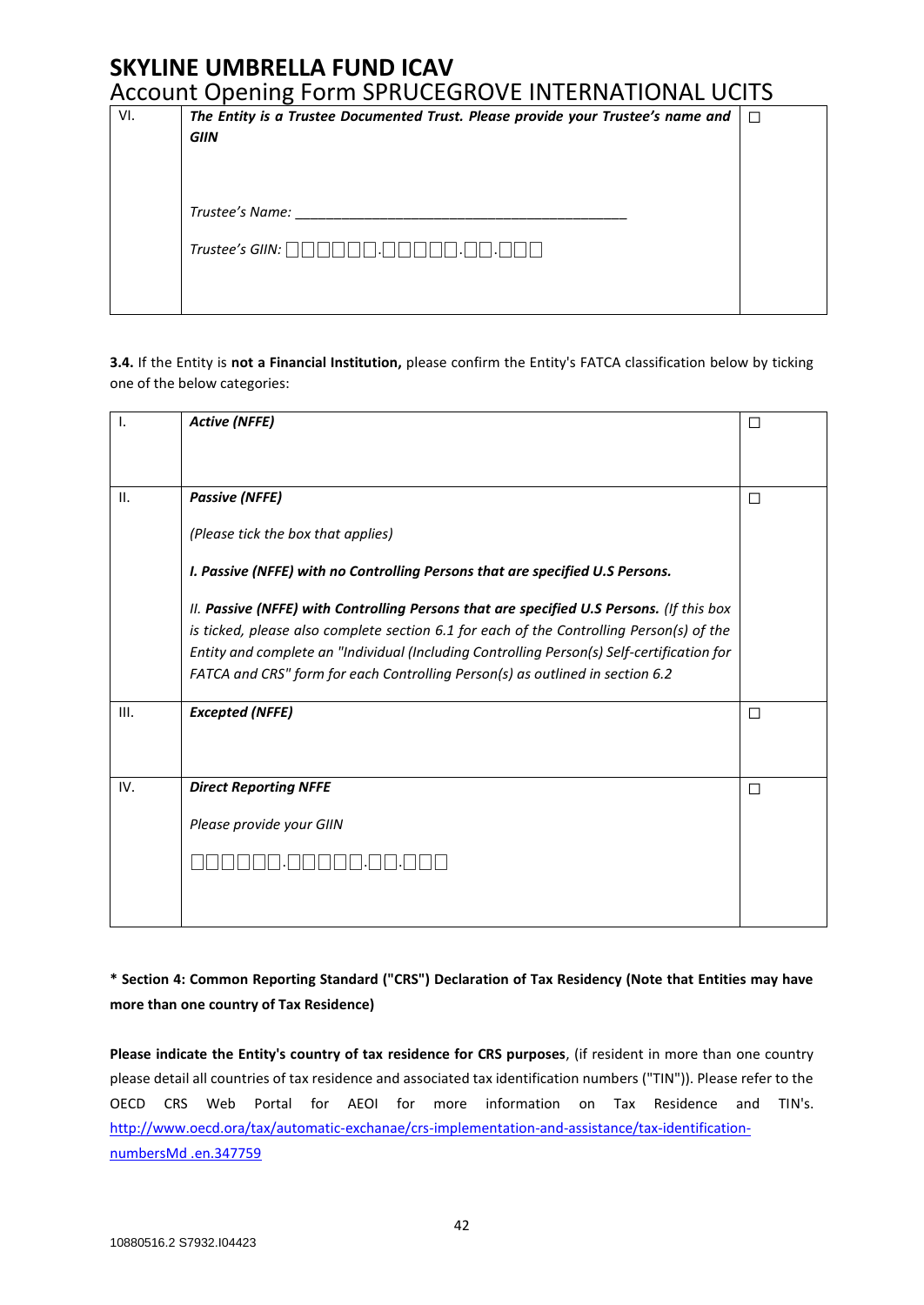**If the Entity is not tax resident in any jurisdiction (e.g., because it is fiscally transparent), please indicate that below and provide its place of effective management or country in which its principal office is located.**

**NOTE:** Under the Irish legislation implementing the CRS, provision of a Tax ID number (TIN) is required to be provided unless:

**a)** You are tax resident in a Jurisdiction that does not issue a TIN

Or

**b)** You are tax resident in a non-reportable Jurisdiction (i.e. Ireland or the USA)

| <b>Country of Tax Residency</b> | <b>Tax ID Number</b> | ∞If TIN unavailable Select (A, B or C) and<br>check box below |
|---------------------------------|----------------------|---------------------------------------------------------------|
|                                 |                      |                                                               |
|                                 |                      |                                                               |
|                                 |                      |                                                               |

**∞If a TIN is unavailable**, please provide the appropriate reason **A, B** or **C where indicated below**:

- ☐ *Reason A -* The country/jurisdiction where the Account Holder is resident does not issue TINs or TIN equivalents to its residents
- ☐ *Reason B -* The Account Holder is otherwise unable to obtain a TIN (Please explain why you are unable to obtain a TIN)
- □ **Reason C** No TIN is required. (Note: This should only be selected if the domestic law of the relevant country/jurisdiction does not require the collection of the TIN issued by such country/jurisdiction)

\_\_\_\_\_\_\_\_\_\_\_\_\_\_\_\_\_\_\_\_\_\_\_\_\_\_\_\_\_\_\_\_\_\_\_\_\_\_\_\_\_\_\_\_\_\_\_\_\_\_\_\_\_\_\_\_\_\_\_\_\_\_\_\_\_\_\_\_\_\_\_\_\_\_\_\_\_\_\_\_\_

**\*Section 5: Entity's CRS Classification** ((The information provided in this section is for CRS. Please note an Entity's CRS classification may differ from its FATCA classification in Section 3 above).

In addition please note that the information that the Entity has to provide may differ depending on whether they are resident in a participating or non-participating CRS Jurisdiction.

For more information please see the OECD CRS Standard and associated commentary.

http://www.oecd.org/tax/automatic-exchange/common-reporting-standard/

#### **5.1 Financial Institutions under CRS:**

If the Entity is a Financial Institution, **Resident in either a Participating or Non-Participating CRS**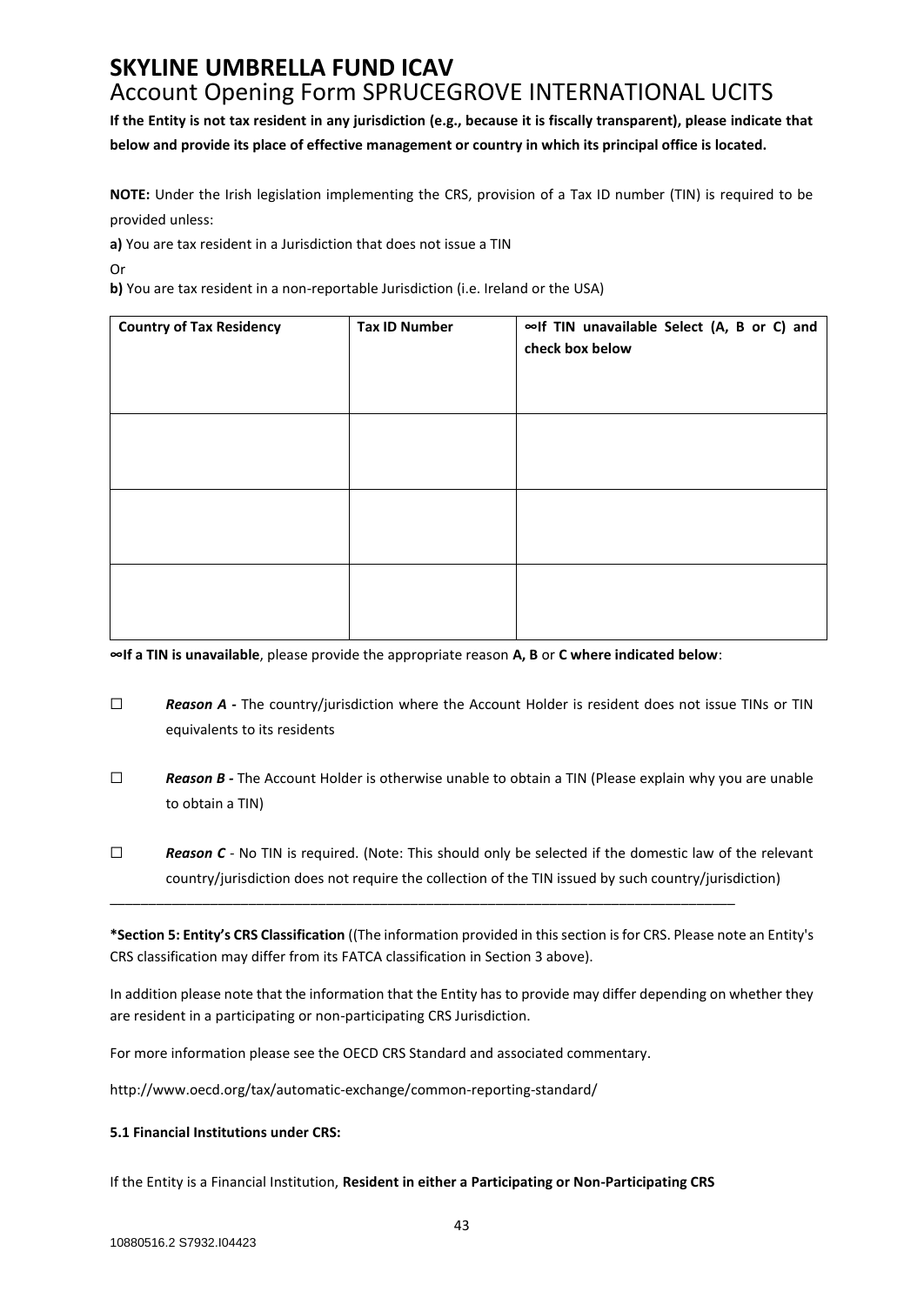**Jurisdiction** please review and tick one of the below categories that applies and specify the type of Financial Institution below.

Please check the Irish Revenue AEOI portal at the time of completion of this form to confirm whether your country of Tax Jurisdiction is considered Participating or Non-Participating for the purposes of CRS Due-Diligence in Ireland.

<https://www.revenue.ie/en/companies-and-charities/documents/aeoi/participating-jurisdictions.pdf>

| Ι.   | A Reporting Financial Institution resident in a participating CRS jurisdiction                                                                                                                                                                                                                                                                  | □      |
|------|-------------------------------------------------------------------------------------------------------------------------------------------------------------------------------------------------------------------------------------------------------------------------------------------------------------------------------------------------|--------|
| н.   | A Financial Institution Resident in a Non-Participating Jurisdiction.                                                                                                                                                                                                                                                                           | П      |
|      | $\Box$ An Investment Entity resident in a Non-Participating Jurisdiction and managed by<br>another Financial Institution (If this box is ticked, please indicate the name of any<br>Controlling Person(s) of the Entity in section 6 below and complete a separate<br>individual self-certification forms for each of your Controlling Persons) |        |
|      | $\Box$ An Investment Entity resident in a Non-Participating Jurisdiction that is not<br>managed by another Financial Institution                                                                                                                                                                                                                |        |
|      | □Other Financial Institution, including a Depository Financial Institution, Custodial<br>Institution or Specified Insurance Company                                                                                                                                                                                                             |        |
| III. | Non-Reporting Financial Institution under CRS. Specify the type of Non-Reporting<br><b>Financial Institution below:</b>                                                                                                                                                                                                                         | $\Box$ |
|      | □Governmental Entity                                                                                                                                                                                                                                                                                                                            |        |
|      | □International Organization                                                                                                                                                                                                                                                                                                                     |        |
|      | □Central Bank                                                                                                                                                                                                                                                                                                                                   |        |
|      | □Broad Participation Retirement Fund                                                                                                                                                                                                                                                                                                            |        |
|      | □Narrow Participation Retirement Fund                                                                                                                                                                                                                                                                                                           |        |
|      | □ Pension Fund of a Governmental Entity, International Organization, or Central Bank                                                                                                                                                                                                                                                            |        |
|      | □Exempt Collective Investment Vehicle                                                                                                                                                                                                                                                                                                           |        |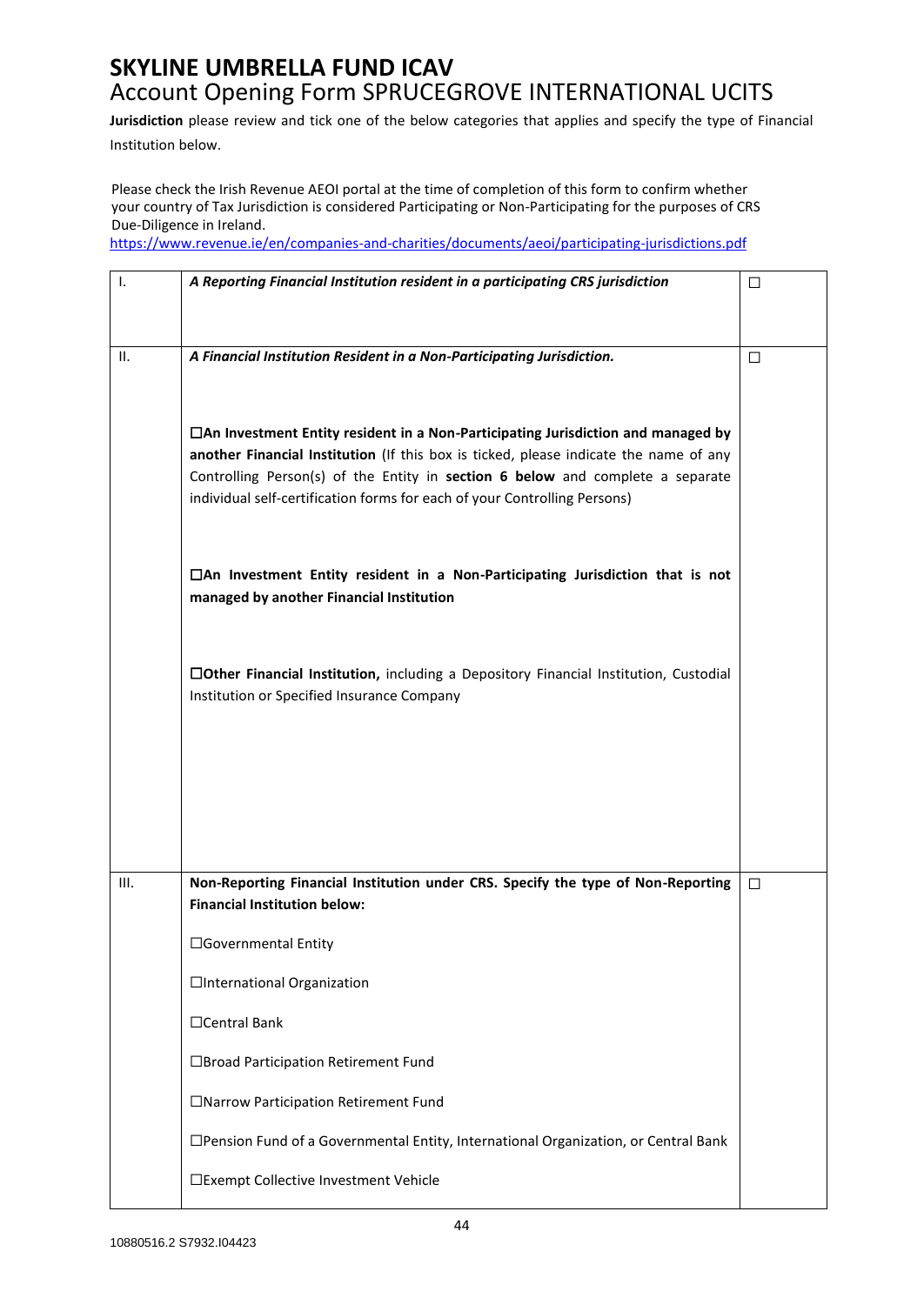| $\Box$ Trust whose trustee reports all required information with respect to all CRS<br><b>Reportable Accounts</b>                            |  |
|----------------------------------------------------------------------------------------------------------------------------------------------|--|
| $\Box$ Qualified Credit Card Issuer                                                                                                          |  |
| $\Box$ Other Entity defined under the domestic law as low risk of being used to evade tax.<br>Specify the type provided in the domestic law. |  |

#### **5.2 Non Financial Institutions ("NFE") under CRS:**

If the Entity is a *not defined as a Financial Institution under CRS then***,** please tick one of the below categories confirming if you are an Active or Passive NFE.

| I.  | Active Non-Financial Entity - a corporation the stock of which is regularly traded on<br>an established securities market.                                                       |           |  |
|-----|----------------------------------------------------------------------------------------------------------------------------------------------------------------------------------|-----------|--|
|     | Please provide the name of the established securities market on which the<br>corporation<br>regularly<br>traded:<br>is                                                           |           |  |
| 11. | Active Non-Financial Entity $-$ if you are a Related Entity of a regularly traded<br>corporation.                                                                                | $\sqrt{}$ |  |
|     | Please provide the name of the regularly traded corporation that the Entity is a Related                                                                                         |           |  |
|     | Entity of:                                                                                                                                                                       |           |  |
|     | Please provide details of the securities market on which the Entity is regularly traded:                                                                                         |           |  |
|     | Please provide details of the securities market that the entity is listed on :                                                                                                   |           |  |
| Ш.  | Active Non-Financial Entity - a Government Entity or Central Bank                                                                                                                | $\Box$    |  |
|     |                                                                                                                                                                                  |           |  |
| IV. | Active Non-Financial Entity - an International Organisation                                                                                                                      | $\varpi$  |  |
| V.  | Active Non-Financial Entity - other than those listed in I, II, III or IV above.                                                                                                 | $\varpi$  |  |
|     | (for example a start-up NFE or a non-profit NFE)                                                                                                                                 |           |  |
| VI. | Passive Non-Financial Entity (If this box is ticked please also complete Section 6.1 for                                                                                         | П         |  |
|     | each of the Controlling Person(s) of the Entity and a separate "Individual (including<br>Controlling Person's Self-Certification for FATCA and CRS form" as indicated in section |           |  |
|     | 6.2 for each Controlling Person(s)                                                                                                                                               |           |  |
|     |                                                                                                                                                                                  |           |  |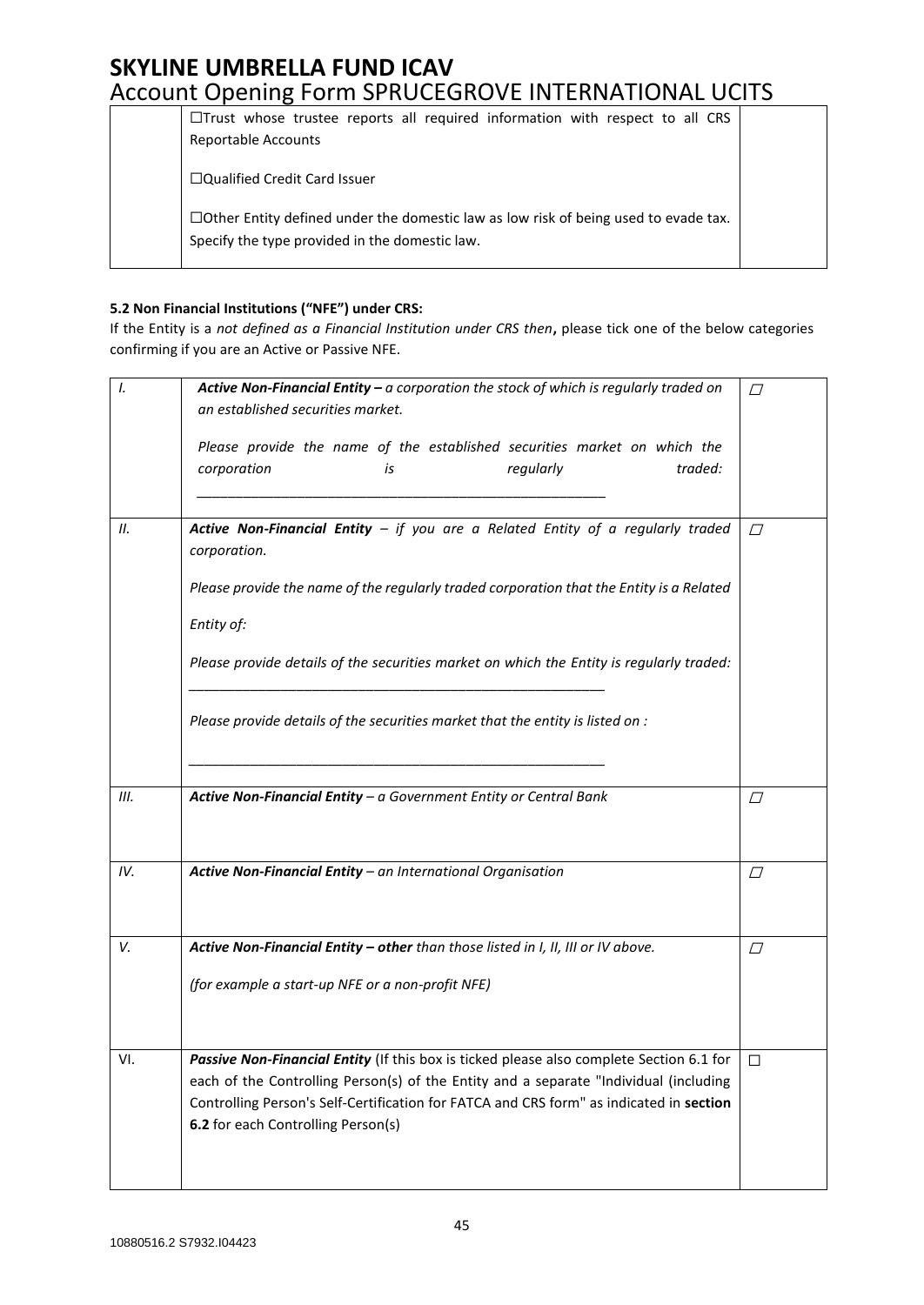**Section 6: Controlling Persons** 

**NB: Please note that each Controlling Person** must complete a separate "Individual (including Controlling Persons) FATCA and CRS Self-Certification"form.

**If there are no natural person(s) who exercise control of the Entity then the Controlling Person will be the natural person(s) who hold the position of senior managing official of the Entity.**

For further information on Identification requirements under CRS for Controlling Persons, see the Commentary to Section VIII of the CRS Standard.

<http://www.oecd.org/tax/automatic-exchange/common-reporting-standard/>

#### **6.1 Controlling Person(s) of the Account Holder:**

If you have ticked a Passive NFE with Controlling Persons in either the FATCA or CRS Classification sections above, then please also complete this section for each of the Controlling Person(s) of the account holder and provide a separate "Individual (including Controlling Persons) FATCA and CRS Self-Certification" form for each Controlling person as per **6.2 below.**

| ,,, |  |
|-----|--|
|     |  |
|     |  |
| Ш.  |  |
|     |  |

**Note: In case of a trust,** Controlling Persons means the settlor(s), the trustee(s), the protector(s) (if any), the beneficiary(ies) or class(es) of beneficiary(ies), AND any other natural person(s) exercising ultimate effective control over the trust. With respect to an Entity that is a legal person, if there are no natural person(s) who exercise control over the Entity, then the Controlling Person will be the natural person who holds the position of senior managing official of the Entity.

### **6.2 Complete a separate "Individual (including Controlling Persons) Self-Certification for FATCA and CRS" form for each Controlling Person listed in Section 6.1.**

#### **\*Section 7: Declarations and Undertakings**

**I/We** declare (as an authorised signatory of the Entity) that the information provided in this form is, to the best of my/our knowledge and belief, accurate and complete.

**I acknowledge and consent** to the fact that the information contained in this form and information regarding the Account Holder may be reported to the tax authorities of the country in which this account(s) is/are maintained and exchanged with tax authorities of another country or countries in which the Account Holder may be tax resident where those countries (or tax authorities in those countries) have entered into Agreements to exchange financial account information.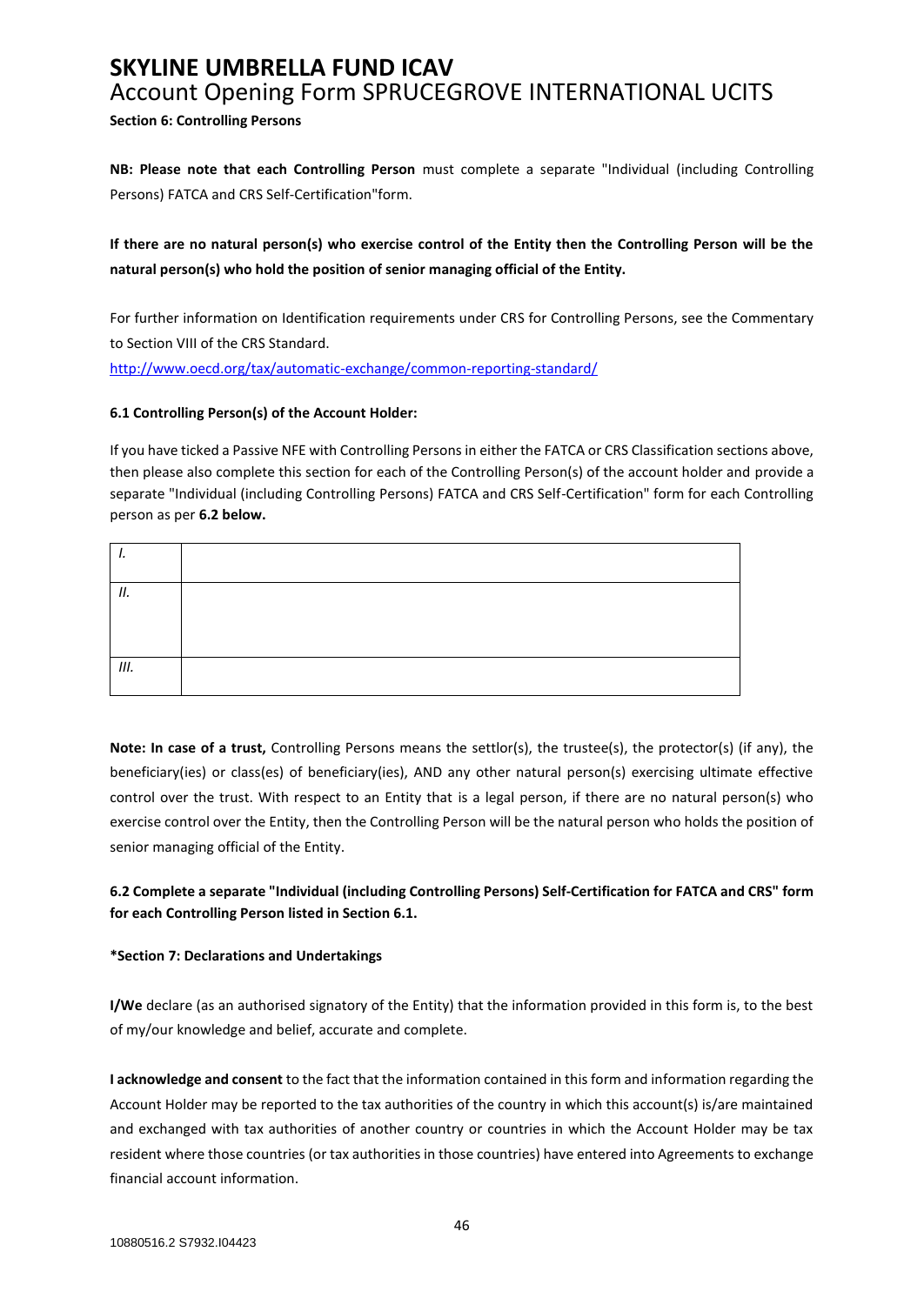\_\_\_\_\_\_\_\_\_\_\_\_\_\_\_\_\_\_\_\_\_\_\_\_\_\_\_\_\_\_\_\_\_\_\_\_\_ \_\_\_\_\_\_\_\_\_\_\_\_\_\_\_\_\_\_\_\_\_\_\_\_\_\_\_\_\_\_\_\_\_\_\_\_\_\_\_

\_\_\_\_\_\_\_\_\_\_\_\_\_\_\_\_\_\_\_\_\_\_\_\_\_\_\_\_\_\_\_\_\_\_\_\_\_ \_\_\_\_\_\_\_\_\_\_\_\_\_\_\_\_\_\_\_\_\_\_\_\_\_\_\_\_\_\_\_\_\_\_\_\_\_\_\_

\_\_\_\_\_\_\_\_\_\_\_\_\_\_\_\_\_\_\_\_\_\_\_\_\_\_\_\_\_\_\_\_\_\_\_\_\_ \_\_\_\_\_\_\_\_\_\_\_\_\_\_\_\_\_\_\_\_\_\_\_\_\_\_\_\_\_\_\_\_\_\_\_\_\_\_\_

**I/We** on behalf of the Entity undertake to advise the recipient promptly and provide an updated Self-Certification form within 30 days where any change in circumstance (for guidance refer to Irish Revenue or OECD website) occurs which causes any of the information contained in this form to be incorrect.

**\*Authorised Signature(s):** 

**\*Print Name(s):** 

**\*Capacity in which declaration is made**:

**\*Date: (dd/mm/yyyy):** \_\_\_\_\_\_\_\_\_\_\_\_\_\_\_\_\_\_\_\_\_\_\_\_\_\_\_\_\_\_\_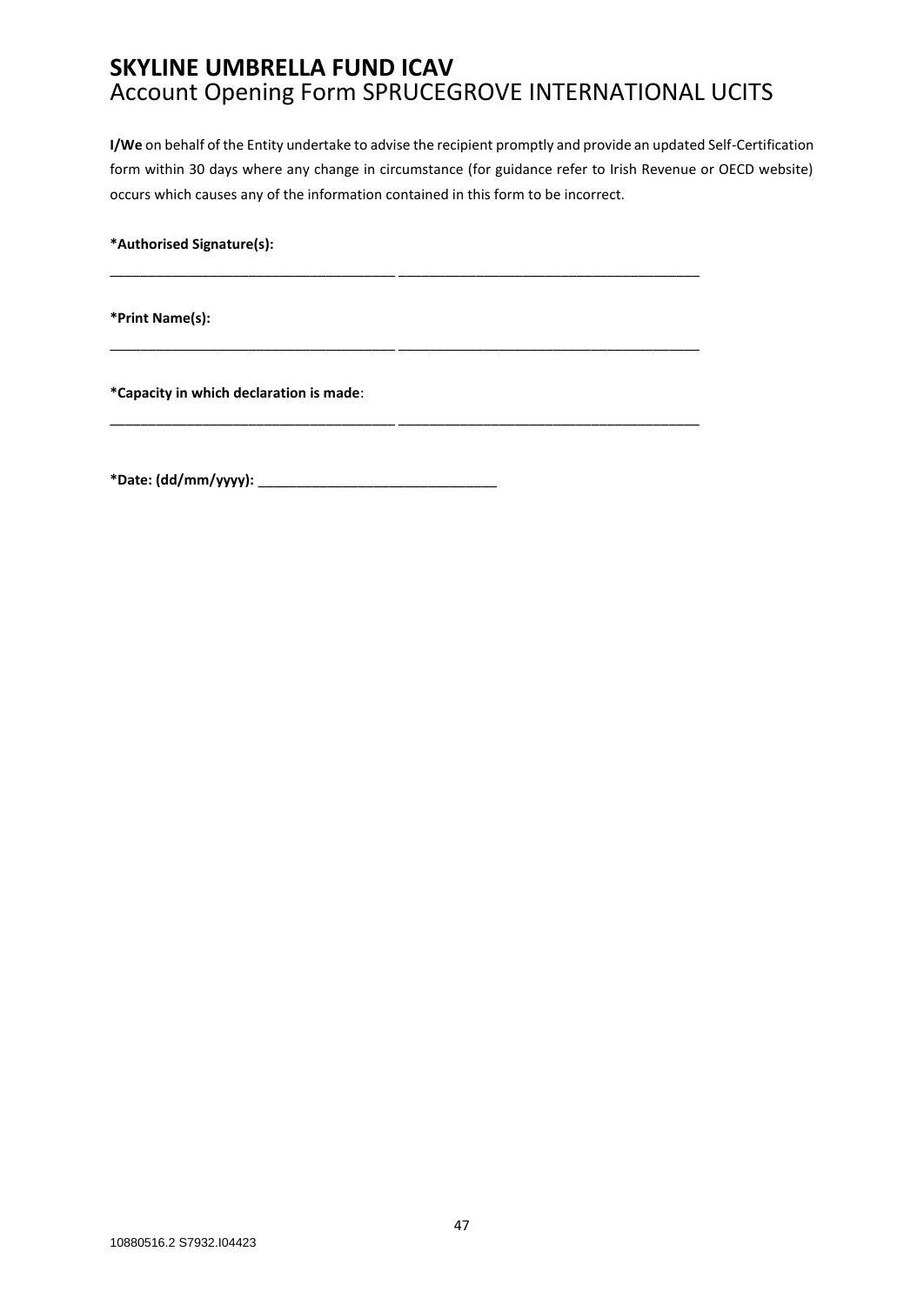<span id="page-47-0"></span>**7b. Individual (including Controlling Persons) Self-Certification for FATCA and CRS**

#### **Instructions for completion and data protection notice**

We are obliged under Section 891E, Section 891F and Section 891G of the Taxes Consolidation Act 1997 (as amended) and regulations made pursuant to those sections to collect certain information about each account holder's tax arrangements. Please complete the sections below as directed and provide any additional information that is requested. Please note that by completing this form you are providing personal information which may constitute personal data within the meaning of the General Data Protection Regulation (697/2016/EU) (the "GDPR") and applicable Irish data protection legislation (currently the Irish Data Protection Acts 1988 to 2003. Please note that in in certain circumstances we may be legally obliged to share this information, and other financial information with respect to an account holder's interests in the Fund, with the Irish tax authorities, the Revenue Commissioners. They may in turn exchange this information, and other financial information with foreign tax authorities, including tax authorities outside the EU.

If you have any questions about this form or defining the account holder's tax residency status, please speak to a tax adviser or local tax authority.

For further information and guidance on FATCA or CRS please refer to the Irish Revenue or OECD websites at: http://www.revenue.ie/en/business/aeoi/index.html http://www.oecd.org/tax/automatic-exchange/common-reporting-standard/ in the case of CRS only.

*If any of the information below about the account holder's tax residence or FATCA/CRS classification changes in the future, please advise of these changes promptly.*

*Please note that where there are joint account holders each account holder is required to complete a separate Self-Certification form.* 

*Section 1, 2, 3 and 5 must be completed by all Account holders or Controlling Persons.*

*Section 4 should only be completed by any individual who is a Controlling Person of an entity account holder which is a Passive Non-Financial Entity, or a Controlling Person of an Investment Entity located in a Non-Participating Jurisdiction and managed by another Financial Institution.* 

*For further guidance see:http://www.oecd.org/tax/automatic-exchange/common-reporting-standard/commonreporting-standard-and-related-commentaries/#d.en.345314* 

*Unless otherwise defined in the Account Opening Form, capitalised terms used in this Individual Self-Certification Form shall have the same meaning as set-out under FATCA and/or CRS, as applicable.*

**(Mandatory fields are marked with an \*)** 

**\*Section 1**: **Shareholder/Controlling Person Identification**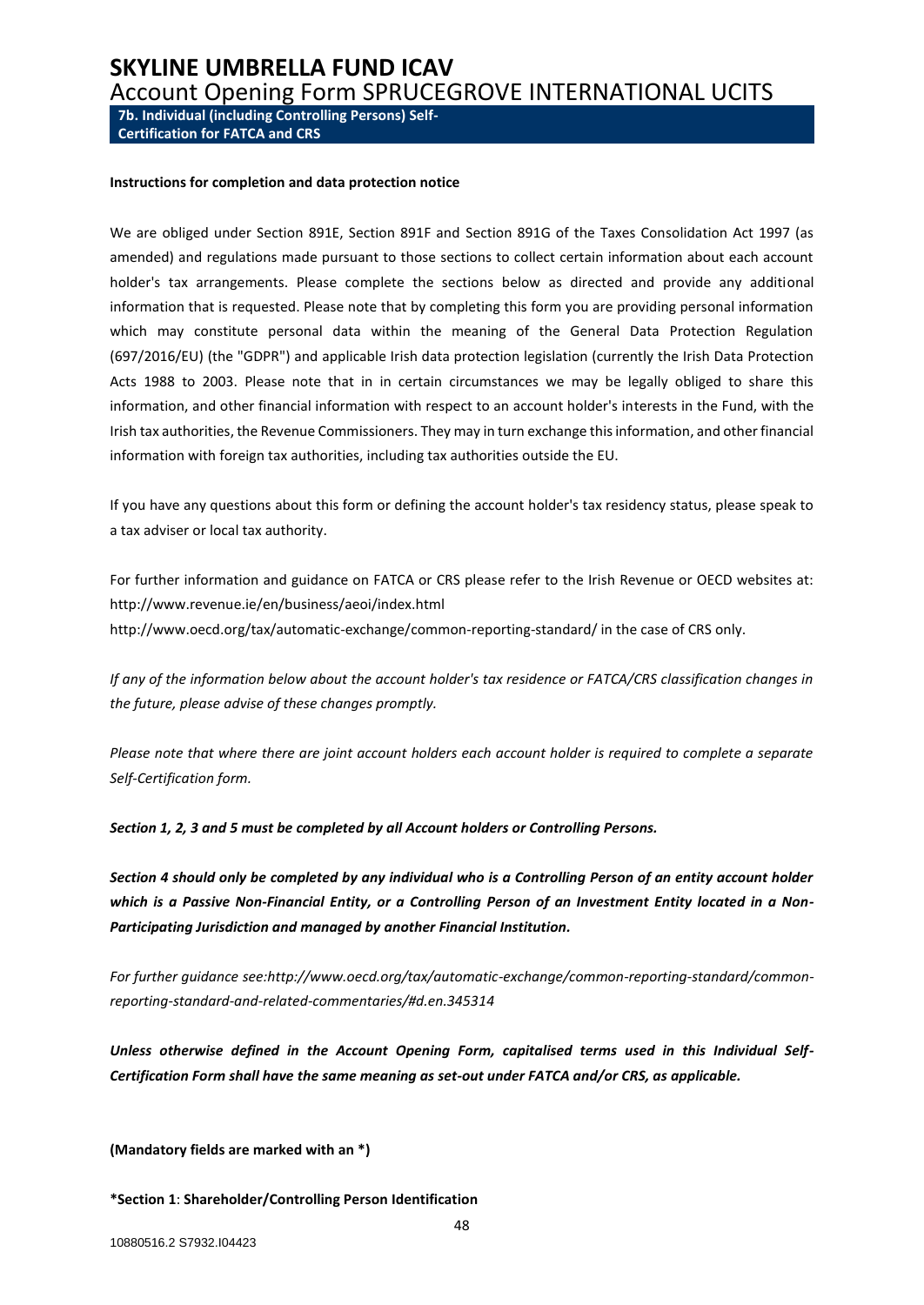| *Current Residential Address:                                                                                                                                              |
|----------------------------------------------------------------------------------------------------------------------------------------------------------------------------|
|                                                                                                                                                                            |
|                                                                                                                                                                            |
|                                                                                                                                                                            |
| Mailing address (if different from above):                                                                                                                                 |
|                                                                                                                                                                            |
|                                                                                                                                                                            |
|                                                                                                                                                                            |
| *Place and Date Of Birth                                                                                                                                                   |
|                                                                                                                                                                            |
| *Date of Birth: ____________________                                                                                                                                       |
| *Section 2: FATCA Declaration of U.S. Citizenship or U.S. Residence for Tax purposes:                                                                                      |
| Please tick either (a) or (b) and complete as appropriate.                                                                                                                 |
| I confirm that I am a U.S. citizen and/or resident in the U.S. for tax purposes and my U.S.<br>(a) $\Box$<br>federal taxpayer identifying number (U.S. TIN) is as follows: |
| OR                                                                                                                                                                         |

(b) ☐ I confirm that **I am not** a U.S. citizen or resident in the U.S. for tax purposes.

## **\*Section 3: Common Reporting Standard (CRS) Declaration of Tax Residency/Residencies (please confirm all Tax Residencies)**

Please indicate your country of tax residence (if resident in more than one country please detail all countries of tax residence and associated tax identification numbers ("TINs")).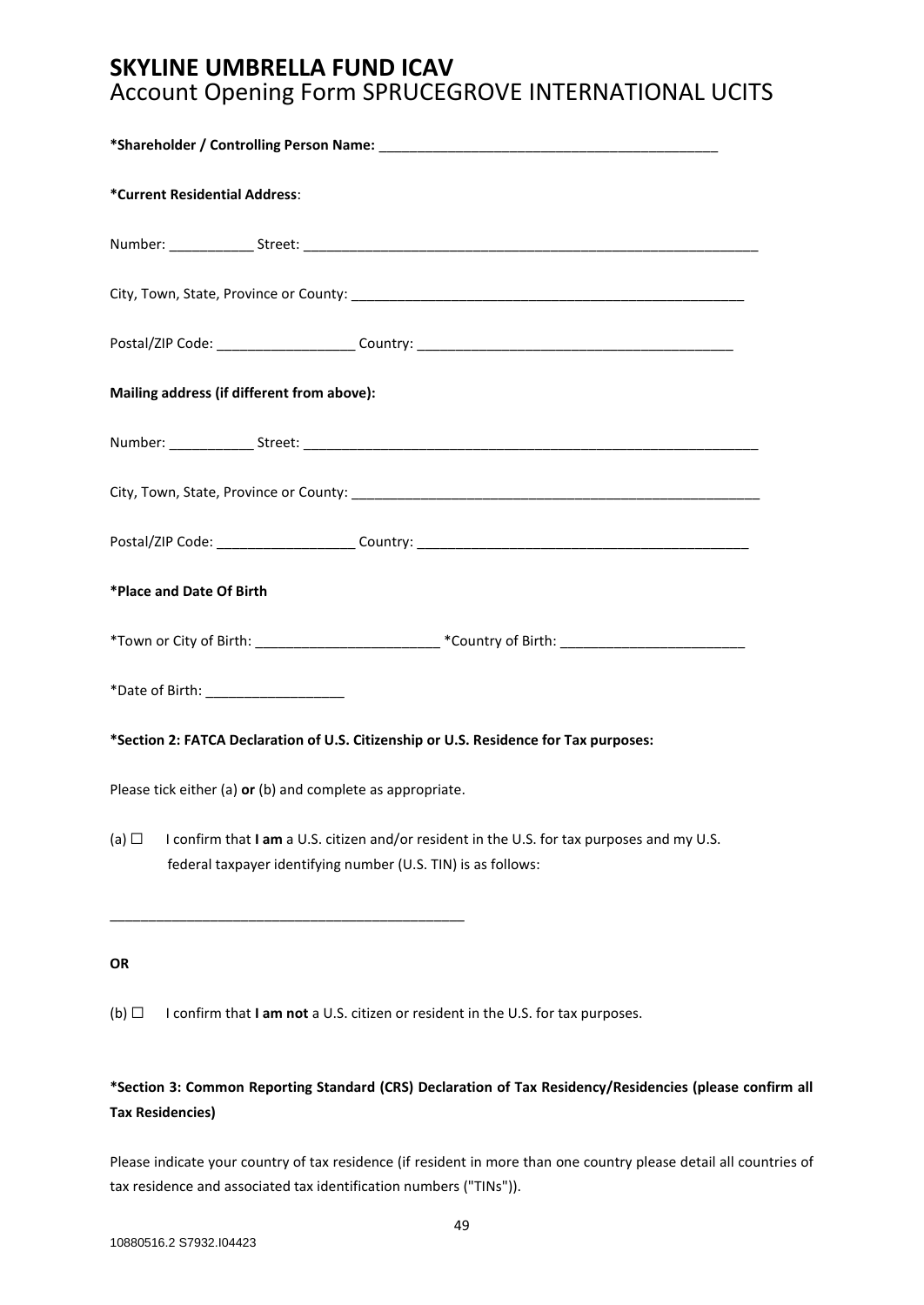**NOTE:** Under the Irish legislation implementing the CRS, provision of a TIN is required to be provided unless:

**a)** You are tax resident in a Jurisdiction that does not issue a TIN, or,

**b)** You are tax resident only in a non-reportable Jurisdiction (i.e. Ireland or the USA)

| <b>Country of Tax Residency</b> | <b>Tax ID Number</b> | ∞If TIN unavailable Select (A, B or C)<br>and check box below |
|---------------------------------|----------------------|---------------------------------------------------------------|
|                                 |                      |                                                               |
|                                 |                      |                                                               |
|                                 |                      |                                                               |

**∞If a TIN is unavailable**, please provide the appropriate reason **A, B** or **C where indicated below**:

- □ **Reason A** The country/jurisdiction where the Account Holder is resident does not issue TINs or TIN equivalents to its residents
- ☐ *Reason B -* The Account Holder is otherwise unable to obtain a TIN (Please explain why you are unable to obtain a TIN
- □ **Reason C** No TIN is required. (Note: This should only be selected if the domestic law of the relevant country/jurisdiction does not required the collection of the TIN issued by such country/jurisdiction)

*\_\_\_\_\_\_\_\_\_\_\_\_\_\_\_\_\_\_\_\_\_\_\_\_\_\_\_\_\_\_\_\_\_\_\_\_\_\_\_\_\_\_\_\_\_\_\_\_\_\_\_\_\_\_\_\_\_\_\_\_\_\_\_\_\_\_\_\_\_\_\_\_*

#### **Section 4 – Type of Controlling Person**

(**ONLY** to be completed by an individual who is a Controlling Person of an entity which is a Passive NFE or an Investment Entity located in a Non-Participating Jurisdiction and managed by another FinanciaI Institution)

For Joint or multiple Controlling Person(s) please complete a separate "Individual (Including Controlling Persons) Self-Certification for FATCA and CRS form for each Controlling Person.

| Please Confirm the type of Controlling Person applicable under CRS that applies to |  | <b>Entity Name</b> |
|------------------------------------------------------------------------------------|--|--------------------|
| you/the Account Holder by ticking the appropriate box                              |  |                    |
| Controlling Person of a legal person - control by ownership                        |  |                    |
| Controlling Person of a legal person - control by other means                      |  |                    |
| Controlling Person of a legal person - senior managing official                    |  |                    |
| Controlling Person of a trust - settlor                                            |  |                    |
| Controlling Person of a trust - trustee                                            |  |                    |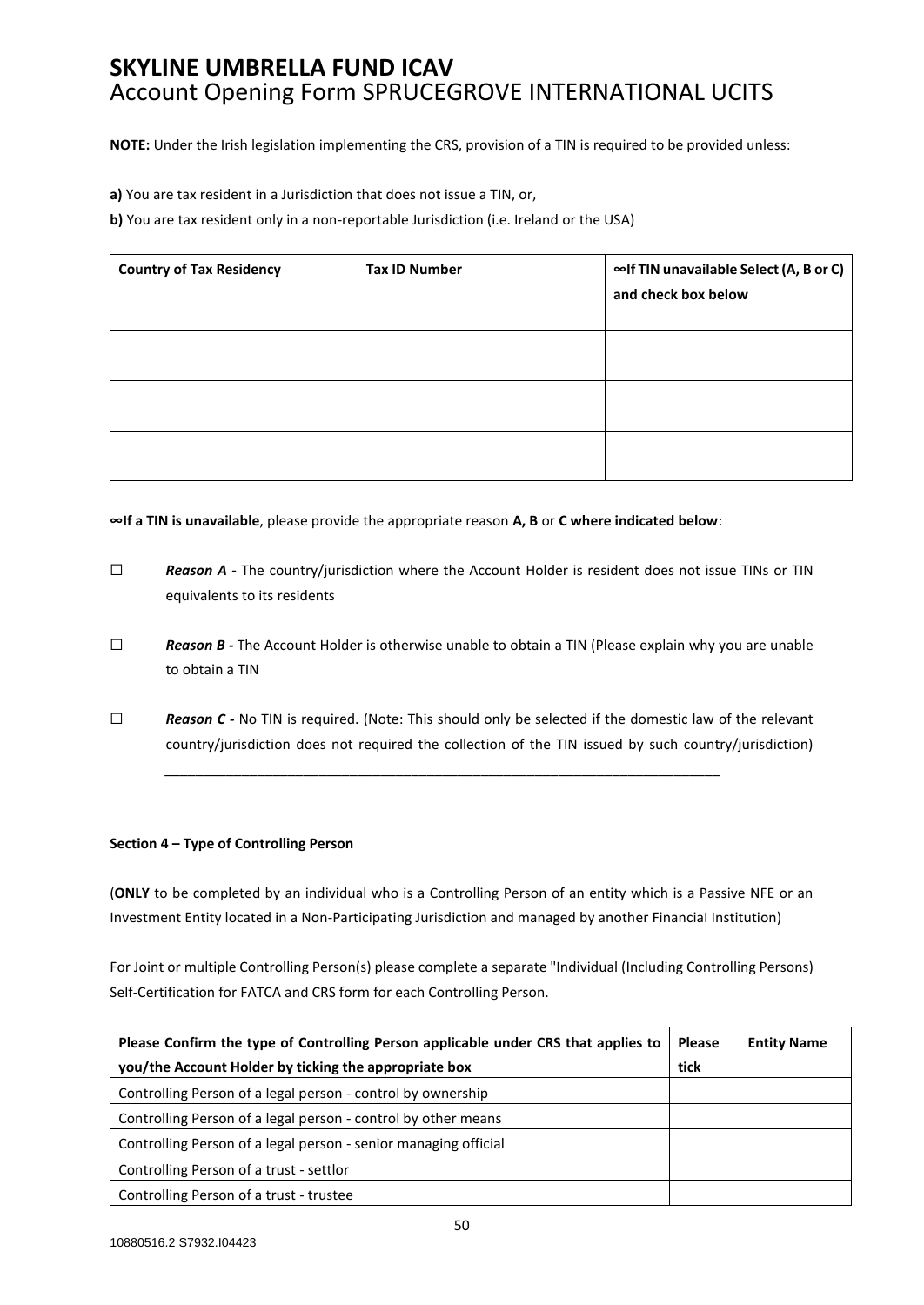| Controlling Person of a trust - protector                                      |  |
|--------------------------------------------------------------------------------|--|
| Controlling Person of a trust - beneficiary                                    |  |
| Controlling Person of a trust - other                                          |  |
| Controlling Person of a legal arrangement (non-trust) - settlor-equivalent     |  |
| Controlling Person of a legal arrangement (non-trust) - trustee-equivalent     |  |
| Controlling Person of a legal arrangement (non-trust) - protector- equivalent  |  |
| Controlling Person of a legal arrangement (non-trust) - beneficiary equivalent |  |
| Controlling Person of a legal arrangement (non-trust) - other-equivalent       |  |

#### **\*Section 5: Declaration and Undertakings:**

I declare that the information provided in this form is. to the best of my knowledge and belief, accurate and complete.

I acknowledge and consent to the fact that the information contained in this form and information regarding the Account Holder may be reported to the tax authorities of the country in which this account(s) is/are maintained and exchanged with tax authorities of another country or countries in which the Account Holder may be tax resident where those countries (or tax authorities in those countries) have entered into Agreements to exchange financial account information.

I undertake to advise the recipient promptly and provide an updated Self-Certification form within 30 days where any change in circumstances occurs which causes any of the information contained in this form to be incorrect.

#### **Data Protection - Customer Information Notice:**

The Common Reporting Standard (CRS), formally referred to as the Standard for Automatic Exchange of Financial Account Information, is an information standard for the automatic exchange of information (AEol), developed in the context of the Organisation for Economic Co-operation and Development (OECD).

The standard requires that Financial Institutions in participating jurisdictions gather certain information from account holders(and, in particular situations, also collect information in relation to relevant Controlling Persons of such account holders).

Under CRS account holder information (and, in particular situations, information in relation to relevant Controlling Persons of such account holders) is to be reported to the relevant tax authority where the account is held, which, if a different country to that in which the account holder resides, will be shared with the relevant tax authority of the account holder's resident country, if that is a CRS-participating jurisdiction.

Further information is available on the OECD website; http;//oecd.org/tax/automatic-exchange/ And on the Irish Revenue website -https://www.revenue/ie/en/companles-and-charities/internationaltax/aeoi/index.aspx

\*Authorised Signature: \_\_\_\_\_\_\_\_\_\_\_\_\_\_\_\_\_\_\_\_\_\_\_\_\_\_\_\_\_\_\_\_\_\_\_\_\_\_\_\_

\*Print Name: \_\_\_\_\_\_\_\_\_\_\_\_\_\_\_\_\_\_\_\_\_\_\_\_\_\_\_\_\_\_\_\_\_\_\_\_\_\_\_\_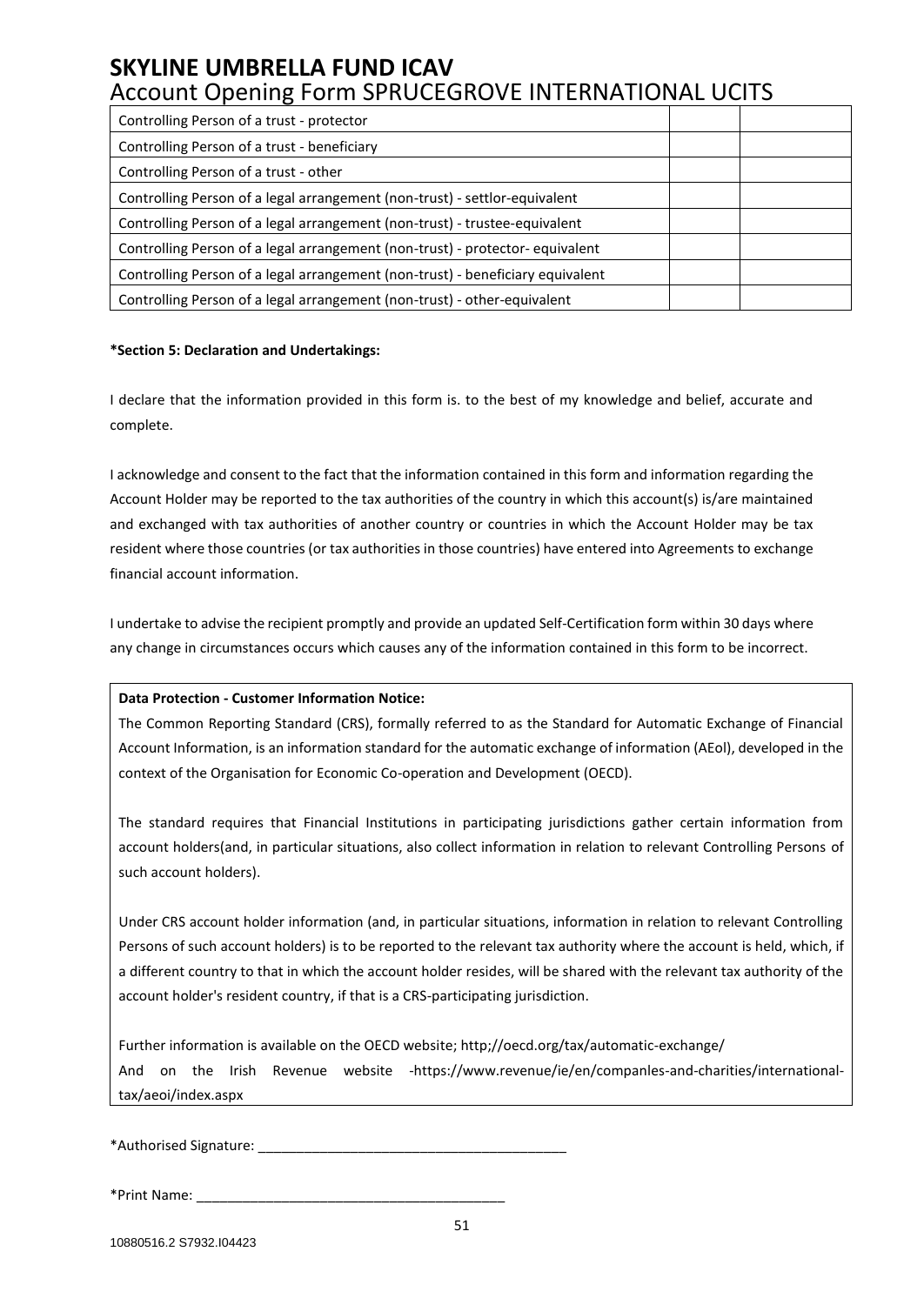\*Date: (dd/mm/yyyy): \_\_\_\_\_\_\_\_\_\_\_\_\_\_\_\_\_\_\_\_\_\_\_\_\_\_\_\_\_\_\_\_\_\_\_\_\_\_\_\_

\*Capacity (if Controlling Person): \_\_\_\_\_\_\_\_\_\_\_\_\_\_\_\_\_\_\_\_\_\_\_\_\_\_\_\_\_\_\_\_\_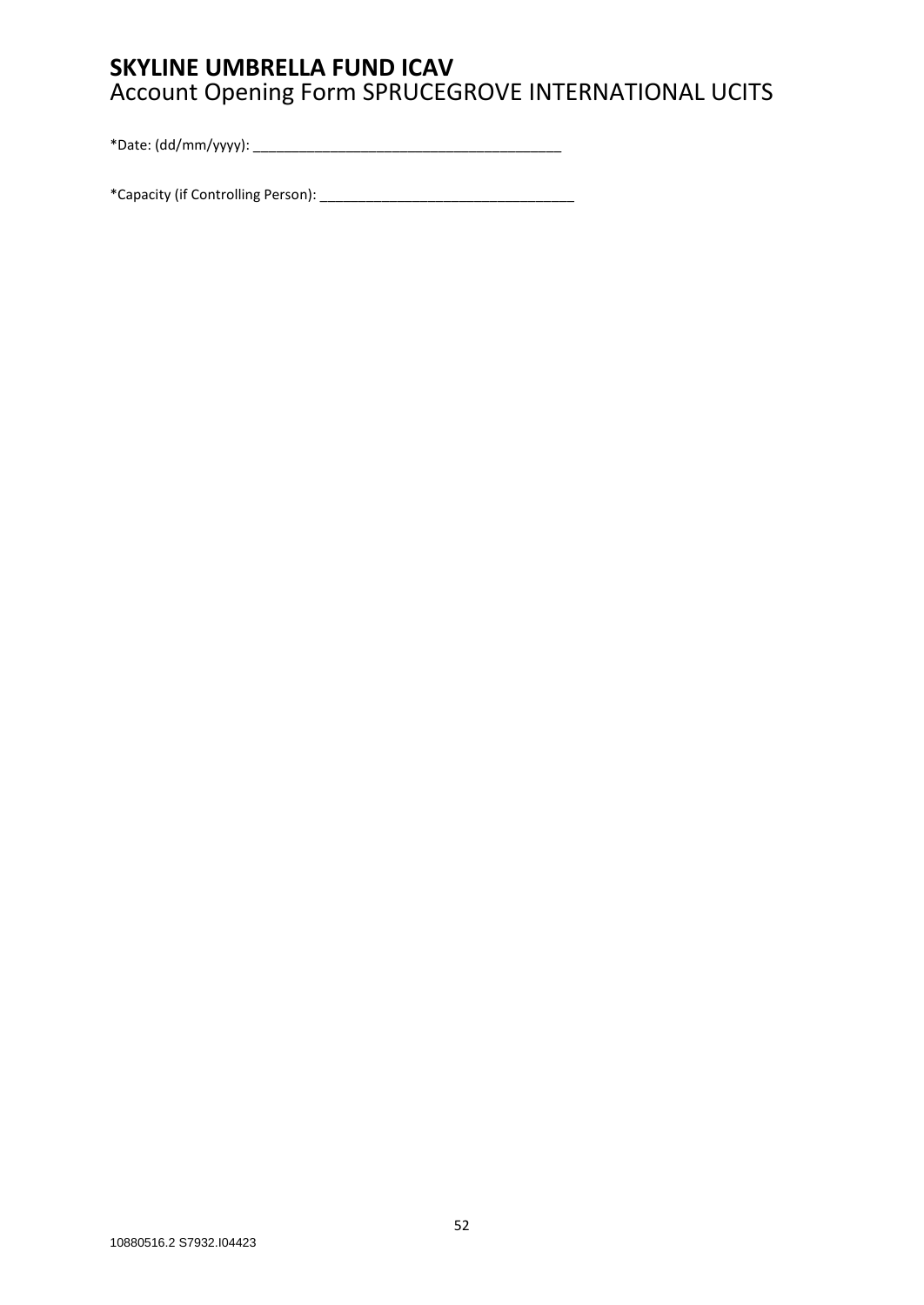#### <span id="page-52-0"></span>**8. Return of Values (Investment Undertakings) Regulations 2013 (for Irish resident investors only)**

Pursuant to the Return of Values (Investment Undertakings) Regulations 2013 (S.I. 245 of 2013) (the "Return Regulations"), the Fund is required to collect certain information from certain Irish residents. All applicants, whether individuals, bodies corporate or unincorporated bodies of persons, which are Irish resident or ordinarily resident should review the list of Exempt Irish Investors in the Prospectus. If the applicant is Irish resident or ordinarily resident and is not an Exempt Irish Investor, please provide the relevant Tax Identification Number (TIN) / PPS Number together with any one original or copy of the following additional documents: P60, P45, P21 Balancing Statement, Payslip (where employer is identified by name or tax number), Drug Payment Scheme Card, Tax Assessment, Tax Return Form, PAYE Notice of Tax Credits, Child Benefit Award Letter / Book, Pension book, Social Services Card, or Public Services Card. In addition, printed documentation issued by the Irish Revenue Commissioners or the Department of Social Protection which includes the applicant's name, address and tax reference number is also acceptable. In the case of joint account holders, the additional documentation is required for each applicant. By signing this Account Opening Form the applicant acknowledges that information relating to its investment in Shares in the Fund, the value of such investment and its name(s), address(es) and tax reference / PPS number may be subject to disclosure to the Revenue Commissioners in accordance with the Return Regulations.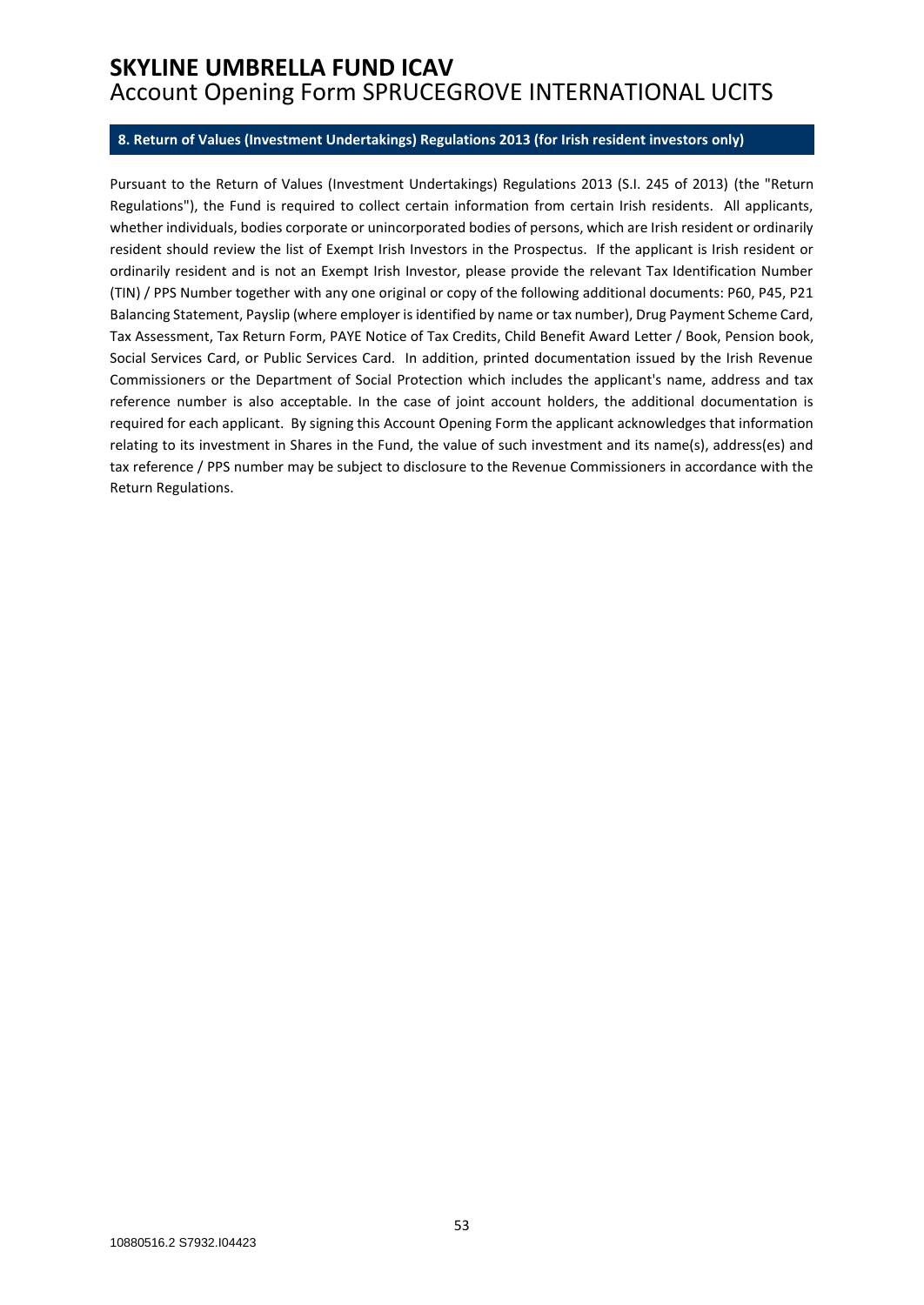<span id="page-53-0"></span>**9. Applicant Signatures** *Please sign* 

| Checklist prior to submission of the Account Opening Form to the Administrator (please tick $(\nu)$ when                                                                          |  |  |
|-----------------------------------------------------------------------------------------------------------------------------------------------------------------------------------|--|--|
| complete where applicable)                                                                                                                                                        |  |  |
| Section 1: Are all registration details completed?                                                                                                                                |  |  |
| Section 1: Are all registration details completed in relation to an authorised contactee/agent?                                                                                   |  |  |
| Section 2: Have all details been completed to include the amount of shares in figures and<br>words?                                                                               |  |  |
| Section 2: Are all bank account details provided?                                                                                                                                 |  |  |
| Section 3: Have you completed the Declaration of residency form (to include the tax exempt<br>declaration, where relevant) and completed and attached all relevant documentation? |  |  |
| Section 4: Have you completed the Identity verification section fully and attached the required<br>identity verification documentation?                                           |  |  |
| Section 6: Have you read and understood the Representations & Warranties section? Have<br>you signed it?                                                                          |  |  |
| Section 7a: Have you completed the FATCA form if completing on behalf of an entity?                                                                                               |  |  |
| Section 7b: Have you completed the FATCA form if you are an individual investor?                                                                                                  |  |  |
| Section 7a: Have you completed the CRS form if completing on behalf of an entity?                                                                                                 |  |  |
| Section 7b: Have you completed the CRS form if you are an individual investor?                                                                                                    |  |  |
| Section 8: Have you completed the Return of values (investment undertakings) section fully?<br>(Irish resident investors only)                                                    |  |  |
| Section 9: Have you fully signed and dated this Account Opening Form?                                                                                                             |  |  |
|                                                                                                                                                                                   |  |  |
| If applicable, have you attached supporting evidence for anti-money laundering purposes?                                                                                          |  |  |

I/we agree to be bound by the representations and statements set out in this Account Opening Form. If applicable, attach an authorised signatory list of those entitled to instruct on this investment.

**Signature Joint Applicant (if applicable) Signature**

**Date Date**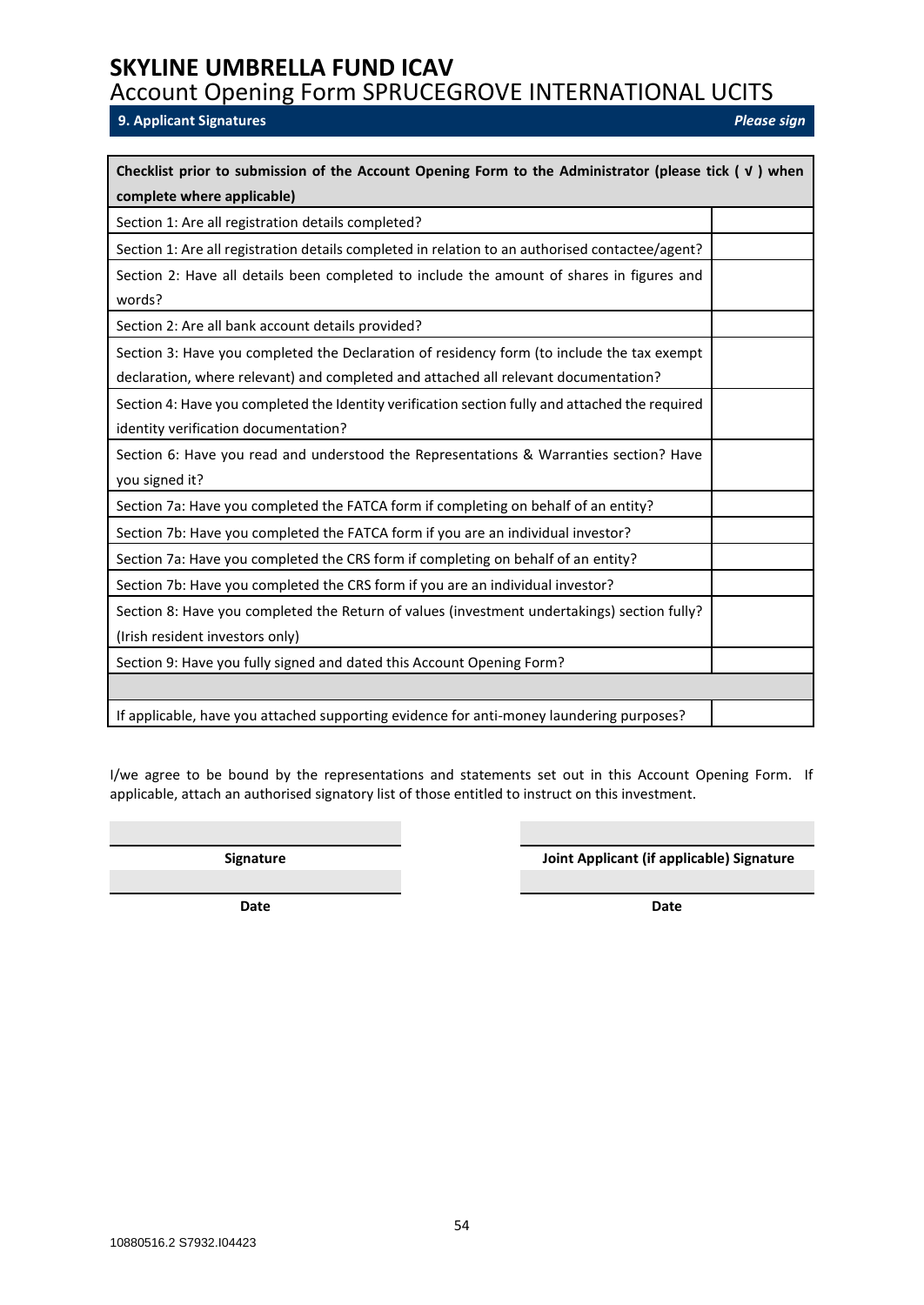## **SKYLINE UMBRELLA FUND ICAV**  SPRUCEGROVE INTERNATIONAL UCITS **SPRUCEGROVE** INTERNATIONAL UCITS

## **APPENDIX I – SUBSCRIPTION FORM**

#### <span id="page-54-0"></span>**This Subscription Form is for investors wishing to subscribe for shares in the Sub-Fund(s) indicated below.**

The completed Subscription Form should be completed in compliance with the Prospectus and delivered to the Administrator, at the address below, by post, facsimile or as provided for in the Prospectus.

#### **ADDRESS FOR DOCUMENTATION**

| <b>Attention: Transfer Agency</b>                                               |
|---------------------------------------------------------------------------------|
| c/o Northern Trust International Fund Administration Services (Ireland) Limited |
| 2 <sup>nd</sup> Floor, Block A                                                  |
| <b>City East Plaza</b>                                                          |
| <b>Towlerton, Ballysimon</b>                                                    |
| Limerick                                                                        |
| <b>V94 X2N9</b>                                                                 |
| Ireland                                                                         |
| T+353 14345124                                                                  |
| F+353 14345285                                                                  |
| <b>E</b> davy ta queries @ ntrs.com                                             |

I/we hereby apply to purchase Shares in the amount of which sum will be paid by telegraphic transfer, and agree to be bound by the Instrument of Incorporation of the ICAV and its material contracts as set out in the Prospectus:

| <b>Share Class Name</b> |             | <b>Monetary</b> | <b>Monetary Amount in</b> | Number of Shares* |
|-------------------------|-------------|-----------------|---------------------------|-------------------|
| Class E Shares          | <b>USD</b>  |                 |                           |                   |
| Class A Shares**        | <b>EISB</b> |                 |                           |                   |
| Class B Shares          | <b>EUR</b>  |                 |                           |                   |
| Class C Shares          | <b>EUR</b>  |                 |                           |                   |
| Class D Shares          | <b>EUR</b>  |                 |                           |                   |
| Class E Shares          | <b>EUR</b>  |                 |                           |                   |
| Class F Shares**        | <b>EUR</b>  |                 |                           |                   |
| Class A Shares          | GBP         |                 |                           |                   |
| Class B Shares          | GBP         |                 |                           |                   |
| Class C Shares          | GBP         |                 |                           |                   |
| Class D Shares          | GBP         |                 |                           |                   |
| Class E Shares          | GBP         |                 |                           |                   |
| Class F Shares**        | GBP         |                 |                           |                   |
| <b>Class A Shares</b>   | <b>USD</b>  |                 |                           |                   |
| Class B Shares          | <b>USD</b>  |                 |                           |                   |
| Class C Shares          | <b>USD</b>  |                 |                           |                   |
| Class D Shares          | <b>USD</b>  |                 |                           |                   |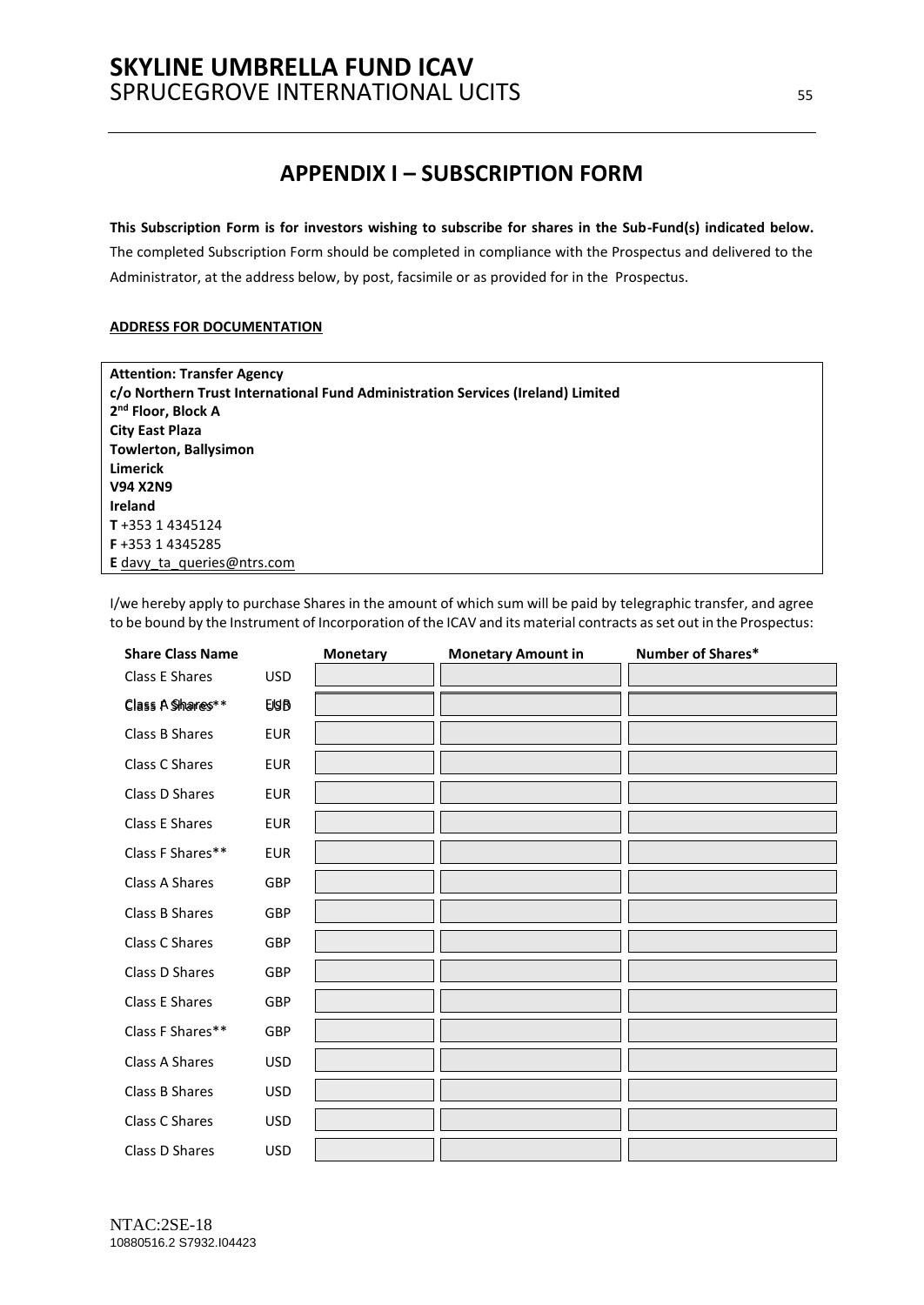**\* Please complete EITHER monetary amount/monetary amount in words OR number of shares \*\* Note that the Directors shall close the Class F to further subscriptions 12 months after the Initial Offer Period (as set out in the Supplement) begins. Existing investors in Class F may continue to subscribe for new shares in Class F after the 12 months have lapsed. The 12 months may be extended up to 24 months at the discretion of the Directors.**

The minimum initial subscription amounts are set out below:

|                         |            | <b>Minimum initial</b> |
|-------------------------|------------|------------------------|
| <b>Share Class Name</b> |            | investment amount      |
| Class A Shares          | <b>EUR</b> | €5,000,000             |
| Class B Shares          | <b>EUR</b> | €15,000,000            |
| Class C Shares          | <b>EUR</b> | €50,000,000            |
| Class D Shares          | <b>EUR</b> | €100,000,000           |
| Class E Shares          | <b>EUR</b> | €400,000,000           |
| Class F Shares          | <b>EUR</b> | €20,000,000            |
| Class A Shares          | <b>GBP</b> | £5,000,000             |
| Class B Shares          | <b>GBP</b> | £15,000,000            |
| Class C Shares          | <b>GBP</b> | £50,000,000            |
| Class D Shares          | <b>GBP</b> | £100,000,000           |
| Class E Shares          | GBP        | £400,000,000           |
| <b>Class F Shares</b>   | GBP        | £20,000,000            |
| Class A Shares          | USD        | \$5,000,000            |
| Class B Shares          | <b>USD</b> | \$15,000,000           |
| Class C Shares          | USD        | \$50,000,000           |
| Class D Shares          | <b>USD</b> | \$100,000,000          |
| <b>Class E Shares</b>   | <b>USD</b> | \$400,000,000          |
| <b>Class F Shares</b>   | USD        | \$20,000,000           |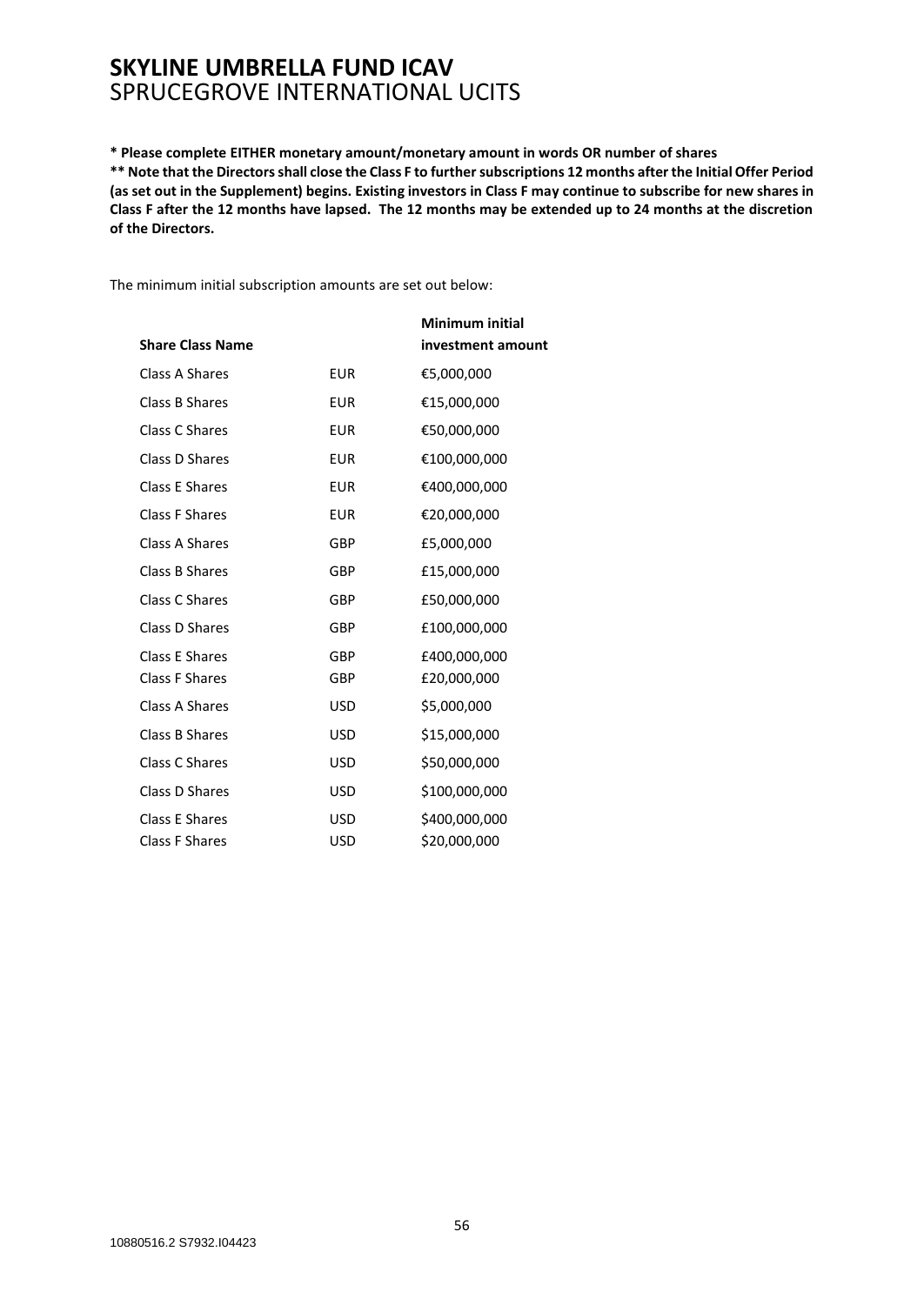Cleared subscription monies must be received no later than close of business on the **second Business Day following the relevant Dealing Day**.

If payment in full in cleared funds is not received within the required number of Business Days any provisional allotment of shares may be cancelled.

**Please note any subscription proceeds paid in currencies other than the Base Currency of the Fund or the designated currency of the relevant Share Class will be converted into that currency at prevailing exchange rates. This foreign exchange transaction will be arranged by the Administrator at the cost and risk of the relevant investor.**

#### **Bank account details for USD Subscription Payments**

Pay subscription monies in USD to the following bank account:

| <b>U.S. Dollar</b>                                                                       |
|------------------------------------------------------------------------------------------|
| Beneficiary Bank: The Northern Trust International Banking Corporation, New Jersey       |
| <b>SWIFT: CNORUS33</b>                                                                   |
| <b>Fedwire ABA: 026001122</b>                                                            |
| <b>CHIPS ABA: 0112</b>                                                                   |
| Beneficiary: Skyline Umbrella Fund ICAV - Sprucegrove International UCITS - 193714-20010 |
| <b>Reference:</b> * Sprucegrove International UCITS                                      |

#### **Note: Currency subscription settlement times**

GBP 16:00 GMT EURO 14.30 GMT USD 16.00 GMT

#### **Bank account details for EUR Subscription Payments**

Pay subscription monies in EUR to the following bank account:

| $Euro - EUR$                                                                             |
|------------------------------------------------------------------------------------------|
| <b>Intermediary Bank: Barclays Bank PLC, Frankfurt</b>                                   |
| <b>SWIFT: BARCDEFF</b>                                                                   |
| Beneficiary Bank: The Northern Trust International Banking Corporation, New Jersey       |
| <b>SWIFT: CNORUS33</b>                                                                   |
| A/C Number: 0210472800                                                                   |
| Beneficiary: Skyline Umbrella Fund ICAV - Sprucegrove International UCITS - 628834-20019 |
| <b>Reference:</b> * Sprucegrove International UCITS                                      |

#### **Bank account details for GBP Subscription Payments**

Pay subscription monies in GBP to the following bank account:

| <b>British Pound - GBP</b>                                                         |  |
|------------------------------------------------------------------------------------|--|
| <b>Intermediary Bank: Barclays Bank PLC, London</b>                                |  |
| <b>SWIFT: BARCGB22</b>                                                             |  |
| Beneficiary Bank: The Northern Trust International Banking Corporation, New Jersey |  |
| <b>SWIFT: CNORUS33</b>                                                             |  |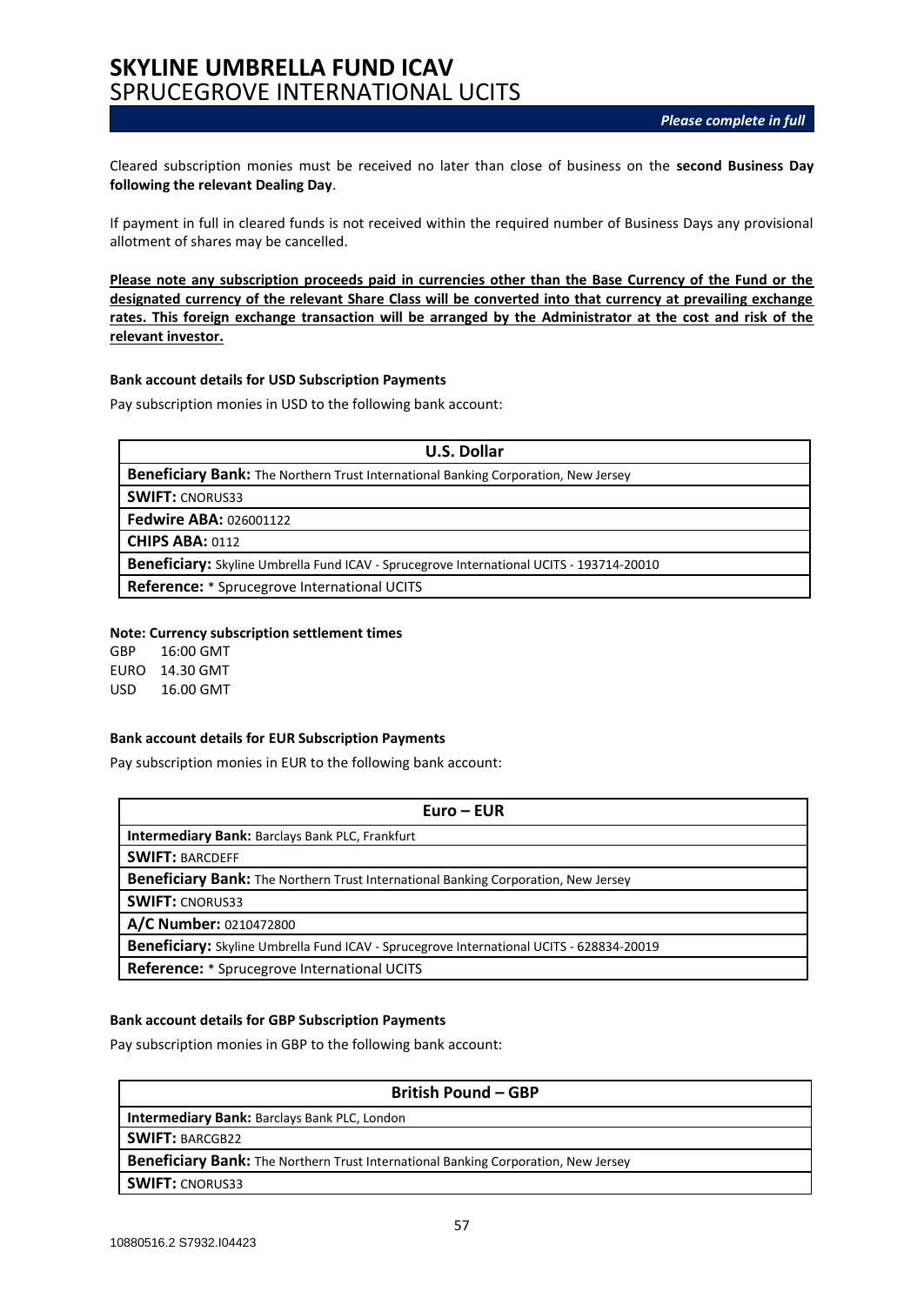**IBAN:** GB64BARC20325353529495

**Beneficiary:** Skyline Umbrella Fund ICAV - Sprucegrove International UCITS - 628875-20019

**Reference:** \* Sprucegrove International UCITS

*Note: Currency subscription settlement times GBP 15:00 GMT*

#### **REGISTERED INFORMATION**

Registered Account Name

Account Number<sup>1</sup>

Your Company Contact

Name: Phone No:

Fax No:

<sup>&</sup>lt;sup>1</sup> Please note you would have received this by email from the Administrator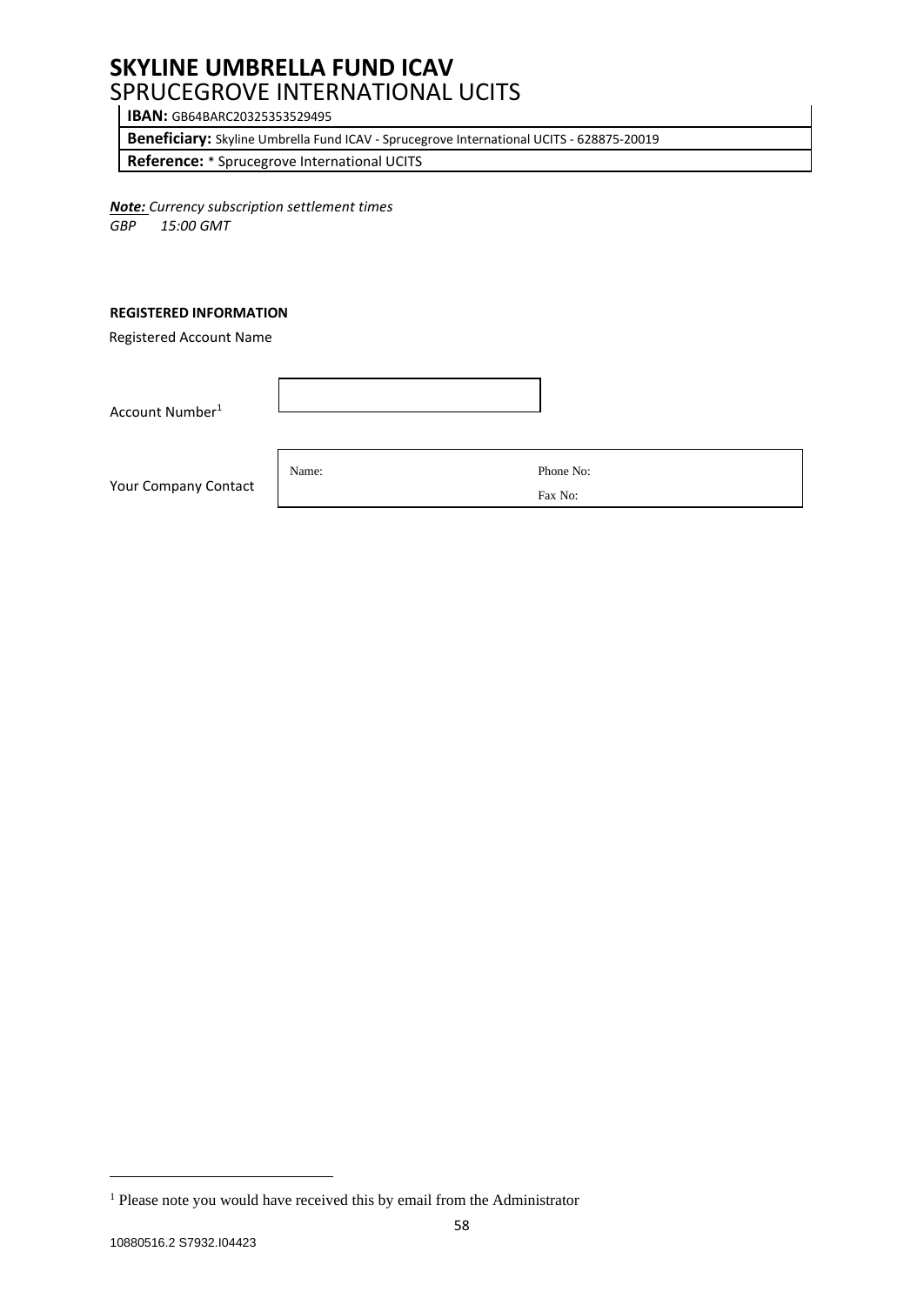## **APPENDIX II – REDEMPTION FORM**

#### <span id="page-58-0"></span>**This Redemption Form is for client(s) redeeming Shares from the Fund(s) below.**

This completed Redemption Form should be posted or sent by facsimile to the Administrator at the address below no later than the Dealing Deadline. Redemptions will not be processed on non-cleared/verified accounts.

#### **ADDRESS FOR DOCUMENTATION**

| <b>Attention: Transfer Agency</b><br>c/o Northern Trust International Fund Administration Services (Ireland) Limited                 |
|--------------------------------------------------------------------------------------------------------------------------------------|
| 2nd Floor, Block A<br><b>City East Plaza</b><br><b>Towlerton, Ballysimon</b><br><b>Limerick</b><br><b>V94 X2N9</b><br><b>Ireland</b> |
| $T + 35314345124$<br>F+353 14345285<br>E davy ta queries@ntrs.com                                                                    |

Please see the Prospectus for full details of how to apply for a redemption of shares.

Any redemption request which would reduce the value of your aggregate shareholding below the Minimum Subscription amounts specified in the Prospectus may be refused or may result in the redemption of all of your shares.

It should be noted that any outstanding unpaid interest that you owe, arising due to late settlement of subscription monies, may be deducted from the redemption proceeds.

Redemption monies for the Classes of Shares in the ICAV will be remitted in the designated currency of the Class of Shares (or such other currency as the Directors may from time to time determine).

I/We, having received and read a copy of the Prospectus and Instrument of Incorporation of the ICAV wish to redeem Shares in the ICAV as indicated in the table below:

| <b>Share Class Name</b> |            | <b>Monetary</b><br>Amount* | <b>Monetary Amount in</b><br>words* | <b>Number of Shares*</b> |
|-------------------------|------------|----------------------------|-------------------------------------|--------------------------|
| Class A Shares          | <b>EUR</b> |                            |                                     |                          |
| Class B Shares          | <b>EUR</b> |                            |                                     |                          |
| Class C Shares          | <b>EUR</b> |                            |                                     |                          |
| Class D Shares          | <b>EUR</b> |                            |                                     |                          |
| Class E Shares          | <b>EUR</b> |                            |                                     |                          |
| Class F Shares          | <b>EUR</b> |                            |                                     |                          |
| Class A Shares          | <b>GBP</b> |                            |                                     |                          |
| Class B Shares          | <b>GBP</b> |                            |                                     |                          |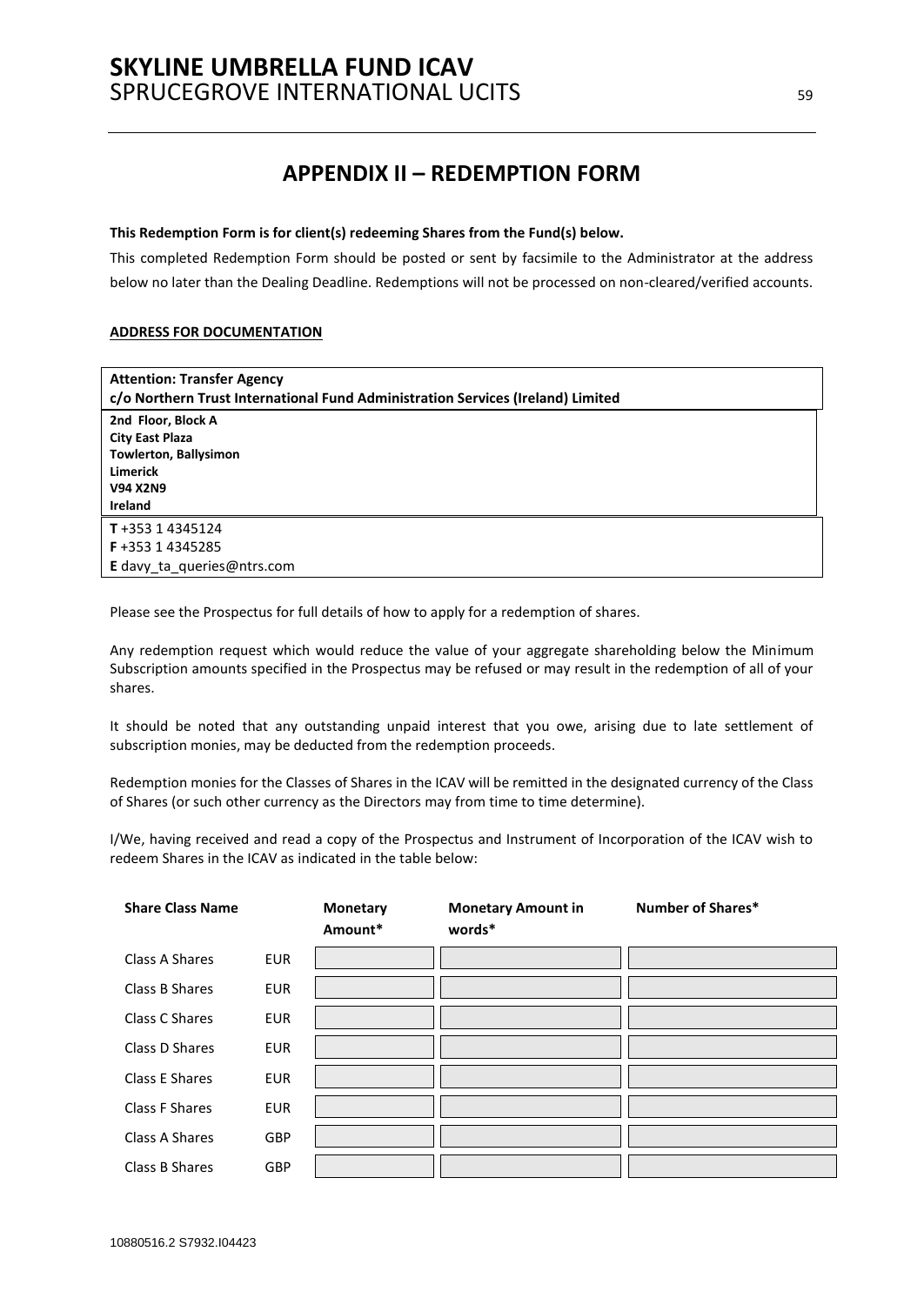| Class C Shares        | GBP        |  |  |
|-----------------------|------------|--|--|
| Class D Shares        | <b>GBP</b> |  |  |
| Class E Shares        | GBP        |  |  |
| <b>Class F Shares</b> | <b>GBP</b> |  |  |
| Class A Shares        | <b>USD</b> |  |  |
| Class B Shares        | <b>USD</b> |  |  |
| Class C Shares        | <b>USD</b> |  |  |
| Class D Shares        | <b>USD</b> |  |  |
| Class E Shares        | <b>USD</b> |  |  |
| Class F Shares        | <b>USD</b> |  |  |

#### **\* Please complete EITHER monetary amount/monetary amount in words OR number of shares**

Payments will be made by default to the details provided at the time of registration. If these details have changed please complete the following and contact the Administrator.

#### **Bank Details (for the purposes of receiving redemption monies):**

| <b>Bank Name:</b>      |  |
|------------------------|--|
| <b>Branch Name:</b>    |  |
| <b>IBAN:</b>           |  |
| BIC:                   |  |
| <b>Account Name:</b>   |  |
| <b>Account Number:</b> |  |
| <b>Sort Code:</b>      |  |

I/we acknowledge and agree that if all of the relevant anti-money laundering ("**AML**") information and Tax information requested under Account Opening Form has not been supplied to the Administrator, that my/our shareholding will be redeemed but that the related monies will be held by the Administrator until such documentation requested has been supplied.

| Signature:         | Signature:         |
|--------------------|--------------------|
| <b>Print name:</b> | <b>Print name:</b> |

Position (only if signing on behalf of the beneficial owner)

**Date: / / Date: / /**

### **REGISTERED INFORMATION**

Registered Account Name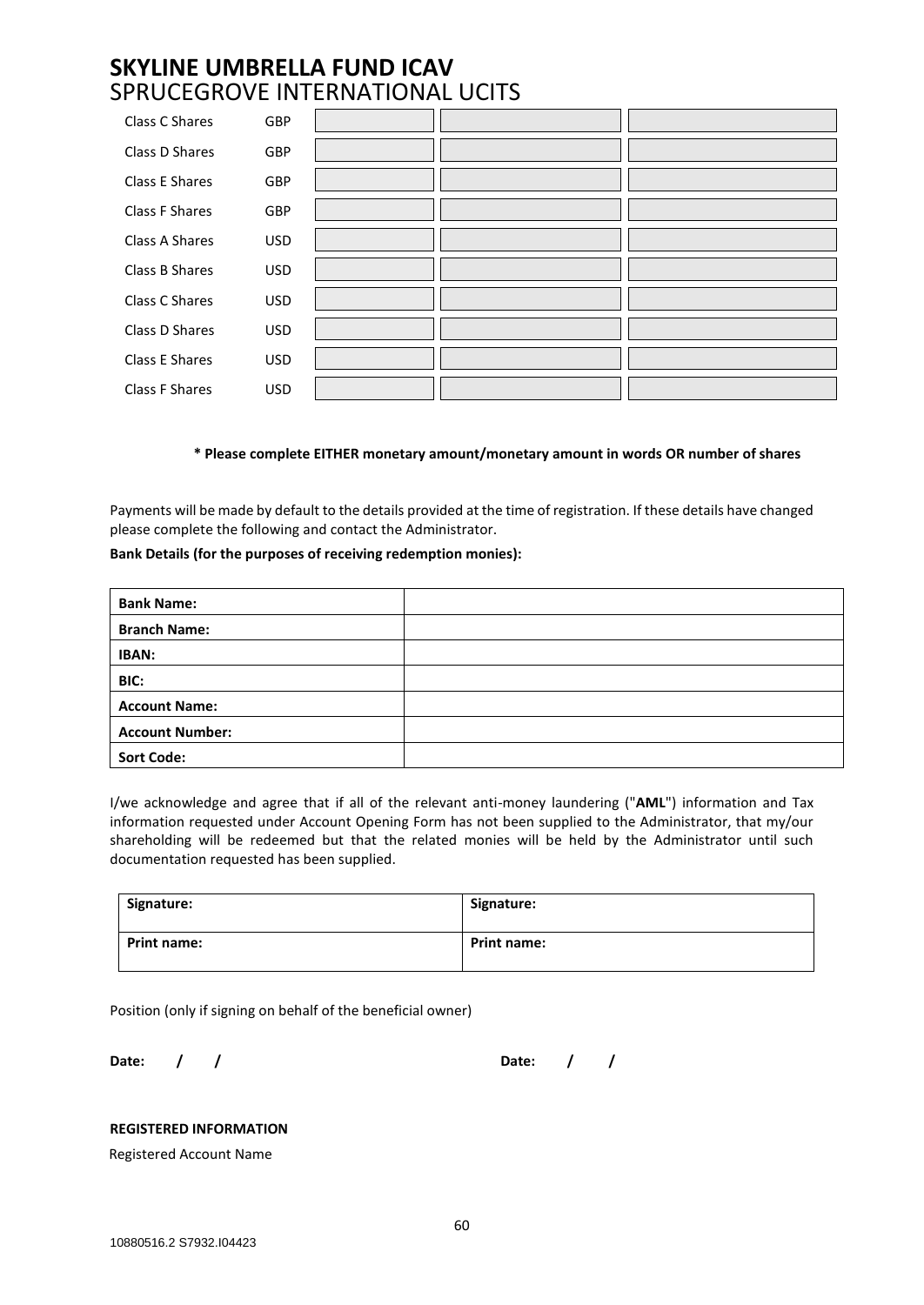Account Number<sup>2</sup>

Your Company Contact

Name: Phone No:

Fax No:

<sup>2</sup> Please note you would have received this by email from the Administrator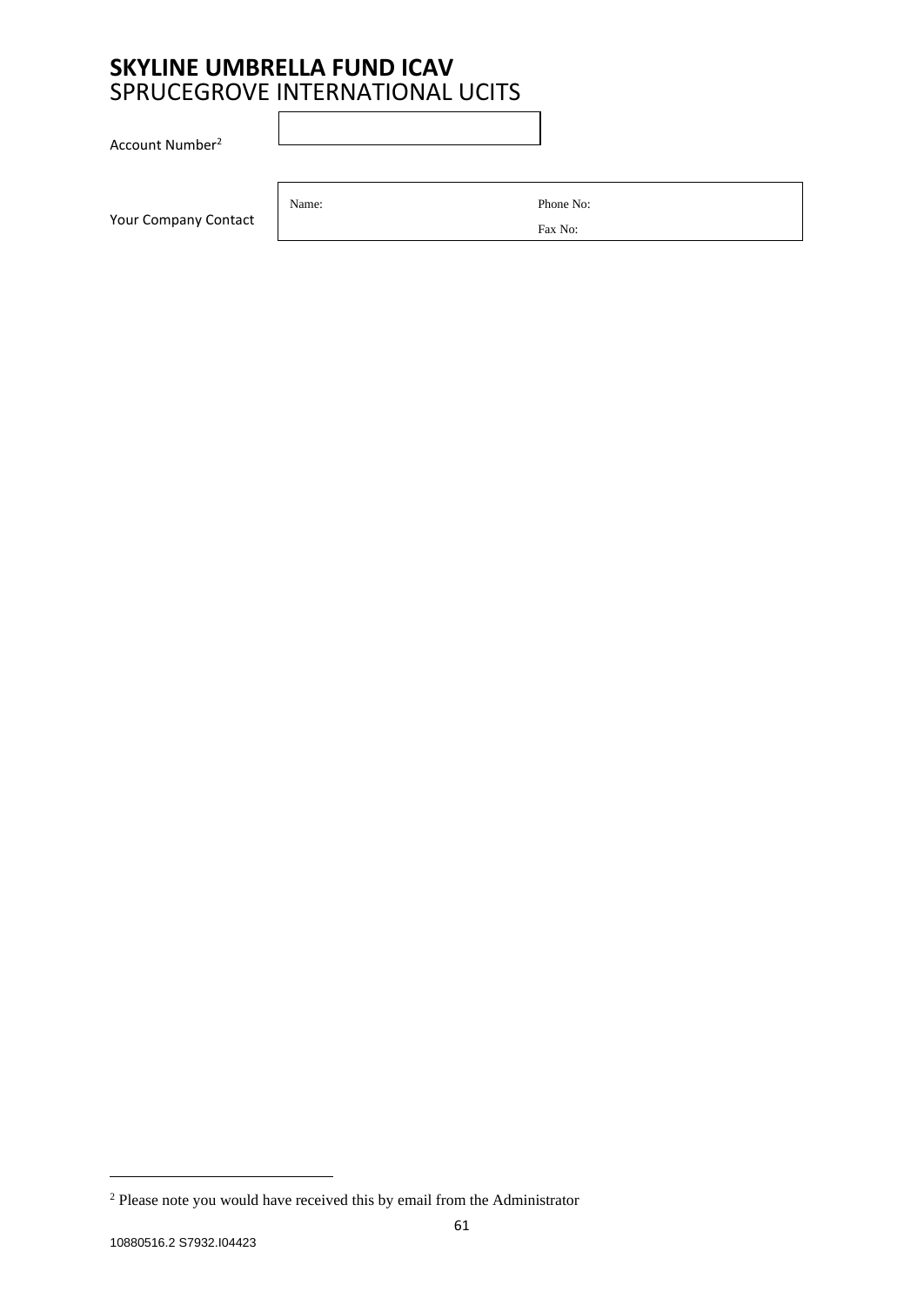# <span id="page-61-0"></span>**SKYLINE UMBRELLA FUND ICAV**  SPRUCEGROVE INTERNATIONAL UCITS **APPENDIX III – DATA PROTECTION DISCLOSURE STATEMENT**

This notice sets out how the Fund will process personal information (as a Data Controller)

Where your details are provided to the Fund as a consequence of your investment in the Fund, then the Fund, acting as a data controller may itself (or through a third party such as Northern Trust International Fund Administration Services (Ireland) Limited (the "**Administrator**") acting in its capacity as the Fund's administrator) process your personal information or that of your directors, officers, employees and/or beneficial owners. When processing your personal information, there may also be times where the Administrator will act as a data controller. In connection with this, please note the following:

#### **Purposes of Processing and Legal basis for processing**

Your personal data may be processed by the Fund or the Administrator (or any of their affiliates, agents, employees, delegates or sub-contractors) for the following purposes:

- to facilitate the opening of your account with the Fund, the management and administration of your holdings in the Fund and any related account on an on-going basis (the "**Services**") which are necessary for the performance of your contract with the Fund, including without limitation the processing of redemption, conversion, transfer and additional subscription requests and the payment of distributions;
- in order to carry out anti-money laundering checks and related actions which the Fund considers appropriate to meet any legal obligations imposed on the Fund relating to, or the processing in the public interest or to pursue the Fund's legitimate interests in relation to, the prevention of fraud, money laundering, terrorist financing, bribery, corruption, tax evasion and to prevent the provision of financial and other services to persons who may be subject to economic or trade sanctions, on an on-going basis, in accordance with the Fund and the Administrator's anti-money laundering procedures;
- to report tax related information to tax authorities in order to comply with a legal obligation;
- to monitor and record calls and electronic communications for (i) processing and verification of instructions, (ii) investigation and fraud prevention purposes, (iii) for crime detection, prevention, investigation and prosecution, (iv) to enforce or defend the Fund and its affiliates', itself or through third parties to whom it delegates such responsibilities or rights in order to comply with any legal obligation imposed on the Fund, (v) to pursue the Fund's legitimate interests in relation to such matters or (vi) where the processing is in the public interest;
- to disclose information to other third parties such as service providers of the Fund, auditors, regulatory authorities and technology providers in order to comply with any legal obligation imposed on the Fund or in order to pursue the legitimate interests of the Fund;
- to monitor and record calls for quality, business analysis, training and related purposes in order to pursue the legitimate interests of the Fund to improve its service delivery;
- to update and maintain records and fee calculation;
- to retain AML and other records of individuals to assist with the subsequent screening of them by the Administrator including in relation to other funds or clients of the Administrator in pursuance of the Administrator's and its clients' legitimate interests;

and which are necessary to comply with the Fund or the Administrator's legal obligations and/or which are necessary for the Fund or the Administrator's legitimate interests indicated above and/or the processing is in the public interest.

#### **Recipients of Data and International Transfer of Data**

The Fund may disclose your personal information as follows:

- to its service providers, including the Administrator, and their affiliates, and other third party service providers engaged by the Fund in order to process the data for the above mentioned purposes;
- to competent authorities (including tax authorities), courts and bodies as required by law or requested or to affiliates for internal investigations and reporting; and

The disclosure of personal information to the third parties set out above may involve the transfer of data to the USA and other jurisdictions outside the European Economic Area (**EEA**) in accordance with the requirements of the General Data Protection Regulation. Such countries may not have the same data protection laws as your